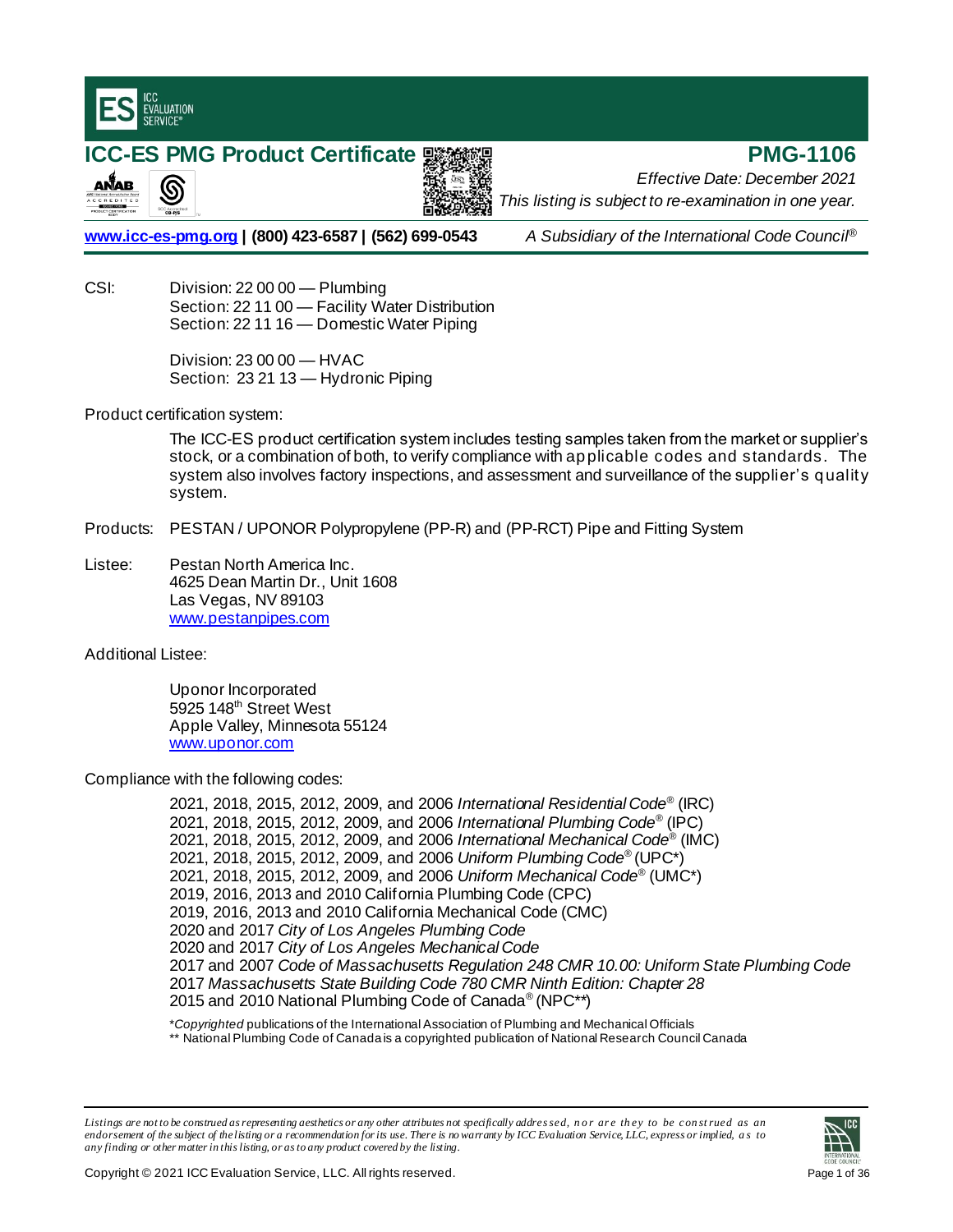# Compliance with the following standards:

ASTM F2389-2021 Standard Specification for Pressure-rated Polypropylene (PP) Piping Systems ASTM F1960-2021, Standard Specification for Cold Expansion Fittings with PEX Reinforcing Rings for Use with Cross-linked Polyethylene (PEX) and Polyethylene of Raised Temperature (PE -RT) **Tubing** 

NSF/ANSI 14-2020 Plastic Piping Systems Components and Related Materials

CSA B137.11-2020 Polypropylene (PP-R) pipe and fittings for pressure applications

ICC-ES LC1004-2010, PMG Listing Criteria for PP, PEX, PEX-AL-PEX, and PP-AL-PP Piping, Tube and Fittings Used in Radiant Heating and Water Supply Systems

NSF/ANSI/CAN 61-2021 Drinking Water System Components-Health Effects

NSF/ANSI 51-2019 Food Equipment Materials

# Identification:

**Tubing:** PP-R and PP-RCT Piping shall be permanently marked, spaced at intervals of not more than 5 ft. (1.5 m), include the followings:

- **-** Manufacturer's name or trademark
- **-** Nominal pipe size (for example, ½, 32)
- **-** Metric series pipe shall be marked with the dimension ratio or both the outside diameter and wall thickness and shall include the term "metric"
- **-** IPS series pipe shall include the marking "SCH 80" or "Schedule 80"
- **-** Type of material (PP-R) or (PP-RCT) and classification number (80, 100, 112)
- **-** Pressure rating(s) and temperature for which the rating(s) is valid (for example, 355 psi at 73°F, 100 psi at 180°F)
- **-** Potable water designation (when applicable)
- **-** Pipe intended for the transport of potable or other water that could include residual free chlorine as a disinfectant shall also include the chlorine resistance destination for which it complies, "CL-TD (CLASS 3)" or "CL-R (CLASS 5)"
- **-** The standard designation "ASTM F2389", with which the pipe complies
- **-** Manufacturer's production code which allows the manufacturer to identify production date and location
- **-** ICC-ES PMG mark of conformity

**Fittings:** Polypropylene (PP-R) or (PP-RCT) Fittings shall be permanently marked with followings:

- **-** Manufacturer's name or trademark
- **-** Nominal size
- **-** Dimension ratio or schedule of the corresponding pipe, unless the fittings are made as part of a system sold by the manufacturer, and the same fitting design is used for all pipe series produced as part of the system
- **-** Type of material (PP-R) or (PP-RCT)
- **-** Potable water designation (when applicable)
- **-** For threaded fittings, the fitting or the packaging in which the fitting is sold shall include either "Metric" or "NPT" as appropriate. For metric thread fittings, the packaging shall state that the fittings are not interchangeable with and shall not be used with NPT fittings. For NPT thread fittings, the packaging shall state that the fittings are not interchangeable with, and shall not be used with metric fittings
- **-** The fitting or the packaging in which the fitting is sold shall include the specification designation, "ASTM F2389", with which the fitting complies
- **-** ICC-ES PMG mark of conformity
- **-** CSA B137.11 (optional)

**Valves:** Polypropylene (PP-R) valves shall be permanently marked with followings:

- **-** Valves designed for flow in one direction shall also include marking designating the flow direction
- **-** ICC-ES PMG mark of conformity

## **Manifolds:** Polypropylene (PP-R) or (PP-RCT) manifolds shall be permanently marked with followings:

- **-** Marking on manifolds shall include the nominal size of the inlet and outlet connections.
- **-** ICC-ES PMG mark of conformity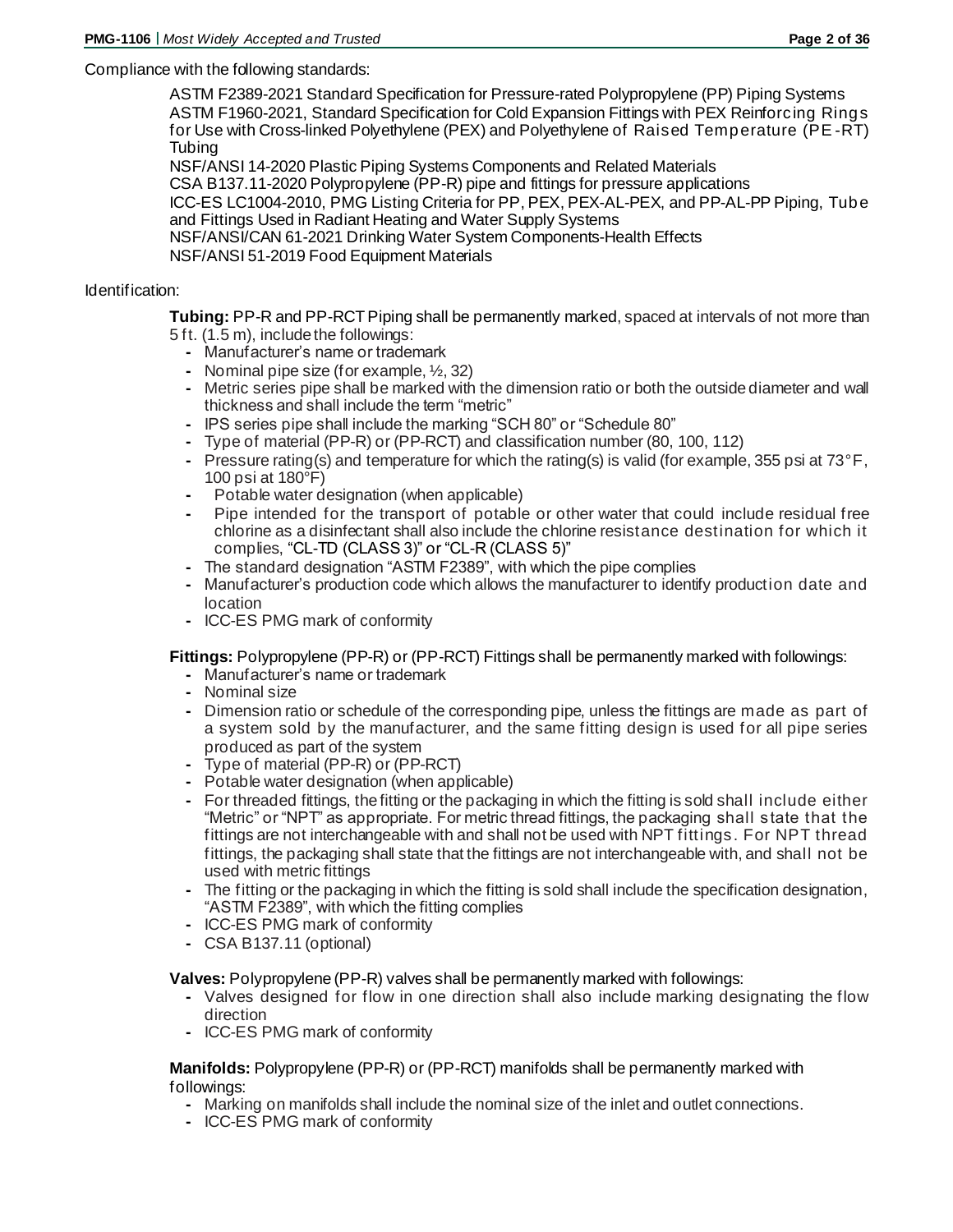#### Installation:

Pipe and fitting system must be installed in accordance with the manufacturer's published installation instructions, the applicable codes, and this listing. Where differences exist, the instructions in this listing must govern. The minimum cold bending radius is six times the nominal diameter.

**Water Distribution:** Horizontally laid pipe must be secured in such a manner that temperatureinduced expansion and contraction are accommodated. In areas using the Uniform Plumbing Code (UPC), PP piping must not be installed within the first 18 inches (457 mm) of piping conne cted to a water heater. The system may be installed in concrete in accordance with the manufacturer's instructions. The piping must be secured to the concrete reinforcement (ie "rebar") to hold it in place while pouring concrete. When embedment is in concrete, installation, including minimum concrete cover, must comply with IBC Section 1907, or IRC Section R506.1, as applicable.

**Water Service:** Buried piping must be installed in such a manner that external loads do not decrease the vertical dimension of the cross section by more than 5 percent. Piping must be installed to provide an allowance for contraction of the line due to temperature change prior to backfilling. In areas with poor soil conditions (plastic clays), the trench bottom must be prepared using granular material to provide a stable base. Water service piping must not be located in, under or above cesspools, septic tanks, septic tank drainage fields or pits.

**Water Distribution and Water Service Piping:** Installed piping must be pressure-tested and inspected as required by IPC Section 606.6, IRC Section P2503.6 or UPC Section 103.5.

**Hydronic Piping Systems:** The installation must comply with Chapter 12 of the applicable mechanical code(s) and the manufacturer's published installation instructions. Details of the design and installation of the hydronic piping system must be submitted to the code official for approval. All circuits must be formed from continuous lengths of piping, from manifold supply to return. No splices are allowed. The system may be installed in either concrete or wood floors. When the system is embedded in concrete floors, a moisture barrier must be laid over a concrete base slab a minimum of  $3<sup>1</sup>/<sub>2</sub>$  inches (38 mm) thick. Under-floor insulation and reinforcing mesh must then be placed on the slab. The piping must be uncoiled and attached to the mesh using soft steel wire. A concrete topping is then laid over the piping. When embedment is in concrete, installation, including minimum concrete cover, must comply with IBC Chapter 19, or IRC Chapter 5, as applicable. When the piping is installed over polystyrene boards, the boards must comply with IBC Chapter 26, or IRC Chapter 3, as applicable.

Antifreeze protection may be achieved by the addition of chemicals detailed in Item 1 of the Conditions of Listing, below. The quantity of these allowed chemicals required to achieve a specific freeze protection level is beyond the scope of this listing. Addition of antifreeze to the radiant heating loop must be in accordance with the manufacturer's installation instructions and the material safety data sheet (MSDS).

Mounting brackets and installation hardware are provided by the manufacturer. Horizontally laid pipe must be secured in such a way that temperature-induced expansion and contraction are accommodated.

**Hydronic Piping:** The piping must be pressure-tested for leaks before installation of covering, as noted in accordance with the applicable local codes. The leak test must be witnessed by the code official or the code official's designated representative.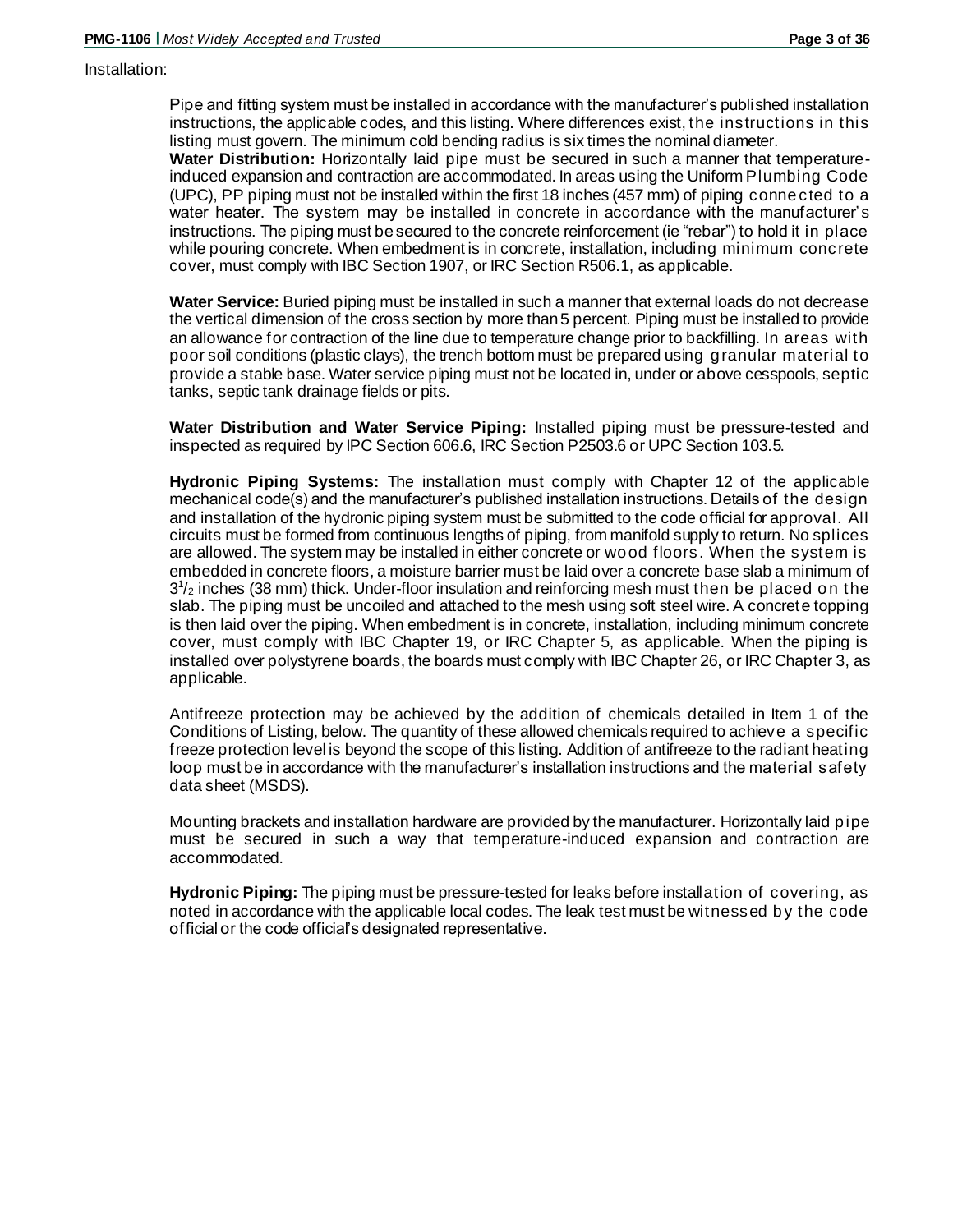# Models:

# PESTAN Pipe and Fittings

**MECHANICAL PIPE** 

| Part-No (CODE):      | <b>Item Description</b>            | Dimension N.D-O.D                                                      |
|----------------------|------------------------------------|------------------------------------------------------------------------|
|                      |                                    |                                                                        |
| 18002150             | MECHANICAL PIPE                    | 1/2" -- 20 mm (SDR 7.4 w/fiber)                                        |
| 18002151             | MECHANICAL PIPE                    | 3/4" -- 25 mm (SDR 7.4 w/fiber)                                        |
| 18002170             | MECHANICAL PIPE                    | 1" -- 32 mm (SDR 9 w/ fiber)                                           |
| 18002171             | MECHANICAL PIPE                    | 11/4" -- 40 mm (SDR 9 w/fiber)                                         |
| 18002172             | MECHANICAL PIPE                    | 11/2" -- 50 mm (SDR 9 w/fiber)                                         |
| 18002173             | MECHANICAL PIPE                    | 2" -- 63 mm (SDR 9 w/ fiber)                                           |
| 18002174             | MECHANICAL PIPE                    | 21/2" -- 75 mm (SDR 9 w/fiber)                                         |
| 18002152             | MECHANICAL PIPE                    | 21/ <sub>2</sub> " -- 75 mm 19ft (SDR 9 w/ fiber)                      |
| 18002175             | MECHANICAL PIPE                    | 3" -- 90 mm (SDR 9 w/ fiber)                                           |
| 18002153             | MECHANICAL PIPE                    | 3" -- 90 mm 19ft (SDR 9 w/ fiber)                                      |
| 18002177             | MECHANICAL PIPE                    | 4" -- 125 mm (SDR 9 w/ fiber)                                          |
| 18002154             | MECHANICAL PIPE                    | 4" -- 125 mm 19ft (SDR 9 w/ fiber)                                     |
| 18002180             | MECHANICAL PIPE                    | 6" - 160 mm (SDR 9 w/ fiber)                                           |
| 18002182             | MECHANICAL PIPE                    | 6" - 160 mm 19ft (SDR 9 w/ fiber)                                      |
| 18002181             | MECHANICAL PIPE                    | 8" - 200 mm 19ft (SDR 9 w/ fiber)                                      |
| 18002183             | MECHANICAL PIPE                    | 10" - 250 mm 19ft (SDR 9 w/ fiber)                                     |
| 18002184             | MECHANICAL PIPE                    | 12" - 315 mm 19ft (SDR 9 w/ fiber)                                     |
| 18002167             | MECHANICAL PIPE                    | 14" - 355 mm 38ft (SDR 9 w/ fiber)                                     |
| 18002166             | MECHANICAL PIPE                    | 16" - 400 mm 19ft (SDR 9 w/ fiber)                                     |
| 18002190             | MECHANICAL PIPE                    | 1" - 32 mm (SDR 11 w/ fiber)                                           |
| 18002191             | MECHANICAL PIPE                    | 11/4" - 40 mm (SDR 11 w/ fiber)                                        |
| 18002192             | MECHANICAL PIPE                    | 11/2" - 50 mm (SDR 11 w/ fiber)                                        |
| 18002193             | MECHANICAL PIPE                    | 2" - 63 mm (SDR 11 w/ fiber)                                           |
| 18002194<br>18002157 | MECHANICAL PIPE<br>MECHANICAL PIPE | 21/2" - 75 mm (SDR 11 w/ fiber)<br>21/2" - 75 mm 19ft (SDR 11 w/fiber) |
| 18002195             | MECHANICAL PIPE                    | 3" - 90 mm (SDR 11 w/ fiber)                                           |
| 18002156             | MECHANICAL PIPE                    | 3" - 90 mm 19ft (SDR 11 w/ fiber)                                      |
| 18002197             | MECHANICAL PIPE                    | 4" - 125 mm (SDR 11 w/ fiber)                                          |
| 18002198             | MECHANICAL PIPE                    | 6" - 160 mm (SDR 11 w/ fiber)                                          |
| 18002200             | MECHANICAL PIPE                    | 6" - 160 mm 19ft (SDR 11 w/ fiber)                                     |
| 18002199             | MECHANICAL PIPE                    | 8" - 200 mm 19ft (SDR 11 w/ fiber)                                     |
| 18002185             | MECHANICAL PIPE                    | 10" - 250 mm 19ft (SDR 11 w/ fiber)                                    |
| 18002186             | MECHANICAL PIPE                    | 12" - 315 mm 19ft (SDR 11 w/ fiber)                                    |
| 18002188             | MECHANICAL PIPE                    | 14" - 355 mm 19ft (SDR 11 w/ fiber)                                    |
| 18002134             | MECHANICAL PIPE                    | 16" - 400 mm 19ft (SDR 11 w/ fiber)                                    |
| 18002132             | MECHANICAL PIPE                    | 18" - 450 mm 19ft (SDR 11 w/ fiber)                                    |
| 18002130             | MECHANICAL PIPE                    | 20" - 500 mm 19ft (SDR 11 w/ fiber)                                    |
| 18002128             | MECHANICAL PIPE                    | 22" - 560 mm 19ft (SDR 11 w/fiber)                                     |
| 18002126             | MECHANICAL PIPE                    | 24 - 630 mm 19ft (SDR 11 w/ fiber)                                     |
| 18002160             | MECHANICAL PIPE                    |                                                                        |
|                      |                                    | 4" - 125 mm 19ft (SDR 17.6 w/ fiber)                                   |
| 18002161             | MECHANICAL PIPE                    | 6" - 160 mm 19ft (SDR 17.6 w/ fiber)                                   |
| 18002162             | MECHANICAL PIPE                    | 8" - 200 mm 19ft (SDR 17.6 w/ fiber)                                   |
| 18002163             | MECHANICAL PIPE                    | 10" - 250 mm 19ft (SDR 17.6 w/ fiber)                                  |
| 18002164             | MECHANICAL PIPE                    | 12" - 315 mm 19ft (SDR 17.6 w/ fiber)                                  |
| 18002165             | MECHANICAL PIPE                    | 14" - 355 mm 19ft (SDR 17.6 w/fiber)                                   |
| 18002118             | MECHANICAL PIPE                    | 16" - 400 mm 19ft (SDR 17.6 w/ fiber)                                  |
| 18002116             | MECHANICAL PIPE                    | 18" - 450 mm 19ft (SDR 17.6 w/ fiber)                                  |
| 18002115             | MECHANICAL PIPE                    | 18" - 450 mm 38ft (SDR 17.6 w/ fiber)                                  |
| 18002114             | MECHANICAL PIPE                    | 20" - 500 mm 19ft (SDR 17.6 w/ fiber)                                  |
| 18002113             | MECHANICAL PIPE                    | 20" - 500 mm 38ft (SDR 17.6 w/ fiber)                                  |
| 18002112             | MECHANICAL PIPE                    | 22" - 560 mm 19ft (SDR 17.6 w/fiber)                                   |
| 18002111             | MECHANICAL PIPE                    | 22" - 560 mm 38ft (SDR 17.6 w/fiber)                                   |
| 18002110             | MECHANICAL PIPE                    | 24 - 630 mm 19ft (SDR 17.6 w/ fiber)                                   |
| 18002109             | MECHANICAL PIPE                    | 24 - 630 mm 38ft (SDR 17.6 w/ fiber)                                   |

# **HOT POTABLE WATER PIPE**

| Part-No (CODE): | Item Description       | Dimension N.D-O.D                          |
|-----------------|------------------------|--------------------------------------------|
|                 |                        |                                            |
| 18002300        | HOT POTABLE WATER PIPE | $\frac{1}{2}$ " -- 20 mm (SDR 7.4 w/fiber) |
| 18002301        | HOT POTABLE WATER PIPE | 34" -- 25 mm (SDR 7.4 w/fiber)             |
| 18002302        | HOT POTABLE WATER PIPE | $1" - 32$ mm (SDR 9 w/ fiber)              |
| 18002303        | HOT POTABLE WATER PIPE | 11/4" -- 40 mm (SDR 9 w/fiber)             |
| 18002304        | HOT POTABLE WATER PIPE | $1\frac{1}{2}$ " -- 50 mm (SDR 9 w/fiber)  |
| 18002305        | HOT POTABLE WATER PIPE | 2" -- 63 mm (SDR 9 w/ fiber)               |
| 18002306        | HOT POTABLE WATER PIPE | 21/2" -- 75 mm 19ft (SDR 9 w/ fiber)       |
| 18002307        | HOT POTABLE WATER PIPE | 3" -- 90 mm 19ft (SDR 9 w/ fiber)          |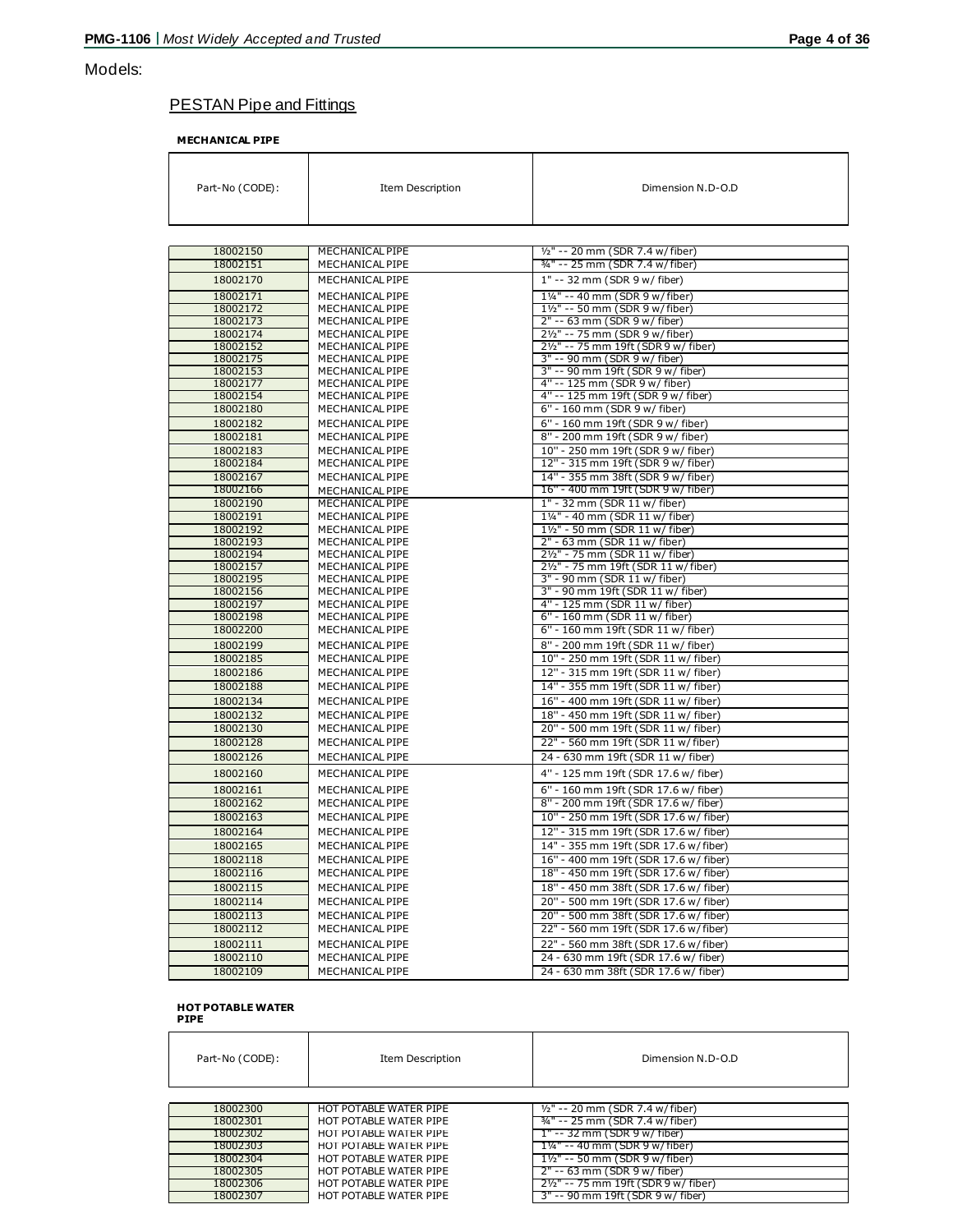| 18002308 | HOT POTABLE WATER PIPE | 4" -- 125 mm 19ft (SDR 9 w/ fiber) |
|----------|------------------------|------------------------------------|
| 18002309 | HOT POTABLE WATER PIPE | 6" - 160 mm 19ft (SDR 9 w/ fiber)  |
| 18002310 | HOT POTABLE WATER PIPE | 8" - 200 mm 19ft (SDR 9 w/ fiber)  |
| 18002311 | HOT POTABLE WATER PIPE | 10" - 250 mm 19ft (SDR 9 w/ fiber) |
| 18002312 | HOT POTABLE WATER PIPE | 10" - 315 mm 19ft (SDR 9 w/ fiber) |

#### **COLD POTABLE WATER PIPE (no glass fiber)**

| Part-No (CODE): | <b>Item Description</b>        | Dimension N.D-O.D           |
|-----------------|--------------------------------|-----------------------------|
|                 |                                |                             |
| 18002400        | <b>COLD POTABLE WATER PIPE</b> | $1/2$ " -- 20 mm (SDR 7.4)  |
| 18002401        | <b>COLD POTABLE WATER PIPE</b> | 3/4" -- 25 mm (SDR 7.4)     |
| 18002402        | <b>COLD POTABLE WATER PIPE</b> | 1" - 32 mm (SDR 11)         |
| 18002403        | <b>COLD POTABLE WATER PIPE</b> | 11/4" - 40 mm (SDR 11)      |
| 18002404        | <b>COLD POTABLE WATER PIPE</b> | 11/2" - 50 mm (SDR 11)      |
| 18002405        | COLD POTABLE WATER PIPE        | $2" - 63$ mm (SDR 11)       |
| 18002406        | COLD POTABLE WATER PIPE        | 21/2" - 75 mm 19ft (SDR 11) |
| 18002407        | COLD POTABLE WATER PIPE        | 3" - 90 mm 19ft (SDR 11)    |
| 18002408        | <b>COLD POTABLE WATER PIPE</b> | 4" - 125 mm 19ft (SDR 11)   |
| 18002409        | <b>COLD POTABLE WATER PIPE</b> | 6" - 160 mm 19ft (SDR 11)   |
| 18002410        | <b>COLD POTABLE WATER PIPE</b> | 8" - 200 mm 19ft (SDR 11)   |
| 18002411        | <b>COLD POTABLE WATER PIPE</b> | 10" - 250 mm 19ft (SDR 11)  |
| 18002412        | <b>COLD POTABLE WATER PIPE</b> | 12" - 315 mm 19ft (SDR 11)  |

#### **PURPLE PIPE**

| Part-No (CODE): | Item Description  | Dimension N.D-O.D      |
|-----------------|-------------------|------------------------|
|                 |                   |                        |
| 18002201        | PURPLE PIPE (PPR) | 34" -- 25 mm (SDR 7.4) |

#### **FITTINGS**

| Part-No (CODE): | Item Description         | Dimension N.D-O.D          |
|-----------------|--------------------------|----------------------------|
|                 |                          |                            |
| 18000001        | <b>COUPLING</b>          | $1/2$ "-20 mm              |
| 18000002        | <b>COUPLING</b>          | $\frac{3}{4}$ " - 25 mm    |
| 18000003        | <b>COUPLING</b>          | $1" - 32$ mm               |
| 18000004        | <b>COUPLING</b>          | 11/4"-40 mm                |
| 18000005        | <b>COUPLING</b>          | 11/2"-50 mm                |
| 18000006        | <b>COUPLING</b>          | $2" - 63$ mm               |
| 18000007        | <b>COUPLING</b>          | 21/2"-75 mm                |
| 18000008        | <b>COUPLING</b>          | 3"-90 mm                   |
| 18000010        | <b>COUPLING</b>          | 4" - 125 mm                |
|                 |                          |                            |
| 18003100        | REDUCING COUPLING        | 2" to 3/4"-63 to 25 mm     |
| 18003101        | REDUCING COUPLING        | 2" to 1"-63 to 32 mm       |
| 18003102        | REDUCING COUPLING        | 2" to 11/4"-63 to 40 mm    |
| 18003103        | REDUCING COUPLING        | 2" to 11/2"-63 to 50 mm    |
| 18003104        | REDUCING COUPLING        | 21/2" to 1/2"-75 to 20 mm  |
| 18003105        | REDUCING COUPLING        | 21/2" to 3/4"-75 to 25 mm  |
| 18003106        | REDUCING COUPLING        | 21/2" to 1"-75 to 32 mm    |
| 18003107        | REDUCING COUPLING        | 21/2" to 11/4"-75 to 40 mm |
| 18003108        | REDUCING COUPLING        | 21/2" to 11/2"-75 to 50 mm |
| 18003109        | REDUCING COUPLING        | 21/2" to 2"-75 to 63 mm    |
| 18003110        | REDUCING COUPLING        | 3" to 11/2"-90 to 50 mm    |
| 18003111        | REDUCING COUPLING        | 3" to 2"-90 to 63 mm       |
| 18003112        | REDUCING COUPLING        | 3" to 21/2"-90 to 75 mm    |
| 18003113        | <b>REDUCING COUPLING</b> | 3" to 21/2" - 125 to 75 mm |
| 18003114        | REDUCING COUPLING        | 4" to 3"-125 to 90 mm      |

| 18000028 | <b>BUSHING / REDUCER</b> | 11⁄4" to 1⁄2"-40 to 20 mm |
|----------|--------------------------|---------------------------|
| 18000029 | <b>BUSHING / REDUCER</b> | 11/4" to 3/4"-40 to 25 mm |
| 18000030 | <b>BUSHING / REDUCER</b> | 3/4" to 1/2"-25 to 20 mm  |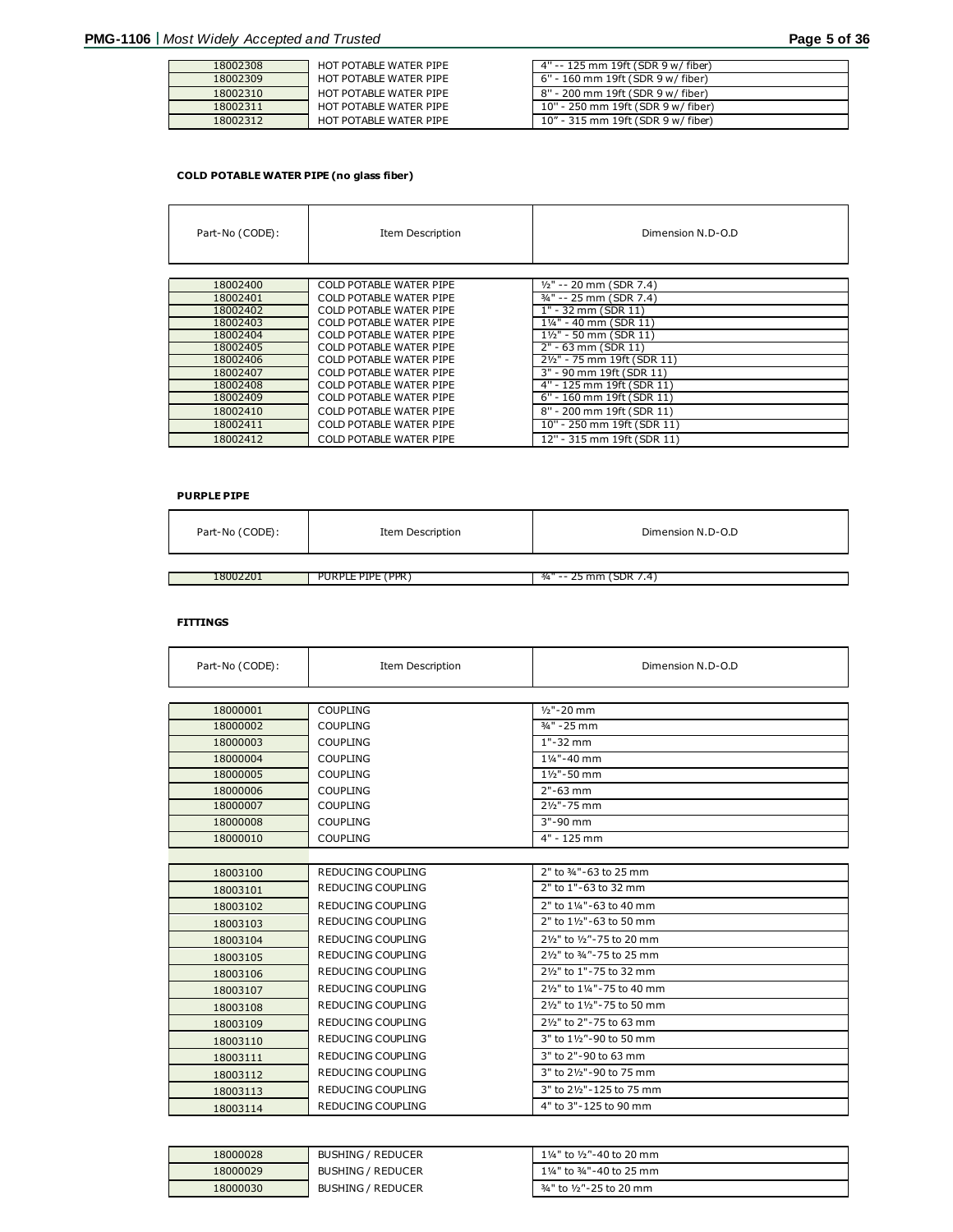| 18000031 | <b>BUSHING / REDUCER</b> | 1" to 1/2"-32 to 20 mm                  |
|----------|--------------------------|-----------------------------------------|
| 18000032 | <b>BUSHING / REDUCER</b> | 1" to 3/4"-32 to 25 mm                  |
| 18000033 | <b>BUSHING / REDUCER</b> | 11/4" to 1/2"-40 to 20 mm               |
| 18000034 | <b>BUSHING / REDUCER</b> | 11/4" to 3/4"-40 to 25 mm               |
| 18000035 |                          | 11/4" to 1"-40 to 32 mm                 |
|          | <b>BUSHING / REDUCER</b> |                                         |
| 18000036 | <b>BUSHING / REDUCER</b> | 11/2" to 1/2"-50 to 20 mm               |
| 18000037 | <b>BUSHING / REDUCER</b> | 11/2" to 3/4"-50 to 25 mm               |
| 18000038 | <b>BUSHING / REDUCER</b> | 11/2" to 1"-50 to 32 mm                 |
| 18000039 | <b>BUSHING / REDUCER</b> | 11/2" to 11/4"-50 to 40 mm              |
| 18000041 | <b>BUSHING / REDUCER</b> | 2" to 3/4"-63 to 25 mm                  |
| 18000042 | <b>BUSHING / REDUCER</b> | 2" to 1"-63 to 32 mm                    |
| 18000043 | <b>BUSHING / REDUCER</b> | 2" to 11/4"-63 to 40 mm                 |
| 18000044 |                          | 2" to 11/2"-63 to 50 mm                 |
|          | BUSHING / REDUCER        |                                         |
| 18000045 | <b>BUSHING / REDUCER</b> | 21/2" to 11/4"-75 to 40 mm              |
| 18000046 | <b>BUSHING / REDUCER</b> | 21/2" to 11/2"-75 to 50 mm              |
| 18000047 | <b>BUSHING / REDUCER</b> | 21/2" to 2"-75 to 63 mm                 |
| 18000048 | <b>BUSHING / REDUCER</b> | 21/2" to 1/2"-75 to 20 mm               |
| 18000049 | <b>BUSHING / REDUCER</b> | 21/2" to 3/4"-75 to 25 mm               |
| 18000050 | <b>BUSHING / REDUCER</b> | 21/2" to 1"-75 to 32 mm                 |
| 18000051 | <b>BUSHING / REDUCER</b> | 3" to 11/2"-90 to 50 mm                 |
| 18000052 | <b>BUSHING / REDUCER</b> | 3" to 2"-90 to 63 mm                    |
|          |                          | 3" to 21/2"-90 to 75 mm                 |
| 18000053 | <b>BUSHING / REDUCER</b> |                                         |
| 18000054 | <b>BUSHING / REDUCER</b> | 6" to 4"-160 to 125 mm                  |
| 18000056 | <b>BUSHING / REDUCER</b> | 4" to 21/2"-125 to 75 mm                |
| 18000057 | <b>BUSHING / REDUCER</b> | 4" to 3"-125 to 90 mm                   |
| 18000058 | <b>BUSHING / REDUCER</b> | 6" to 4"-160 to 125 mm SDR9 (Butt to S  |
| 18000059 | <b>BUSHING / REDUCER</b> | 6" to 4"-160 to 125 mm SDR11 (Butt to 9 |
| 18000054 | <b>BUSHING / REDUCER</b> | 6" to 4"-160 to 125 mm SDR17.6 (Butt to |
| 18000060 | <b>BUSHING / REDUCER</b> | 8" to 4" - 200mm to 125mm SDR9 (Butt    |
| 18000061 | <b>BUSHING / REDUCER</b> | 8" to 4" - 200mm to 125mm SDR11 (But    |
| 18000062 | <b>BUSHING / REDUCER</b> | 8" to 6" - 200mm to 160mm SDR9          |
| 18000063 | <b>BUSHING / REDUCER</b> | 8" to 6" - 200mm to 160mm SDR11         |
| 18000064 | <b>BUSHING / REDUCER</b> | 8" to 6" - 200mm to 160mm SDR 17.6      |
|          |                          |                                         |
| 18000065 | <b>BUSHING / REDUCER</b> | 8" to 4" - 200mm to 125mm SDR17.6 (E    |
| 18000066 | <b>BUSHING / REDUCER</b> | 10" to 6" - 250mm to 160mm SDR11        |
| 18000067 | <b>BUSHING / REDUCER</b> | 10" to 6" - 250mm to 160mm SDR17.6      |
| 18000068 | <b>BUSHING / REDUCER</b> | 10" to 8" - 250mm to 200mm SDR9         |
| 18000069 | <b>BUSHING / REDUCER</b> | 10" to 8" - 250mm to 200mm SDR11        |
| 18000080 | <b>BUSHING / REDUCER</b> | 10" to 8" - 250mm to 200mm SDR17.6      |
| 18000081 | <b>BUSHING / REDUCER</b> | 12" to 8" - 315mm to 200mm SDR9         |
| 18000082 | <b>BUSHING / REDUCER</b> | 12" to 8" - 315mm to 200mm SDR11        |
| 18000083 | <b>BUSHING / REDUCER</b> | 12" to 8" - 315mm to 200mm SDR17.6      |
| 18000085 | <b>BUSHING / REDUCER</b> | 12" to 10" - 315mm to 250mm SDR11       |
| 18000086 | <b>BUSHING / REDUCER</b> | 12" to 10" - 315mm to 250mm SDR17.6     |
| 18000087 | BUSHING / REDUCER        | 10" to 6" - 250mm to 160mm SDR9         |
| 18000019 | <b>BUSHING / REDUCER</b> | 14" to 8" - 355mm to 200mm SDR9         |
| 18000020 | <b>BUSHING / REDUCER</b> | 14" to 8" - 355mm to 200mm SDR11        |
| 18000021 | <b>BUSHING / REDUCER</b> | 14" to 8" - 355mm to 200mm SDR17.6      |
| 18000022 | <b>BUSHING / REDUCER</b> | 14" to 10" - 355mm to 250mm SDR9        |
| 18000023 | <b>BUSHING / REDUCER</b> | 14" to 10" - 355mm to 250mm SDR11       |
| 18000024 | <b>BUSHING / REDUCER</b> | 14" to 10" - 355mm to 250mm SDR17.6     |
|          | <b>BUSHING / REDUCER</b> | 14" to 12" - 355mm to 315mm SDR9        |
| 18000025 |                          |                                         |
| 18000026 | <b>BUSHING / REDUCER</b> | 14" to 12" - 355mm to 315mm SDR11       |
| 18000027 | BUSHING / REDUCER        | 14" to 12" - 355mm to 315mm SDR17.6     |
| 18002600 | <b>BUSHING / REDUCER</b> | 16" to 10" - 400mm to 250mm SDR9        |
| 18002601 | <b>BUSHING / REDUCER</b> | 16" to 10" - 400mm to 250mm SDR11       |
| 18002602 | <b>BUSHING / REDUCER</b> | 16" to 10" - 400mm to 250mm SDR17.6     |
| 18002603 | <b>BUSHING / REDUCER</b> | 16" to 12" - 400mm to 315mm SDR9        |
| 18002604 | <b>BUSHING / REDUCER</b> | 16" to 12" - 400mm to 315mmSDR11        |
| 18002605 | <b>BUSHING / REDUCER</b> | 16" to 12" - 400mm to 315mm SDR17.6     |
| 18002606 | <b>BUSHING / REDUCER</b> | 16" to 14" - 400mm to 355mm SDR9        |
| 18002607 | <b>BUSHING / REDUCER</b> | 16" to 14" - 400mm to 355mm SDR11       |
| 18002608 | <b>BUSHING / REDUCER</b> | 16" to 14" - 400mm to 355mm SDR17.6     |
| 18002609 | <b>BUSHING / REDUCER</b> | 18" to 12" - 450mm to 315mm SDR9        |
| 18002610 | <b>BUSHING / REDUCER</b> | 18" to 12" - 450mm to 315mm SDR11       |
| 18002611 | <b>BUSHING / REDUCER</b> | 18" to 12" - 450mm to 315mm SDR17.6     |
| 18002612 | <b>BUSHING / REDUCER</b> | 18" to 14" - 450mm to 355mm SDR9        |
| 18002613 | <b>BUSHING / REDUCER</b> | 18" to 14" - 450mm to 355mm SDR11       |
| 18002614 | <b>BUSHING / REDUCER</b> | 18" to 14" - 450mm to 355mm SDR17.6     |
| 18002615 | BUSHING / REDUCER        | 18" to 16" - 450mm to 400mm SDR9        |
|          |                          |                                         |
| 18002616 | <b>BUSHING / REDUCER</b> | 18" to 16" - 450mm to 400mm SDR11       |
| 18002617 | <b>BUSHING / REDUCER</b> | 18" to 16" - 450mm to 400mm SDR17.6     |
| 18002618 | <b>BUSHING / REDUCER</b> | 20" to 12" - 500mm to 315mm SDR9        |

| 18000031             | <b>BUSHING / REDUCER</b>                      | 1" to 1/2" - 32 to 20 mm                                                |
|----------------------|-----------------------------------------------|-------------------------------------------------------------------------|
| 18000032             | <b>BUSHING / REDUCER</b>                      | 1" to 3/4"-32 to 25 mm                                                  |
| 18000033             | BUSHING / REDUCER                             | 11/4" to 1/2"-40 to 20 mm                                               |
| 18000034             | <b>BUSHING / REDUCER</b>                      | 11/4" to 3/4"-40 to 25 mm                                               |
| 18000035             | <b>BUSHING / REDUCER</b>                      | 11/4" to 1"-40 to 32 mm                                                 |
| 18000036             | <b>BUSHING / REDUCER</b>                      | 11/2" to 1/2"-50 to 20 mm                                               |
| 18000037             | <b>BUSHING / REDUCER</b>                      | 11/2" to 3/4"-50 to 25 mm                                               |
| 18000038             | <b>BUSHING / REDUCER</b>                      | 11/2" to 1"-50 to 32 mm                                                 |
| 18000039             | <b>BUSHING / REDUCER</b>                      | 11/2" to 11/4" - 50 to 40 mm                                            |
| 18000041             | <b>BUSHING / REDUCER</b>                      | 2" to 3/4"-63 to 25 mm                                                  |
|                      |                                               |                                                                         |
| 18000042             | <b>BUSHING / REDUCER</b>                      | 2" to 1"-63 to 32 mm                                                    |
| 18000043             | <b>BUSHING / REDUCER</b>                      | 2" to 11/4"-63 to 40 mm                                                 |
| 18000044             | BUSHING / REDUCER                             | 2" to 11/2"-63 to 50 mm                                                 |
| 18000045             | BUSHING / REDUCER                             | 21/2" to 11/4" - 75 to 40 mm                                            |
| 18000046             | <b>BUSHING / REDUCER</b>                      | 21/2" to 11/2" - 75 to 50 mm                                            |
| 18000047             | <b>BUSHING / REDUCER</b>                      | 21/2" to 2"-75 to 63 mm                                                 |
| 18000048             | <b>BUSHING / REDUCER</b>                      | 21/2" to 1/2"-75 to 20 mm                                               |
| 18000049             | <b>BUSHING / REDUCER</b>                      | 21/2" to 3/4"-75 to 25 mm                                               |
| 18000050             | <b>BUSHING / REDUCER</b>                      | 21/2" to 1"-75 to 32 mm                                                 |
| 18000051             | <b>BUSHING / REDUCER</b>                      | 3" to 11/2"-90 to 50 mm                                                 |
| 18000052             | <b>BUSHING / REDUCER</b>                      | 3" to 2"-90 to 63 mm                                                    |
| 18000053             | <b>BUSHING / REDUCER</b>                      | 3" to 21/2"-90 to 75 mm                                                 |
| 18000054             | <b>BUSHING / REDUCER</b>                      | 6" to 4"-160 to 125 mm                                                  |
| 18000056             | <b>BUSHING / REDUCER</b>                      | 4" to 21/2" - 125 to 75 mm                                              |
| 18000057             | <b>BUSHING / REDUCER</b>                      | 4" to 3"-125 to 90 mm                                                   |
| 18000058             | <b>BUSHING / REDUCER</b>                      | 6" to 4"-160 to 125 mm SDR9 (Butt to Socket Fusion)                     |
| 18000059             | <b>BUSHING / REDUCER</b>                      | 6" to 4"-160 to 125 mm SDR11 (Butt to Socket Fusion)                    |
| 18000054             | <b>BUSHING / REDUCER</b>                      | 6" to 4"-160 to 125 mm SDR17.6 (Butt to Socket Fusion)                  |
| 18000060             | BUSHING / REDUCER                             | 8" to 4" - 200mm to 125mm SDR9 (Butt to Socket Fusion)                  |
| 18000061             | <b>BUSHING / REDUCER</b>                      | 8" to 4" - 200mm to 125mm SDR11 (Butt to Socket Fusion)                 |
| 18000062             | BUSHING / REDUCER                             | 8" to 6" - 200mm to 160mm SDR9                                          |
| 18000063             | <b>BUSHING / REDUCER</b>                      | 8" to 6" - 200mm to 160mm SDR11                                         |
| 18000064             | <b>BUSHING / REDUCER</b>                      | 8" to 6" - 200mm to 160mm SDR 17.6                                      |
| 18000065             | <b>BUSHING / REDUCER</b>                      | 8" to 4" - 200mm to 125mm SDR17.6 (Butt to Socket Fusion)               |
| 18000066             | <b>BUSHING / REDUCER</b>                      | 10" to 6" - 250mm to 160mm SDR11                                        |
| 18000067             | <b>BUSHING / REDUCER</b>                      | 10" to 6" - 250mm to 160mm SDR17.6                                      |
| 18000068             | <b>BUSHING / REDUCER</b>                      | 10" to 8" - 250mm to 200mm SDR9                                         |
| 18000069             | BUSHING / REDUCER                             | 10" to 8" - 250mm to 200mm SDR11                                        |
| 18000080             | <b>BUSHING / REDUCER</b>                      | 10" to 8" - 250mm to 200mm SDR17.6                                      |
| 18000081             | <b>BUSHING / REDUCER</b>                      | 12" to 8" - 315mm to 200mm SDR9                                         |
| 18000082             | <b>BUSHING / REDUCER</b>                      | 12" to 8" - 315mm to 200mm SDR11                                        |
| 18000083             | <b>BUSHING / REDUCER</b>                      | 12" to 8" - 315mm to 200mm SDR17.6                                      |
| 18000085             | <b>BUSHING / REDUCER</b>                      | 12" to 10" - 315mm to 250mm SDR11                                       |
| 18000086             | <b>BUSHING / REDUCER</b>                      | 12" to 10" - 315mm to 250mm SDR17.6                                     |
| 18000087             | BUSHING / REDUCER                             | 10" to 6" - 250mm to 160mm SDR9                                         |
| 18000019             | <b>BUSHING / REDUCER</b>                      | 14" to 8" - 355mm to 200mm SDR9                                         |
| 18000020             | <b>BUSHING / REDUCER</b>                      | 14" to 8" - 355mm to 200mm SDR11                                        |
| 18000021             | <b>BUSHING / REDUCER</b>                      | 14" to 8" - 355mm to 200mm SDR17.6                                      |
| 18000022             | <b>BUSHING / REDUCER</b>                      | 14" to 10" - 355mm to 250mm SDR9                                        |
| 18000023             | <b>BUSHING / REDUCER</b>                      | 14" to 10" - 355mm to 250mm SDR11                                       |
| 18000024             | BUSHING / REDUCER                             | 14" to 10" - 355mm to 250mm SDR17.6                                     |
| 18000025             | <b>BUSHING / REDUCER</b>                      | 14" to 12" - 355mm to 315mm SDR9                                        |
| 18000026             | <b>BUSHING / REDUCER</b>                      | 14" to 12" - 355mm to 315mm SDR11                                       |
| 18000027             | <b>BUSHING / REDUCER</b>                      | 14" to 12" - 355mm to 315mm SDR17.6                                     |
| 18002600             | BUSHING / REDUCER                             | 16" to 10" - 400mm to 250mm SDR9                                        |
| 18002601             | <b>BUSHING / REDUCER</b>                      | 16" to 10" - 400mm to 250mm SDR11                                       |
|                      |                                               | 16" to 10" - 400mm to 250mm SDR17.6                                     |
| 18002602<br>18002603 | <b>BUSHING / REDUCER</b>                      | 16" to 12" - 400mm to 315mm SDR9                                        |
|                      | BUSHING / REDUCER                             |                                                                         |
| 18002604             | <b>BUSHING / REDUCER</b>                      | 16" to 12" - 400mm to 315mmSDR11<br>16" to 12" - 400mm to 315mm SDR17.6 |
| 18002605             | <b>BUSHING / REDUCER</b><br>BUSHING / REDUCER | 16" to 14" - 400mm to 355mm SDR9                                        |
| 18002606             |                                               |                                                                         |
| 18002607             | <b>BUSHING / REDUCER</b>                      | 16" to 14" - 400mm to 355mm SDR11                                       |
| 18002608             | BUSHING / REDUCER                             | 16" to 14" - 400mm to 355mm SDR17.6                                     |
| 18002609             | <b>BUSHING / REDUCER</b>                      | 18" to 12" - 450mm to 315mm SDR9                                        |
| 18002610             | <b>BUSHING / REDUCER</b>                      | 18" to 12" - 450mm to 315mm SDR11                                       |
| 18002611             | <b>BUSHING / REDUCER</b>                      | 18" to 12" - 450mm to 315mm SDR17.6                                     |
| 18002612             | BUSHING / REDUCER                             | 18" to 14" - 450mm to 355mm SDR9                                        |
| 18002613             | <b>BUSHING / REDUCER</b>                      | 18" to 14" - 450mm to 355mm SDR11                                       |
| 18002614             | <b>BUSHING / REDUCER</b>                      | 18" to 14" - 450mm to 355mm SDR17.6                                     |
| 18002615             | BUSHING / REDUCER                             | 18" to 16" - 450mm to 400mm SDR9                                        |
| 18002616             | <b>BUSHING / REDUCER</b>                      | 18" to 16" - 450mm to 400mm SDR11                                       |
| 18002617             | BUSHING / REDUCER                             | 18" to 16" - 450mm to 400mm SDR17.6                                     |
| 18002618             | <b>BUSHING / REDUCER</b>                      | 20" to 12" - 500mm to 315mm SDR9                                        |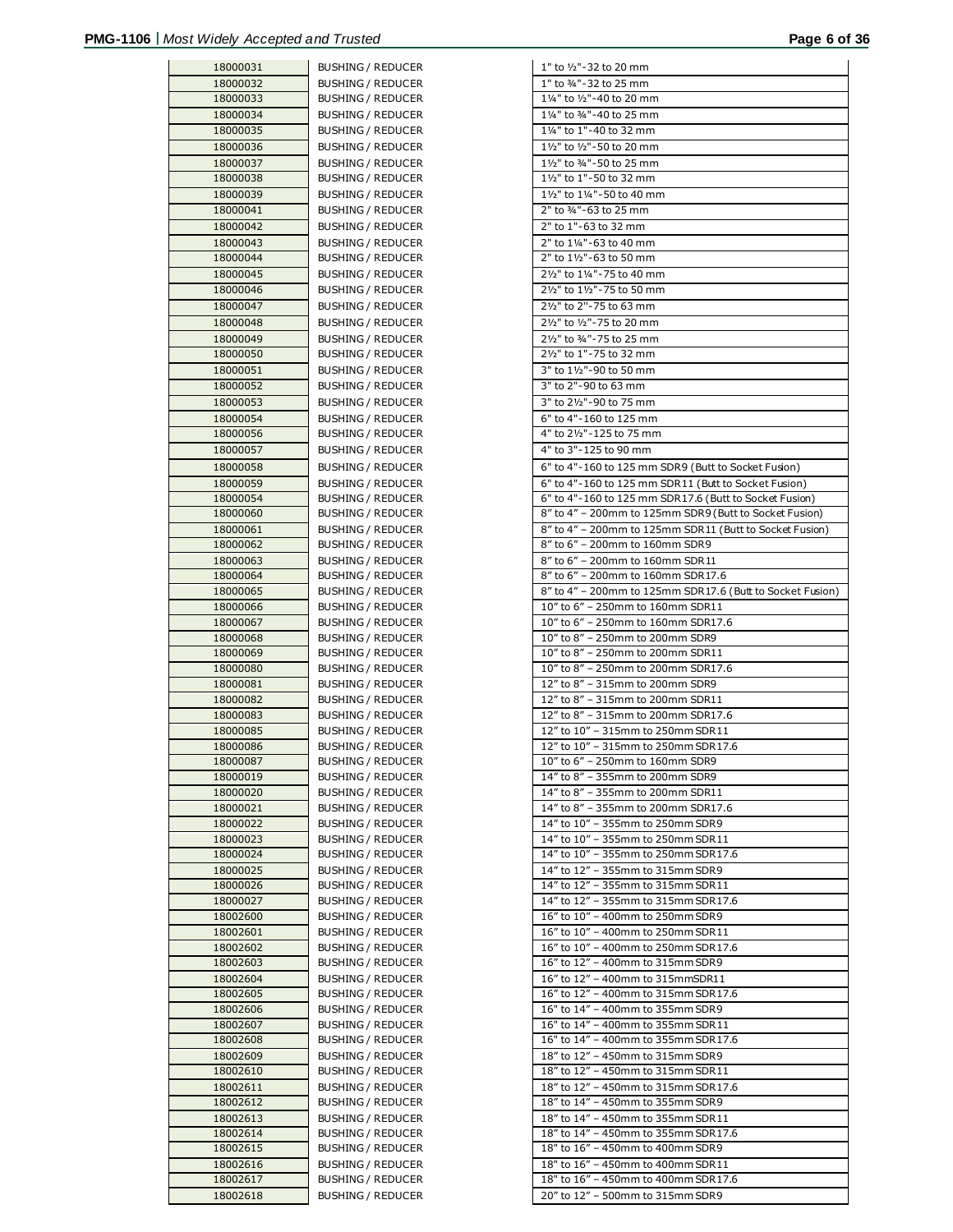|                      | <b>BUSHING / REDUCER</b> | 20" to 12" - 500mm to 315mm SDR11                             |
|----------------------|--------------------------|---------------------------------------------------------------|
| 18002620             | BUSHING / REDUCER        | 20" to 12" - 500mm to 315mm SDR17.6                           |
| 18002621             | <b>BUSHING / REDUCER</b> | 20" to 14" - 500mm to 355mm SDR9                              |
| 18002622             | <b>BUSHING / REDUCER</b> | 20" to 14" - 500mm to 355mm SDR11                             |
| 18002623             | <b>BUSHING / REDUCER</b> | 20" to 14" - 500mm to 355mm SDR17.6                           |
| 18002624             |                          | 20" to 16" - 500mm to 400mm SDR9                              |
|                      | <b>BUSHING / REDUCER</b> |                                                               |
| 18002625             | <b>BUSHING / REDUCER</b> | 20" to 16" - 500mm to 400mm SDR11                             |
| 18002626             | <b>BUSHING / REDUCER</b> | 20" to 16" - 500mm to 400mm SDR17.6                           |
| 18002627             | <b>BUSHING / REDUCER</b> | 20" to 18" - 500mm to 450mm SDR9                              |
| 18002628             | <b>BUSHING / REDUCER</b> | 20" to 18" - 500mm to 450mm SDR11                             |
| 18002629             | <b>BUSHING / REDUCER</b> | 20" to 18" - 500mm to 450mm SDR17.6                           |
| 18002630             | <b>BUSHING / REDUCER</b> | 22" to 16" - 560mm to 400mm SDR9                              |
| 18002631             | BUSHING / REDUCER        | 22" to 16" - 560mm to 400mm SDR11                             |
| 18002632             | <b>BUSHING / REDUCER</b> | 22" to 16" - 560mm to 400mm SDR17.6                           |
| 18002633             | <b>BUSHING / REDUCER</b> | 22" to 18" - 560mm to 450mm SDR9                              |
|                      |                          |                                                               |
| 18002634             | BUSHING / REDUCER        | 22" to 18" - 560mm to 450mm SDR11                             |
| 18002635             | <b>BUSHING / REDUCER</b> | 22" to 18" - 560mm to 450mm SDR17.6                           |
| 18002636             | BUSHING / REDUCER        | 22" to 20" - 560mm to 500mm SDR9                              |
| 18002637             | <b>BUSHING / REDUCER</b> | 22" to 20" - 560mm to 500mm SDR11                             |
| 18002638             | <b>BUSHING / REDUCER</b> | 22" to 20" - 560mm to 500mm SDR17.6                           |
| 18002639             | <b>BUSHING / REDUCER</b> | 24" to 16" - 630mm to 400mm SDR9                              |
| 18002640             | <b>BUSHING / REDUCER</b> | 24" to 16" - 630mm to 400mm SDR11                             |
| 18002641             | <b>BUSHING / REDUCER</b> | 24" to 16" - 630mm to 400mm SDR17.6                           |
| 18002642             | BUSHING / REDUCER        | 24" to 18" - 630mm to 450mm SDR9                              |
| 18002643             | <b>BUSHING / REDUCER</b> | 24" to 18" - 630mm to 450mm SDR11                             |
| 18002644             |                          | 24" to 18" - 630mm to 450mm SDR17.6                           |
|                      | <b>BUSHING / REDUCER</b> | 24" to 20" - 630mm to 500mm SDR9                              |
| 18002645             | <b>BUSHING / REDUCER</b> |                                                               |
| 18002646             | <b>BUSHING / REDUCER</b> | 24" to 20" - 630mm to 500mm SDR11                             |
| 18002647             | <b>BUSHING / REDUCER</b> | 24" to 20" - 630mm to 500mm SDR17.6                           |
| 18002648             | <b>BUSHING / REDUCER</b> | 24" to 22" - 630mm to 560mm SDR9                              |
| 18002649             | <b>BUSHING / REDUCER</b> | 24" to 22" - 630mm to 560mm SDR11                             |
| 18002650             | BUSHING / REDUCER        | 24" to 22" - 630mm to 560mm SDR17.6                           |
| 18002651             | <b>BUSHING / REDUCER</b> | 4" to 21/2"-125 to 75 mm SDR11                                |
| 18002652             | <b>BUSHING / REDUCER</b> | 4" to 21/2"-125 to 75 mm SDR17,6                              |
| 18002653             | <b>BUSHING / REDUCER</b> | 4" to 3"-125 to 90 mm SDR11                                   |
| 18002654             | <b>BUSHING / REDUCER</b> | 4" to 3"-125 to 90 mm SDR17,6                                 |
|                      |                          |                                                               |
|                      |                          |                                                               |
|                      |                          |                                                               |
| 18000070             | ELBOW 90°                | $1/2" - 20$ mm                                                |
| 18000071             | ELBOW 90°                | 3/4" - 25 mm                                                  |
| 18000072             | ELBOW 90°                | $1 - 32$ mm                                                   |
| 18000073             | ELBOW 90°                | 11/4"-40 mm                                                   |
| 18000074             | ELBOW 90°                | 11/2"-50 mm                                                   |
|                      |                          |                                                               |
| 18000075             | ELBOW 90°                | $2" - 63$ mm                                                  |
| 18000076             | ELBOW 90°                | 21/2"-75 mm                                                   |
| 18000077             | ELBOW 90°                | $3" - 90$ mm                                                  |
| 18000078             | ELBOW 90°                | 6"-160 mm (MECHANICAL SDR17.6)                                |
| 18000079             | ELBOW 90°                | 4"-125 mm                                                     |
| 18000088             | ELBOW 90°                | 12"-315 mm (MECHANICAL SDR9)                                  |
|                      |                          |                                                               |
| 18000089             | ELBOW 90°                | 12"-315 mm (MECHANICAL SDR17.6)                               |
| 18000090             | ELBOW 90°                | 12"-315 mm (POTABLE COLD SDR11)                               |
| 18000091             | ELBOW 90°                | 12"-315 mm (POTABLE HOT SDR9)                                 |
|                      |                          |                                                               |
|                      |                          |                                                               |
| 18000105             | ELBOW 90°                | 10"-250 mm (MECHANICAL SDR9)                                  |
| 18000106             | ELBOW 90°                | 10"-250 mm (MECHANICAL SDR11)                                 |
| 18000107             | ELBOW 90°                | 10"-250 mm (MECHANICAL SDR17.6)                               |
| 18000108             | ELBOW 90°                | 10"-250 mm (POTABLE COLD SDR11)                               |
| 18000109             | ELBOW 90°                | 10"-250 mm (POTABLE HOT SDR9)                                 |
|                      | ELBOW 90°                |                                                               |
| 18000110             |                          | 6"-160 mm (MECHANICAL SDR9)                                   |
| 18000111             | ELBOW 90°                | 8"-200 mm (MECHANICAL SDR9)                                   |
| 18000112             | ELBOW 90°                | 6"-160 mm (MECHANICAL SDR11)                                  |
| 18000113             | ELBOW 90°                | 8"-200 mm (MECHANICAL SDR11)                                  |
| 18000114             | ELBOW 90°                | 6"-160 mm (POTABLE HOT SDR9)                                  |
| 18000115             | ELBOW 90°                | 8"-200 mm (POTABLE HOT SDR9)                                  |
|                      |                          |                                                               |
| 18000116             | ELBOW 90°                | 6"-160 mm (POTABLE COLD SDR11)                                |
| 18000117             | ELBOW 90°                | 8"-200 mm (POTABLE COLD SDR11)                                |
| 18000118             | ELBOW 90°                | 8"-200 mm (MECHANICAL SDR17.6)                                |
| 18000119             | ELBOW 90°                | 12"-315 mm (MECHANICAL SDR11)                                 |
| 18002445             | ELBOW 90°                | 14"-355 mm (POTABLE COLD SDR11)                               |
|                      |                          |                                                               |
| 18002446<br>18002447 | ELBOW 90°<br>ELBOW 90°   | 14"-355 mm (POTABLE HOT SDR9)<br>14"-355 mm (MECHANICAL SDR9) |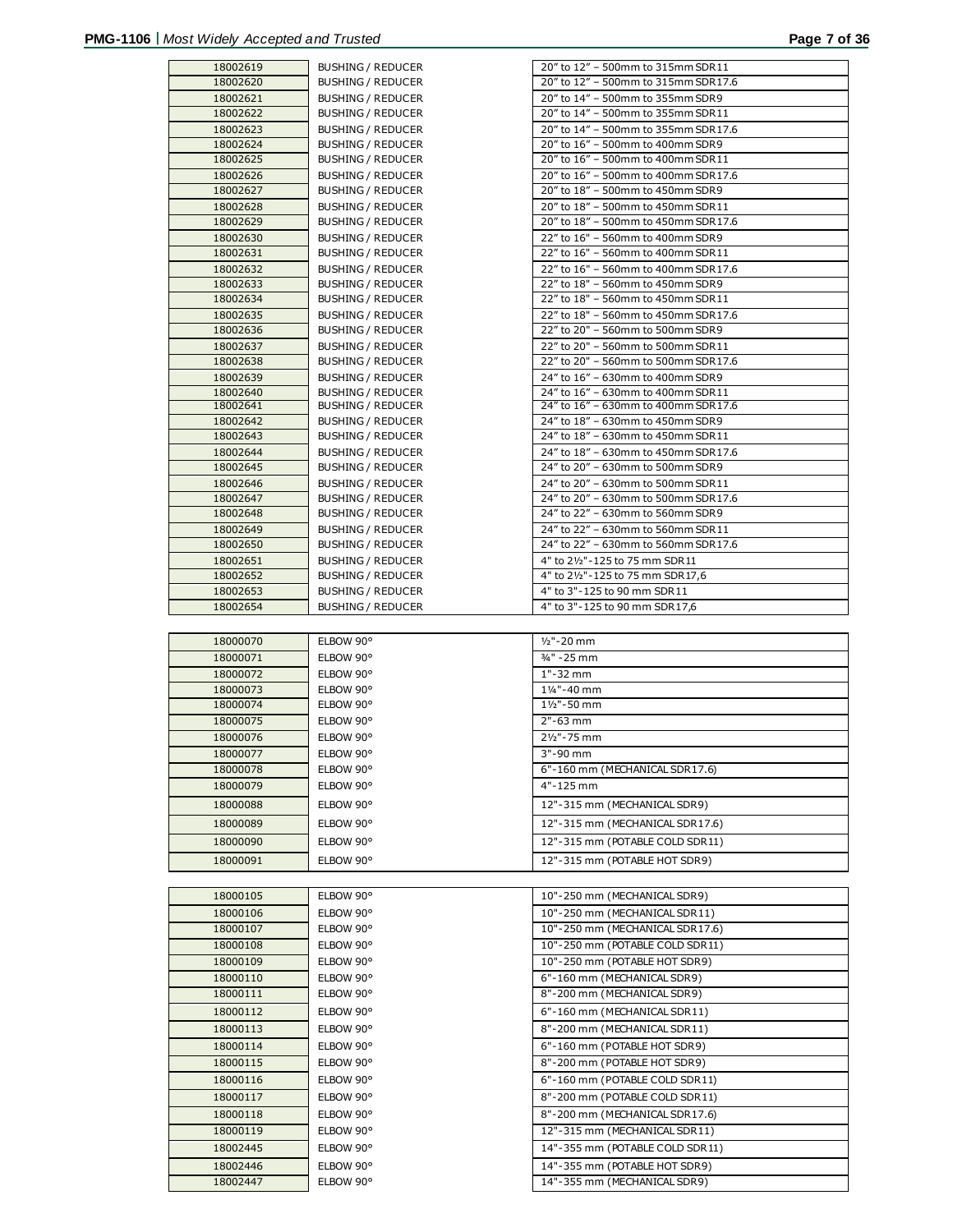| 18002448             | ELBOW 90°                                            | 14"-355 mm (MECHANICAL SDR11)                                      |
|----------------------|------------------------------------------------------|--------------------------------------------------------------------|
| 18002449             | ELBOW 90°                                            | 14"-355 mm (MECHANICAL SDR17.6)                                    |
| 18002670             | ELBOW 90°                                            | 16" - 400mm (POTABLE COLD SDR11)                                   |
| 18002671             | ELBOW 90°                                            | 16" - 400mm (POTABLE HOT SDR9)                                     |
| 18002672             | ELBOW 90°                                            | 16" - 400mm (MECHANICAL SDR9)                                      |
| 18002673             | ELBOW 90°                                            | 16" - 400mm (MECHANICAL SDR11)                                     |
| 18002674             | ELBOW 90°                                            | 16" - 400mm (MECHANICAL SDR17.6)                                   |
| 18002675             | ELBOW 90°                                            |                                                                    |
|                      |                                                      | 18" - 450mm (POTABLE COLD SDR11)                                   |
| 18002676             | ELBOW 90°                                            | 18" - 450mm (POTABLE HOT SDR9)                                     |
| 18002677             | ELBOW 90°                                            | 18" - 450mm (MECHANICAL SDR9)                                      |
| 18002678             | ELBOW 90°                                            | 18" - 450mm (MECHANICAL SDR11)                                     |
| 18002679             | ELBOW 90°                                            | 18" - 450mm (MECHANICAL SDR17.6)                                   |
| 18002680             | ELBOW 90°                                            | 20" - 500mm (POTABLE COLD SDR11)                                   |
| 18002681             | ELBOW 90°                                            | 20" - 500mm (POTABLE HOT SDR9)                                     |
| 18002682             | ELBOW 90°                                            | 20" - 500mm (MECHANICAL SDR9)                                      |
| 18002683             | ELBOW 90°                                            | 20" - 500mm (MECHANICAL SDR11)                                     |
| 18002684             | ELBOW 90°                                            | 20" - 500mm (MECHANICAL SDR17.6)                                   |
| 18002685             | ELBOW 90°                                            | 24" - 630mm (POTABLE COLD SDR11)                                   |
| 18002686             | ELBOW 90°                                            | 24" - 630mm (POTABLE HOT SDR9)                                     |
| 18002687             | ELBOW 90°                                            | 24" - 630mm (MECHANICAL SDR9)                                      |
| 18002688             | ELBOW 90°                                            | 24" - 630mm (MECHANICAL SDR11)                                     |
| 18002689             | ELBOW 90°                                            | 24" - 630mm (MECHANICAL SDR17.6)                                   |
|                      |                                                      |                                                                    |
| 18000120             | ELBOW 90° (SHORT RADIUS)                             | 6"-160 mm (MECHANICAL SDR9)                                        |
| 18000122             | ELBOW 90° (SHORT RADIUS)                             | 6"-160 mm (MECHANICAL SDR11)                                       |
| 18000121             | ELBOW 90° (SHORT RADIUS)                             | 8"-200 mm (MECHANICAL SDR9)                                        |
| 18000123             | ELBOW 90° (SHORT RADIUS)                             | 8"-200 mm (MECHANICAL SDR11)                                       |
| 18000124             | ELBOW 90° (SHORT RADIUS)                             | 6"-160 mm (POTABLE HOT SDR9)                                       |
| 18000125             | ELBOW 90° (SHORT RADIUS)                             | 8"-200 mm (POTABLE HOT SDR9)                                       |
| 18000126             | ELBOW 90° (SHORT RADIUS)                             | 6"-160 mm (POTABLE COLD SDR11)                                     |
| 18000127             |                                                      |                                                                    |
|                      | ELBOW 90° (SHORT RADIUS)                             | 8"-200 mm (POTABLE COLD SDR11)                                     |
| 18000128             | ELBOW 90° (SHORT RADIUS)                             | 8"-200 mm (MECHANICAL SDR17.6)                                     |
| 18000129             | ELBOW 90° (SHORT RADIUS)                             | 10"-250 mm (POTABLE COLD SDR11)                                    |
| 18000140             | ELBOW 90° (SHORT RADIUS)                             | 10"-250 mm (POTABLE HOT SDR9)                                      |
| 18000141             | ELBOW 90° (SHORT RADIUS)                             | 10"-250 mm (POTABLE HOT SDR9)                                      |
| 18000142             | ELBOW 90° (SHORT RADIUS)                             | 10"-250 mm (MECHANICAL SDR11)                                      |
| 18000143             | ELBOW 90° (SHORT RADIUS)                             | 10"-250 mm (MECHANICAL SDR17.6)                                    |
| 18000144             | ELBOW 90° (SHORT RADIUS)                             | 12"-315 mm (POTABLE COLD SDR11)                                    |
| 18000145             | ELBOW 90° (SHORT RADIUS)                             | 12"-315 mm (POTABLE HOT SDR9)                                      |
| 18000146             | ELBOW 90° (SHORT RADIUS)                             | 12"-315 mm (MECHANICAL SDR9)                                       |
| 18000147             | ELBOW 90° (SHORT RADIUS)                             | 12"-315 mm (MECHANICAL SDR11)                                      |
| 18000148             | ELBOW 90° (SHORT RADIUS)                             | 12"-315 mm (MECHANICAL SDR17.6)                                    |
| 18002440             | ELBOW 90° (SHORT RADIUS)                             | 14"-355 mm (POTABLE COLD SDR11)                                    |
| 18002441             | ELBOW 90° (SHORT RADIUS)                             | 14"-355 mm (POTABLE HOT SDR9)                                      |
| 18002442             | ELBOW 90° (SHORT RADIUS)                             | 14"-355 mm (MECHANICAL SDR9)                                       |
| 18002443             | ELBOW 90° (SHORT RADIUS)                             | 14"-355 mm (MECHANICAL SDR11)                                      |
| 18002444             | ELBOW 90° (SHORT RADIUS)                             | 14"-355 mm (MECHANICAL SDR17.6)                                    |
| 18002450             | ELBOW 90° (SHORT RADIUS)                             | 6"-160 mm (MECHANICAL SDR17.6)                                     |
| 18002700             | ELBOW 90° (SHORT RADIUS)                             | 16" - 400mm (POTABLE COLD SDR11)                                   |
| 18002701             | ELBOW 90° (SHORT RADIUS)                             | 16" - 400mm (POTABLE HOT SDR9)                                     |
|                      |                                                      | 16" - 400mm (MECHANICAL SDR9)                                      |
| 18002702             | ELBOW 90° (SHORT RADIUS)                             |                                                                    |
| 18002703<br>18002704 | ELBOW 90° (SHORT RADIUS)<br>ELBOW 90° (SHORT RADIUS) | 16" - 400mm (MECHANICAL SDR11)<br>16" - 400mm (MECHANICAL SDR17.6) |
|                      |                                                      |                                                                    |
| 18002705             | ELBOW 90° (SHORT RADIUS)                             | 18" - 450mm (POTABLE COLD SDR11)                                   |
| 18002706             | ELBOW 90° (SHORT RADIUS)                             | 18" - 450mm (POTABLE HOT SDR9)                                     |
| 18002707             | ELBOW 90° (SHORT RADIUS)                             | 18" - 450mm (MECHANICAL SDR9)                                      |
| 18002708             | ELBOW 90° (SHORT RADIUS)                             | 18" - 450mm (MECHANICAL SDR11)                                     |
| 18002709             | ELBOW 90° (SHORT RADIUS)                             | 18" - 450mm (MECHANICAL SDR17.6)                                   |
| 18002710             | ELBOW 90° (SHORT RADIUS)                             | 20" - 500mm (POTABLE COLD SDR11)                                   |
| 18002711             | ELBOW 90° (SHORT RADIUS)                             | 20" - 500mm (POTABLE HOT SDR9)                                     |
| 18002712             | ELBOW 90° (SHORT RADIUS)                             | 20" - 500mm (MECHANICAL SDR9)                                      |
| 18002713             | ELBOW 90° (SHORT RADIUS)                             | 20" - 500mm (MECHANICAL SDR11)                                     |
| 18002714             | ELBOW 90° (SHORT RADIUS)                             | 20" - 500mm (MECHANICAL SDR17.6)                                   |
| 18002715             | ELBOW 90° (SHORT RADIUS)                             | 24" - 630mm (POTABLE COLD SDR11)                                   |
| 18002716             | ELBOW 90° (SHORT RADIUS)                             | 24" - 630mm (POTABLE HOT SDR9)                                     |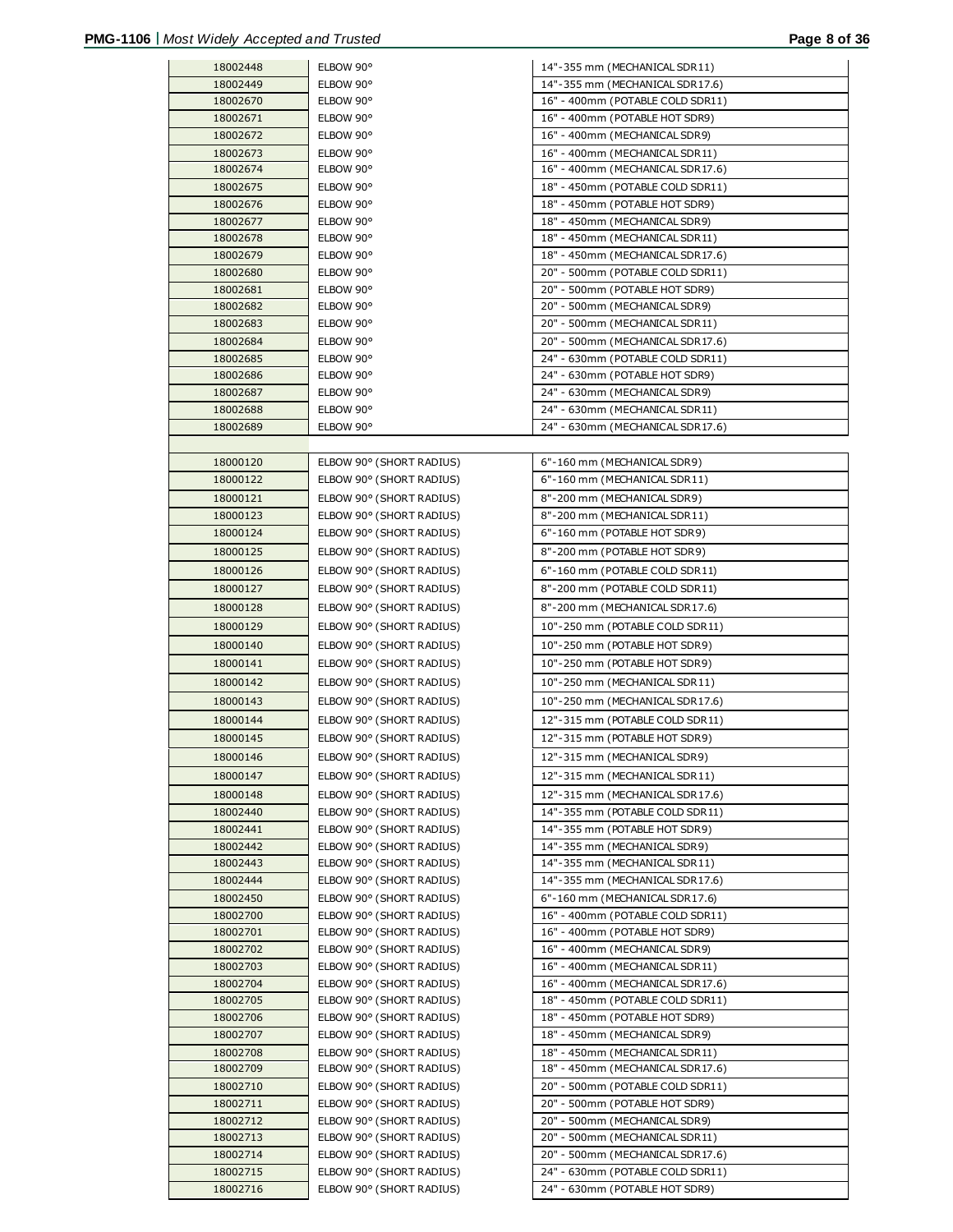| 18002717 | ELBOW 90° (SHORT RADIUS) | 24" - 630mm (MECHANICAL SDR9)    |
|----------|--------------------------|----------------------------------|
|          |                          |                                  |
| 18002718 | ELBOW 90° (SHORT RADIUS) | 24" - 630mm (MECHANICAL SDR11)   |
| 18002719 | ELBOW 90° (SHORT RADIUS) | 24" - 630mm (MECHANICAL SDR17.6) |
|          |                          |                                  |
| 18000100 | STREET 90° (female/male) | $1/2" - 20$ mm                   |
| 18000101 | STREET 90° (female/male) | 3/4" - 25 mm                     |
| 18000102 | STREET 90° (female/male) | 1"-32 mm                         |
|          |                          |                                  |
|          |                          |                                  |
| 18000150 | STREET 45° (female/male) | $1/2" - 20$ mm                   |
| 18000151 | STREET 45° (female/male) | 3/4" - 25 mm                     |
| 18000152 | STREET 45° (female/male) | 1"-32 mm                         |
|          |                          |                                  |
| 18000130 | ELBOW 45°                | $1/2" - 20$ mm                   |
| 18000131 | ELBOW 45°                | 3/4" - 25 mm                     |
| 18000132 | ELBOW 45°                | $1" - 32$ mm                     |
| 18000133 | ELBOW 45°                | 11/4"-40 mm                      |
| 18000134 | ELBOW 45°                | 11/2"-50 mm                      |
| 18000135 | ELBOW 45°                | $2" - 63$ mm                     |
| 18000136 | ELBOW 45°                | 21/2"-75 mm                      |
| 18000137 | ELBOW 45°                | 3"-90 mm                         |
| 18000139 | ELBOW 45°                | 4"-125 mm                        |
|          |                          |                                  |
| 18000160 | ELBOW 45°                | 6"-160 mm (MECHANICAL SDR9)      |
| 18000161 | ELBOW 45°                | 8"-200 mm (MECHANICAL SDR9)      |
| 18000162 | ELBOW 45°                | 6"-160 mm (MECHANICAL SDR11)     |
| 18000163 | ELBOW 45°                | 8"-200 mm (MECHANICAL SDR11)     |
| 18000164 |                          | 6"-160 mm (POTABLE HOT SDR9)     |
|          | ELBOW 45°                |                                  |
| 18000165 | ELBOW 45°                | 8"-200 mm (POTABLE HOT SDR9)     |
| 18000166 | ELBOW 45°                | 6"-160 mm (POTABLE COLD SDR11)   |
| 18000167 | ELBOW 45°                | 8"-200 mm (POTABLE COLD SDR11)   |
| 18000168 | ELBOW 45°                | 8"-200 mm (MECHANICAL SDR17.6)   |
| 18000180 | ELBOW 45°                | 10"-250 mm (POTABLE COLD SDR11)  |
| 18000181 | ELBOW 45°                | 10"-250 mm (POTABLE HOT SDR9)    |
| 18000182 | ELBOW 45°                | 10"-250 mm (MECHANICAL SDR9)     |
| 18000183 | ELBOW 45°                | 10"-250 mm (MECHANICAL SDR11)    |
| 18000184 | ELBOW 45°                | 10"-250 mm (MECHANICAL SDR17.6)  |
| 18000185 | ELBOW 45°                | 12"-315 mm (POTABLE COLD SDR11)  |
| 18000186 | ELBOW 45°                | 12"-315 mm (POTABLE HOT SDR9)    |
| 18000187 | ELBOW 45°                | 12"-315 mm (MECHANICAL SDR9)     |
| 18000188 | ELBOW 45°                | 12"-315 mm (MECHANICAL SDR11)    |
| 18000189 | ELBOW 45°                | 12"-315 mm (MECHANICAL SDR17.6)  |
| 18002460 | ELBOW 45°                | 6"-160 mm (MECHANICAL SDR17.6)   |
| 18002461 | ELBOW 45°                | 14"-355 mm (POTABLE COLD SDR11)  |
| 18002462 | ELBOW 45°                | 14"-355 mm (POTABLE HOT SDR9)    |
| 18002463 |                          |                                  |
|          | ELBOW 45°                | 14"-355 mm (MECHANICAL SDR9)     |
| 18002464 | ELBOW 45°                | 14"-355 mm (MECHANICAL SDR11)    |
| 18002465 | ELBOW 45°                | 14"-355 mm (MECHANICAL SDR17.6)  |
| 18002750 | ELBOW 45°                | 16" - 400mm (POTABLE COLD SDR11) |
| 18002751 | ELBOW 45°                | 16" - 400mm (POTABLE HOT SDR9)   |
| 18002752 | ELBOW 45°                | 16" - 400mm (MECHANICAL SDR9)    |
| 18002753 | ELBOW 45°                | 16" - 400mm (MECHANICAL SDR11)   |
| 18002754 | ELBOW 45°                | 16" - 400mm (MECHANICAL SDR17.6) |
| 18002755 | ELBOW 45°                | 18" - 450mm (POTABLE COLD SDR11) |
| 18002756 | ELBOW 45°                | 18" - 450mm (POTABLE HOT SDR9)   |
| 18002757 | ELBOW 45°                | 18" - 450mm (MECHANICAL SDR9)    |
| 18002758 | ELBOW 45°                | 18" - 450mm (MECHANICAL SDR11)   |
| 18002759 | ELBOW 45°                | 18" - 450mm (MECHANICAL SDR17.6) |
|          |                          |                                  |
| 18002760 | ELBOW 45°                | 20" - 500mm (POTABLE COLD SDR11) |
| 18002761 | ELBOW 45°                | 20" - 500mm (POTABLE HOT SDR9)   |
| 18002762 | ELBOW 45°                | 20" - 500mm (MECHANICAL SDR9)    |
| 18002763 | ELBOW 45°                | 20" - 500mm (MECHANICAL SDR11)   |
| 18002764 | ELBOW 45°                | 20" - 500mm (MECHANICAL SDR17.6) |
| 18002765 | ELBOW 45°                | 24" - 630mm (POTABLE COLD SDR11) |
| 18002766 | ELBOW 45°                | 24" - 630mm (POTABLE HOT SDR9)   |
| 18002767 | ELBOW 45°                | 24" - 630mm (MECHANICAL SDR9)    |
| 18002768 | ELBOW 45°                | 24" - 630mm (MECHANICAL SDR11)   |
| 18002769 | ELBOW 45°                | 24" - 630mm (MECHANICAL SDR17.6) |
|          |                          |                                  |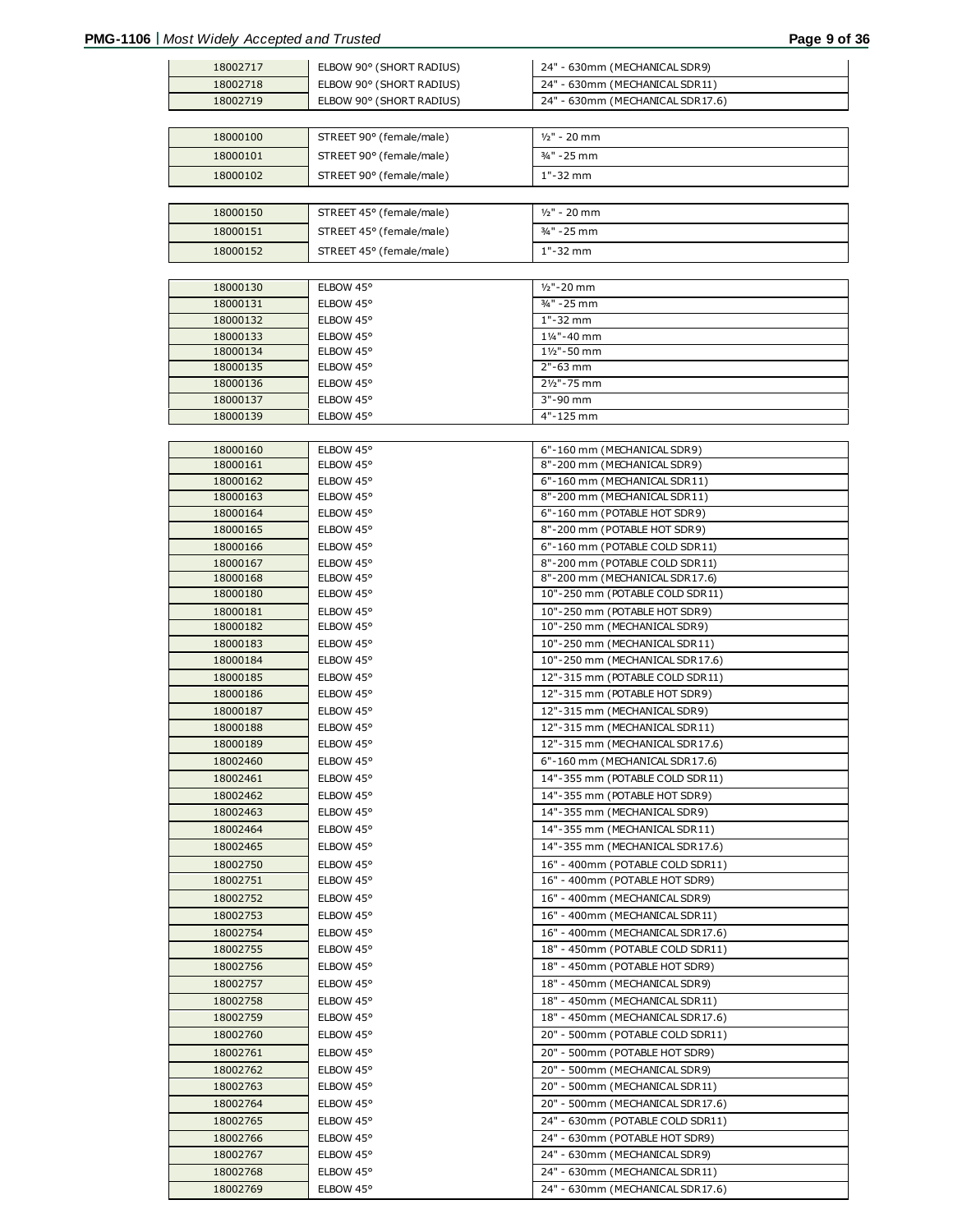| 18000179 | TEE        | 4"-125 mm                       |
|----------|------------|---------------------------------|
|          |            |                                 |
| 18001200 | TEE        | 6"-160 mm (MECHANICAL SDR9)     |
| 18001201 | TEE        | 8"-200 mm (MECHANICAL SDR9)     |
| 18001202 | TEE        | 6"-160 mm (MECHANICAL SDR11)    |
| 18001203 | TEE        | 8"-200 mm (MECHANICAL SDR11)    |
| 18001204 | <b>TEE</b> | 6"-160 mm (POTABLE HOT SDR9)    |
| 18001205 | <b>TEE</b> | 8"-200 mm (POTABLE HOT SDR9)    |
| 18001206 | <b>TEE</b> | 6"-160 mm (POTABLE COLD SDR11)  |
| 18001207 | <b>TEE</b> | 8"-200 mm (POTABLE COLD SDR11)  |
| 18001208 | <b>TEE</b> | 8"-200 mm (MECHANICAL SDR17.6)  |
| 18001209 | <b>TEE</b> | 10"-250 mm (POTABLE HOT SDR9)   |
| 18001210 | <b>TEE</b> | 10"-250 mm (MECHANICAL SDR9)    |
| 18001211 | <b>TEE</b> | 10"-250 mm (MECHANICAL SDR11)   |
| 18001212 | <b>TEE</b> | 10"-250 mm (MECHANICAL SDR17.6) |
| 18001213 | <b>TEE</b> | 12"-315 mm (POTABLE COLD SDR11) |
| 18001214 | <b>TEE</b> | 12"-315 mm (POTABLE HOT SDR9)   |
| 18001215 | <b>TEE</b> | 12"-315 mm (MECHANICAL SDR9)    |
| 18001216 | TEE        | 12"-315 mm (MECHANICAL SDR11)   |

| 18000170 | <b>TEE</b> | $1/2" - 20$ mm         |
|----------|------------|------------------------|
| 18000171 | TEE        | $3/4$ " - 25 mm        |
| 18000172 | <b>TEE</b> | $1 - 32$ mm            |
| 18000173 | TEE        | 11/4"-40 mm            |
| 18000174 | TEE        | $1\frac{1}{2}$ "-50 mm |
| 18000175 | TEE        | $2" - 63$ mm           |
| 18000176 | TEE        | $2\frac{1}{2}$ - 75 mm |
| 18000177 | TEE.       | $3" - 90$ mm           |
| 18000179 | TFF        | $4" - 125$ mm          |

| 18000190             | ELBOW 45° (SHORT RADIUS)                             | 6"-160 mm (MECHANICAL SDR9)                                   |
|----------------------|------------------------------------------------------|---------------------------------------------------------------|
| 18000191             | ELBOW 45° (SHORT RADIUS)                             | 8"-200 mm (POTABLE HOT SDR9)                                  |
| 18000192             | ELBOW 45° (SHORT RADIUS)                             | 6"-160 mm (MECHANICAL SDR11)                                  |
| 18000193<br>18000194 | ELBOW 45° (SHORT RADIUS)<br>ELBOW 45° (SHORT RADIUS) | 8"-200 mm (MECHANICAL SDR11)<br>6"-160 mm (POTABLE HOT SDR9)  |
| 18000195             | ELBOW 45° (SHORT RADIUS)                             | 8"-200 mm (POTABLE HOT SDR9)                                  |
| 18000196             | ELBOW 45° (SHORT RADIUS)                             | 6"-160 mm (POTABLE COLD SDR11)                                |
| 18000197             | ELBOW 45° (SHORT RADIUS)                             | 8"-200 mm (POTABLE COLD SDR11)                                |
| 18000198             | ELBOW 45° (SHORT RADIUS)                             | 8"-200 mm (MECHANICAL SDR17.6)                                |
| 18000235             | ELBOW 45° (SHORT RADIUS)                             | 10"-250 mm (POTABLE COLD SDR11)                               |
| 18000236             | ELBOW 45° (SHORT RADIUS)                             | 10"-250 mm (POTABLE HOT SDR9)                                 |
| 18000237             | ELBOW 45° (SHORT RADIUS)                             | 10"-250 mm (MECHANICAL SDR9)                                  |
| 18000238             | ELBOW 45° (SHORT RADIUS)                             | 10"-250 mm (MECHANICAL SDR11)                                 |
| 18000239             | ELBOW 45° (SHORT RADIUS)                             | 10"-250 mm (MECHANICAL SDR17.6)                               |
| 18000244             | ELBOW 45° (SHORT RADIUS)                             | 12"-315 mm (POTABLE COLD SDR11)                               |
| 18000245             | ELBOW 45° (SHORT RADIUS)                             | 12"-315 mm (POTABLE HOT SDR9)                                 |
| 18000246<br>18000247 | ELBOW 45° (SHORT RADIUS)<br>ELBOW 45° (SHORT RADIUS) | 12"-315 mm (MECHANICAL SDR9)<br>12"-315 mm (MECHANICAL SDR11) |
| 18000248             | ELBOW 45° (SHORT RADIUS)                             | 12"-315 mm (MECHANICAL SDR17.6)                               |
| 18002470             | ELBOW 45° (SHORT RADIUS)                             | 6"-160 mm (MECHANICAL SDR17.6)                                |
| 18002471             | ELBOW 45° (SHORT RADIUS)                             | 14"-355 mm (POTABLE COLD SDR11)                               |
| 18002472             | ELBOW 45° (SHORT RADIUS)                             | 14"-355 mm (POTABLE HOT SDR9)                                 |
| 18002473             | ELBOW 45° (SHORT RADIUS)                             | 14"-355 mm (MECHANICAL SDR9)                                  |
| 18002474             | ELBOW 45° (SHORT RADIUS)                             | 14"-355 mm (MECHANICAL SDR11)                                 |
| 18002475             | ELBOW 45° (SHORT RADIUS)                             | 14"-355 mm (MECHANICAL SDR17.6)                               |
| 18002790             | ELBOW 45° (SHORT RADIUS)                             | 16" - 400mm (POTABLE COLD SDR11)                              |
| 18002791             | ELBOW 45° (SHORT RADIUS)                             | 16" - 400mm (POTABLE HOT SDR9)                                |
| 18002792             | ELBOW 45° (SHORT RADIUS)                             | 16" - 400mm (MECHANICAL SDR9)                                 |
| 18002793             | ELBOW 45° (SHORT RADIUS)                             | 16" - 400mm (MECHANICAL SDR11)                                |
| 18002794             | ELBOW 45° (SHORT RADIUS)                             | 16" - 400mm (MECHANICAL SDR17.6)                              |
| 18002795             | ELBOW 45° (SHORT RADIUS)                             | 18" - 450mm (POTABLE COLD SDR11)                              |
| 18002796             | ELBOW 45° (SHORT RADIUS)                             | 18" - 450mm (POTABLE HOT SDR9)                                |
| 18002797             | ELBOW 45° (SHORT RADIUS)                             | 18" - 450mm (MECHANICAL SDR9)                                 |
| 18002798             | ELBOW 45° (SHORT RADIUS)                             | 18" - 450mm (MECHANICAL SDR11)                                |
| 18002799             | ELBOW 45° (SHORT RADIUS)                             | 18" - 450mm (MECHANICAL SDR17.6)                              |
| 18002800             | ELBOW 45° (SHORT RADIUS)                             | 20" - 500mm (POTABLE COLD SDR11)                              |
| 18002801             | ELBOW 45° (SHORT RADIUS)                             | 20" - 500mm (POTABLE HOT SDR9)                                |
| 18002802             | ELBOW 45° (SHORT RADIUS)                             | 20" - 500mm (MECHANICAL SDR9)                                 |
| 18002803             | ELBOW 45° (SHORT RADIUS)                             | 20" - 500mm (MECHANICAL SDR11)                                |
| 18002804             | ELBOW 45° (SHORT RADIUS)                             | 20" - 500mm (MECHANICAL SDR17.6)                              |
| 18002805             | ELBOW 45° (SHORT RADIUS)                             | 24" - 630mm (POTABLE COLD SDR11)                              |
| 18002806             | ELBOW 45° (SHORT RADIUS)                             | 24" - 630mm (POTABLE HOT SDR9)                                |
| 18002807             | ELBOW 45° (SHORT RADIUS)                             | 24" - 630mm (MECHANICAL SDR9)                                 |
| 18002808             | ELBOW 45° (SHORT RADIUS)                             | 24" - 630mm (MECHANICAL SDR11)                                |
| 18002809             | ELBOW 45° (SHORT RADIUS)                             | 24" - 630mm (MECHANICAL SDR17.6)                              |
|                      |                                                      |                                                               |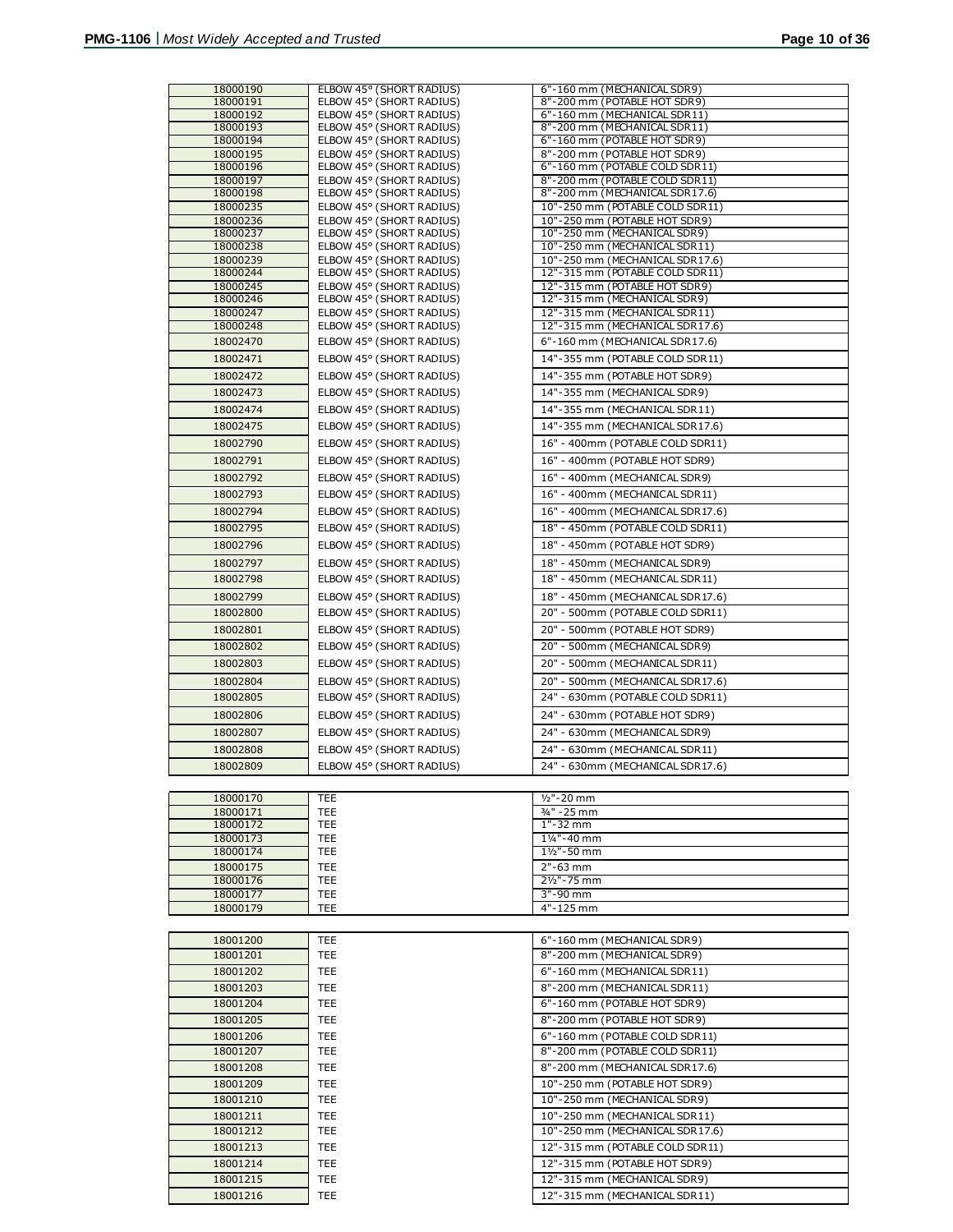|                      | TEE.                                | 12"-315 mm (MECHANICAL SDR17.6)                                                                               |
|----------------------|-------------------------------------|---------------------------------------------------------------------------------------------------------------|
| 18001218             | TEE                                 | 10"-250 mm (POTABLE COLD SDR11)                                                                               |
| 18001219             | TEE                                 | 14"-355 mm (POTABLE COLD SDR11)                                                                               |
| 18001220             | TEE                                 | 14"-355 mm (POTABLE HOT SDR9)                                                                                 |
| 18001221             | TEE                                 | 14"-355 mm (MECHANICAL SDR9)                                                                                  |
| 18001222             | TEE                                 | 14"-355 mm (MECHANICAL SDR11)                                                                                 |
| 18001223             | TEE                                 | 14"-355 mm (MECHANICAL SDR17.6)                                                                               |
| 18002480             | TEE                                 | 6"-160 mm (MECHANICAL SDR17.6)                                                                                |
|                      |                                     |                                                                                                               |
| 18002830             | TEE                                 | 16" - 400mm (POTABLE COLD SDR11)                                                                              |
| 18002831             | TEE                                 | 16" - 400mm (POTABLE HOT SDR9)                                                                                |
| 18002832             | TEE                                 | 16" - 400mm (MECHANICAL SDR9)                                                                                 |
| 18002833             | TEE                                 | 16" - 400mm (MECHANICAL SDR11)                                                                                |
| 18002834             | TEE                                 | 16" - 400mm (MECHANICAL SDR17.6)                                                                              |
| 18002835             | TEE                                 | 18" - 450mm (POTABLE COLD SDR11)                                                                              |
| 18002836             | TEE                                 | 18" - 450mm (POTABLE HOT SDR9)                                                                                |
| 18002837             | TEE                                 | 18" - 450mm (MECHANICAL SDR9)                                                                                 |
| 18002838             | TEE                                 | 18" - 450mm (MECHANICAL SDR11)                                                                                |
| 18002839             | TEE                                 | 18" - 450mm (MECHANICAL SDR17.6)                                                                              |
| 18002840             | TEE                                 | 20" - 500mm (POTABLE COLD SDR11)                                                                              |
| 18002841             | TEE                                 | 20" - 500mm (POTABLE HOT SDR9)                                                                                |
| 18002842             | TEE                                 | 20" - 500mm (MECHANICAL SDR9)                                                                                 |
| 18002843             | TEE                                 | 20" - 500mm (MECHANICAL SDR11)                                                                                |
| 18002844             | TEE                                 | 20" - 500mm (MECHANICAL SDR17.6)                                                                              |
| 18002845             | TEE                                 | 24" - 630mm (POTABLE COLD SDR11)                                                                              |
| 18002846             | TEE                                 | 24" - 630mm (POTABLE HOT SDR9)                                                                                |
| 18002847             | TEE                                 | 24" - 630mm (MECHANICAL SDR9)                                                                                 |
| 18002848             | TEE                                 | 24" - 630mm (MECHANICAL SDR11)                                                                                |
|                      |                                     |                                                                                                               |
| 18002849             | TEE                                 | 24" - 630mm (MECHANICAL SDR17.6)                                                                              |
|                      |                                     |                                                                                                               |
| 18000095             | <b>REDUCING TEE</b>                 | 12" x 12" x 10" - 315 x 315 x 250 mm (MECHANICAL SDR11)<br>12" x 12" x 10" - 315 x 315 x 250 mm (MECHANICAL   |
| 18000096             | <b>REDUCING TEE</b>                 | SDR17.6)                                                                                                      |
| 18000200             | REDUCING TEE                        | 1/2" x 1/2" x 3/4" - 20 x 20 x 25 mm                                                                          |
| 18000202             | REDUCING TEE                        | 3/4" x 3/4" x 1/2" - 25 x 25 x 20 mm                                                                          |
| 18000203             | REDUCING TEE                        | $1''$ x $1/2''$ x $1/2''$ -- 32 x 20 x 20 mm                                                                  |
| 18000204             | <b>REDUCING TEE</b>                 | 1" x 1" x 1/2"-32 x 32 x 20 mm                                                                                |
| 18000205             | <b>REDUCING TEE</b>                 | $1''$ x 3/4" x 3/4" - 32 x 25 x 25 mm                                                                         |
| 18000206<br>18000207 | REDUCING TEE<br><b>REDUCING TEE</b> | $1''$ x $1''$ x $3/4''$ -32 x 32 x 25 mm<br>11/4" x 11/4" x 1/2"-40 x 40 x 20 mm                              |
|                      |                                     |                                                                                                               |
|                      |                                     |                                                                                                               |
| 18000208             | <b>REDUCING TEE</b>                 | 11/4" x 11/4" x 3/4" - 40 x 40 x 25 mm                                                                        |
| 18000209<br>18000211 | REDUCING TEE<br>REDUCING TEE        | 11/4" x 11/4" x 1"-40 x 40 x 32 mm<br>11/2" x 11/2" x 3/4"-50 x 50 x 25 mm                                    |
| 18000212             | REDUCING TEE                        | 11/2" x 11/2" x 1"-50 x 50 x 32 mm                                                                            |
| 18000213             | <b>REDUCING TEE</b>                 | 11/2" x 11/2" x 11/4" - 50 x 50 x 40 mm                                                                       |
| 18000215             | <b>REDUCING TEE</b>                 | 2" x 2" x 34" - 63 x 63 x 25 mm                                                                               |
| 18000216             | REDUCING TEE                        | $2"$ x $2"$ x $1"$ -63 x 63 x 32 mm                                                                           |
| 18000217             | REDUCING TEE                        | $2"$ x $2"$ x $1\frac{1}{4}$ "-63 x 63 x 40 mm                                                                |
| 18000218             | <b>REDUCING TEE</b>                 | 2" x 2" x 11/2"-63 x 63 x 50 mm                                                                               |
| 18000220             | <b>REDUCING TEE</b>                 | 21/2" x 21/2" x 3/4"-75 x 75 x 25mm                                                                           |
| 18000221             | REDUCING TEE                        | 21/2" x 21/2" x 1"-75 x 75 x 32 mm                                                                            |
| 18000222             | <b>REDUCING TEE</b>                 | 21/2" x 21/2" x 11/4" - 75 x 75 x 40 mm                                                                       |
| 18000223             | REDUCING TEE                        | 21/2" x 21/2" x 11/2"-75 x 75 x 50 mm                                                                         |
| 18000224<br>18000225 | REDUCING TEE<br><b>REDUCING TEE</b> | 21/2" x 21/2" x 2"-75 x 75 x 63 mm<br>3" x 3" x 1"-90 x 90 x 32 mm                                            |
| 18000226             | REDUCING TEE                        | 3" x 3" x 11/4" - 90 x 90 x 40 mm                                                                             |
| 18000227             | <b>REDUCING TEE</b>                 | 3" x 3" x 11/2" - 90 x 90 x 50 mm                                                                             |
| 18000228             | REDUCING TEE                        | 3" x 3" x 2"-90 x 90 x 63 mm                                                                                  |
| 18000229             | <b>REDUCING TEE</b>                 | 3" x 3" x 21/2"-90 x 90 x 75 mm                                                                               |
| 18000233             | REDUCING TEE                        | 4" x 4" x 21/2"-125 x 125 x 75 mm                                                                             |
| 18000234             | REDUCING TEE                        | 4" x 4" x 3"-125 x 125 x 90 mm                                                                                |
|                      |                                     |                                                                                                               |
| 18000470             | REDUCING TEE                        | 6" x 6" x 21/2"-160 x 160 x 75 mm (MECHANICAL SDR9)                                                           |
| 18000471             | REDUCING TEE<br><b>REDUCING TEE</b> | 6" x 6" x 3"-160 x 160 x 90 mm (MECHANICAL SDR9)                                                              |
| 18000472<br>18000473 | <b>REDUCING TEE</b>                 | 6" x 6" x 21/2"-160 x 160 x 75 mm (MECHANICAL SDR11)<br>6" x 6" x 3"-160 x 160 x 90 mm (MECHANICAL SDR11)     |
| 18000474             | <b>REDUCING TEE</b>                 | 6" x 6" x 21/2" - 160 x 160 x 75 mm (POTABLE HOT SDR9)                                                        |
| 18000475             | REDUCING TEE                        | 6" x 6" x 3"-160 x 160 x 90 mm (POTABLE HOT SDR9)                                                             |
| 18000476             | <b>REDUCING TEE</b>                 | 6" x 6" x 21/2"-160 x 160 x 75 mm (POTABLE COLD SDR11)                                                        |
| 18000477             | REDUCING TEE                        | 6" x 6" x 3"-160 x 160 x 90 mm (POTABLE COLD SDR11)                                                           |
| 18002490             | <b>REDUCING TEE</b>                 | 6" x 6" x 21/2"-160 x 160 x 75 mm (MECHANICAL SDR17.6)                                                        |
| 18002491<br>18000482 | REDUCING TEE<br>REDUCING TEE        | 6" x 6" x 3"-160 x 160 x 90 mm (MECHANICAL SDR17.6)<br>8" x 8" x 21/2"-200 x 200 x 75 mm (POTABLE COLD SDR11) |
| 18000481<br>18000478 | REDUCING TEE<br>REDUCING TEE        | 8" x 8" x 21/2"-200 x 200 x 75 mm (POTABLE HOT SDR9)<br>8" x 8" x 21/2"-200 x 200 x 75 mm (MECHANICAL SDR9)   |

8" x 8" x 21/2"-200 x 200 x 75 mm (MECHANICAL SDR9)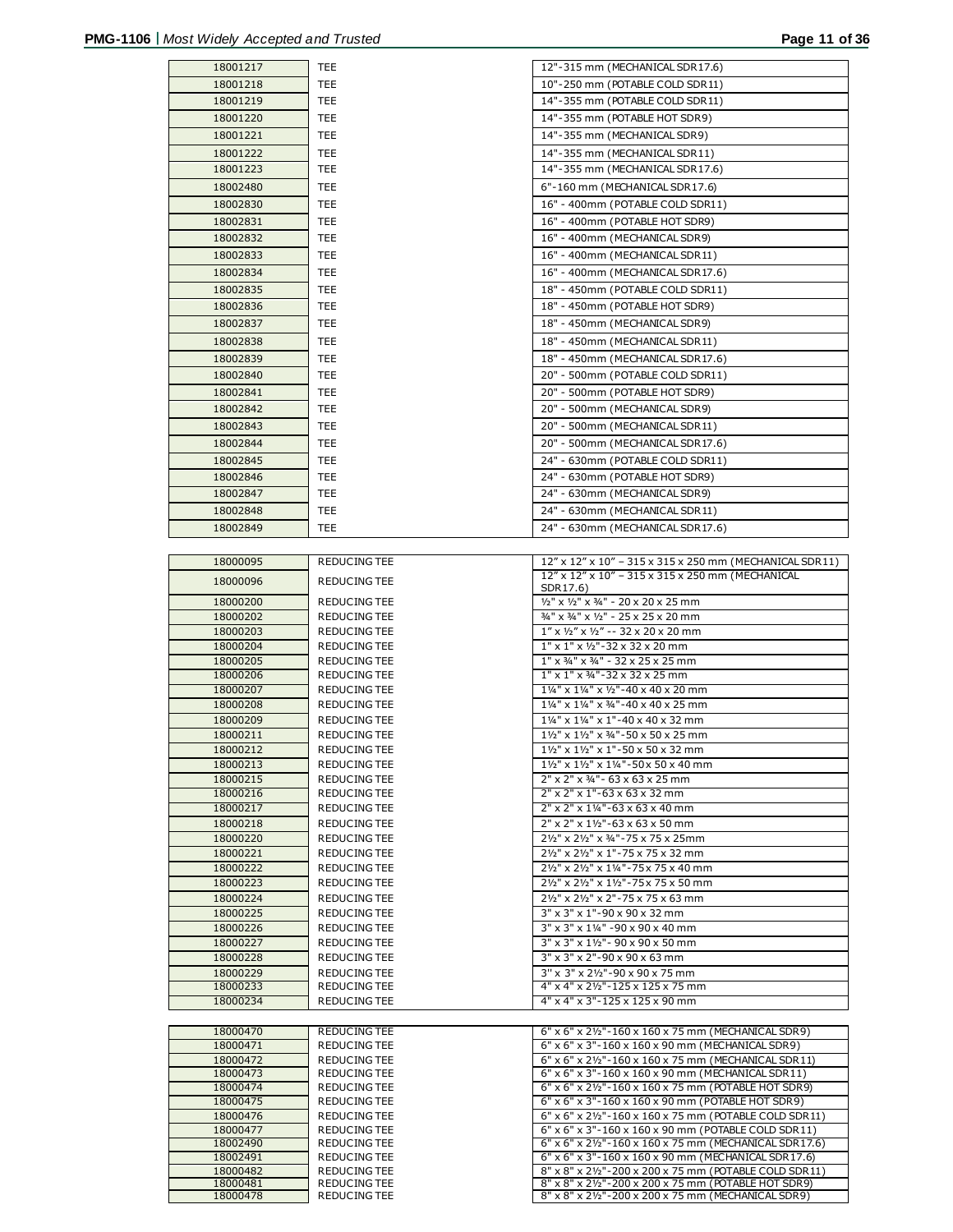| 18000479             | REDUCING TEE                 |
|----------------------|------------------------------|
| 18000480             | REDUCING TEE                 |
| 18000487             | REDUCING TEE                 |
| 18000486             | REDUCING TEE                 |
| 18000483             | REDUCING TEE                 |
| 18000484             | REDUCING TEE                 |
| 18000485             | REDUCING TEE                 |
| 18000492             | REDUCING TEE                 |
| 18000491             | REDUCING TEE                 |
| 18000488             | REDUCING TEE                 |
| 18000489             | REDUCING TEE                 |
| 18000490             | REDUCING TEE                 |
| 18000493             | REDUCING TEE                 |
| 18000494             | REDUCING TEE                 |
| 18000495             | REDUCING TEE                 |
| 18000496<br>18000497 | REDUCING TEE<br>REDUCING TEE |
| 18000498             | REDUCING TEE                 |
| 18000499             | <b>REDUCING TEE</b>          |
| 18000097             | REDUCING TEE                 |
| 18000098             | REDUCING TEE                 |
| 18000099             | REDUCING TEE                 |
| 18000103             | REDUCING TEE                 |
| 18000104             | <b>REDUCING TEE</b>          |
| 18000149             | <b>REDUCING TEE</b>          |
| 18000153             | REDUCING TEE                 |
| 18000154             | REDUCING TEE                 |
| 18000155             | REDUCING TEE                 |
| 18000156             | REDUCING TEE                 |
| 18000157             | REDUCING TEE                 |
| 18000158             | <b>REDUCING TEE</b>          |
| 18000159             | REDUCING TEE                 |
| 18000169             | REDUCING TEE                 |
| 18000199<br>18000201 | REDUCING TEE<br>REDUCING TEE |
| 18000210             | REDUCING TEE                 |
| 18000214             | REDUCING TEE                 |
| 18000219             | REDUCING TEE                 |
| 18000240             | REDUCING TEE                 |
| 18000241             | REDUCING TEE                 |
| 18000242             | REDUCING TEE                 |
| 18000243             | REDUCING TEE                 |
| 18001260             | REDUCING TEE                 |
| 18001261             | REDUCING TEE                 |
|                      | REDUCING TEE                 |
| 18001262             |                              |
| 18001263             | REDUCING TEE                 |
| 18001264             | REDUCING TEE                 |
| 18001265             | <b>REDUCING TEE</b>          |
| 18001266             | REDUCING TEE                 |
|                      |                              |
| 18001267             | REDUCING TEE                 |
| 18001268             | <b>REDUCING TEE</b>          |
| 18001269             | REDUCING TEE                 |
| 18001273             | <b>REDUCING TEE</b>          |
| 18001274             | <b>REDUCING TEE</b>          |
|                      |                              |
| 18001275             | REDUCING TEE                 |
| 18001276             | REDUCING TEE                 |
| 18001277             | REDUCING TEE                 |
| 18001278             | REDUCING TEE                 |
| 18001279             | <b>REDUCING TEE</b>          |
|                      | <b>REDUCING TEE</b>          |
| 18001280             |                              |
| 18001281             | REDUCING TEE                 |
| 18001282             | REDUCING TEE                 |
| 18002870             | REDUCING TEE                 |
| 18002871             | REDUCING TEE                 |
|                      |                              |
| 18002872             | REDUCING TEE                 |
| 18002873             | REDUCING TEE                 |
| 18002874             | REDUCING TEE                 |
| 18002875             | REDUCING TEE                 |
|                      |                              |
| 18002876             | REDUCING TEE                 |
| 18002877             | REDUCING TEE                 |
| 18002878             | REDUCING TEE                 |
| 18002879             | REDUCING TEE                 |
| 18002880             | REDUCING TEE                 |
| 18002881             | REDUCING TEE                 |
|                      |                              |
| 18002882             | REDUCING TEE                 |
| 18002883             | REDUCING TEE                 |

| 18000479             | REDUCING TEE                        | 8" x 8" x 21/2" - 200 x 200 x 75 mm (MECHANICAL SDR11)                                                        |
|----------------------|-------------------------------------|---------------------------------------------------------------------------------------------------------------|
| 18000480             | <b>REDUCING TEE</b>                 | 8" x 8" x 21/2"-200 x 200 x 75 mm (MECHANICAL SDR17.6)                                                        |
| 18000487             | REDUCING TEE                        | 8" x 8" x 3" - 200 x 200 x 90 mm (POTABLE COLD SDR11)                                                         |
| 18000486             | <b>REDUCING TEE</b>                 | 8" x 8" x 3" - 200 x 200 x 90 mm (POTABLE HOT SDR9)                                                           |
| 18000483             | <b>REDUCING TEE</b>                 | 8" x 8" x 3" - 200 x 200 x 90 mm (MECHANICAL SDR9)                                                            |
| 18000484             | REDUCING TEE                        | 8" x 8" x 3" - 200 x 200 x 90 mm (MECHANICAL SDR11)                                                           |
| 18000485             | REDUCING TEE                        | 8" x 8" x 3" - 200 x 200 x 90 mm (MECHANICAL SDR17.6)                                                         |
| 18000492             | REDUCING TEE                        | 8" x 8" x 4" - 200 x 200 x 125 mm (POTABLE COLD SDR11)                                                        |
| 18000491<br>18000488 | <b>REDUCING TEE</b><br>REDUCING TEE | 8" x 8" x 4" - 200 x 200 x 125 mm (POTABLE HOT SDR9)<br>8" x 8" x 4" - 200 x 200 x 125 mm (MECHANICAL SDR9)   |
| 18000489             | REDUCING TEE                        | 8" x 8" x 4" - 200 x 200 x 125 mm (MECHANICAL SDR11)                                                          |
| 18000490             | <b>REDUCING TEE</b>                 | 8" x 8" x 4" - 200 x 200 x 125 mm (MECHANICAL SDR17.6)                                                        |
| 18000493             | REDUCING TEE                        | 10" x 10" x 21/2"-250 x 250 x 75 mm (POTABLE COLD SDR11)                                                      |
| 18000494             | REDUCING TEE                        | 10" x 10" x 21/2" - 250 x 250 x 75 mm (POTABLE HOT SDR9)                                                      |
| 18000495             | <b>REDUCING TEE</b>                 | 10" x 10" x 21/2"-250 x 250 x 75 mm (MECHANICAL SDR9)                                                         |
| 18000496             | <b>REDUCING TEE</b>                 | 10" x 10" x 21/2"-250 x 250 x 75 mm (MECHANICAL SDR11)                                                        |
| 18000497             | REDUCING TEE                        | 10" x 10" x 21/2" - 250 x 250 x 75 mm (MECHANICAL SDR17.6)                                                    |
| 18000498             | REDUCING TEE                        | 10" x 10" x 3" - 250 x 250 x 90 mm (POTABLE COLD SDR11)                                                       |
| 18000499<br>18000097 | <b>REDUCING TEE</b><br>REDUCING TEE | 10" x 10" x 3" - 250 x 250 x 90 mm (POTABLE HOT SDR9)<br>10" x 10" x 3" - 250 x 250 x 90 mm (MECHANICAL SDR9) |
| 18000098             | REDUCING TEE                        | 10" x 10" x 3" - 250 x 250 x 90 mm (MECHANICAL SDR11)                                                         |
| 18000099             | REDUCING TEE                        | 10" x 10" x 3" - 250 x 250 x 90 mm (MECHANICAL SDR17.6)                                                       |
| 18000103             | REDUCING TEE                        | 10" x 10" x 4" - 250 x 250 x 125 mm (POTABLE COLD SDR11)                                                      |
| 18000104             | <b>REDUCING TEE</b>                 | 10" x 10" x 4" - 250 x 250 x 125 mm (POTABLE HOT SDR9)                                                        |
| 18000149             | <b>REDUCING TEE</b>                 | 10" x 10" x 4" - 250 x 250 x 125 mm (MECHANICAL SDR9)                                                         |
| 18000153             | <b>REDUCING TEE</b>                 | 10" x 10" x 4" - 250 x 250 x 125 mm (MECHANICAL SDR11)                                                        |
| 18000154             | REDUCING TEE                        | 10" x 10" x 4" - 250 x 250 x 125 mm (MECHANICAL SDR17.6)                                                      |
| 18000155             | REDUCING TEE                        | 12" x 12" x 3"-315 x 315 x 90 mm (POTABLE COLD SDR11)                                                         |
| 18000156<br>18000157 | <b>REDUCING TEE</b><br>REDUCING TEE | 12" x 12" x 3"-315 x 315 x 90 mm (POTABLE HOT SDR9)<br>12" x 12" x 3"-315 x 315 x 90 mm (MECHANICAL SDR9)     |
| 18000158             | REDUCING TEE                        | 12" x 12" x 3"-315 x 315 x 90 mm (MECHANICAL SDR11)                                                           |
| 18000159             | REDUCING TEE                        | 12" x 12" x 3"-315 x 315 x 90 mm (MECHANICAL SDR17.6)                                                         |
| 18000169             | <b>REDUCING TEE</b>                 | 12" x 12" x 4"-315 x 315 x 125 mm (POTABLE COLD SDR11)                                                        |
| 18000199             | REDUCING TEE                        | 12" x 12" x 4"-315 x 315 x 125 mm (POTABLE HOT SDR9)                                                          |
| 18000201             | REDUCING TEE                        | 12" x 12" x 4"-315 x 315 x 125 mm (MECHANICAL SDR9)                                                           |
| 18000210             | REDUCING TEE                        | 12" x 12" x 4"-315 x 315 x 125 mm (MECHANICAL SDR11)                                                          |
| 18000214             | <b>REDUCING TEE</b>                 | 12" x 12" x 4"-315 x 315 x 125 mm (MECHANICAL SDR17.6)                                                        |
| 18000219             | <b>REDUCING TEE</b>                 | 12" x 12" x 6"-315 x 315 x 160 mm (POTABLE COLD SDR11)                                                        |
| 18000240             | REDUCING TEE                        | 12" x 12" x 6"-315 x 315 x 160 mm (POTABLE HOT SDR9)<br>12" x 12" x 6"-315 x 315 x 160 mm (MECHANICAL SDR9)   |
| 18000241<br>18000242 | REDUCING TEE<br>REDUCING TEE        | 12" x 12" x 6"-315 x 315 x 160 mm (MECHANICAL SDR11)                                                          |
| 18000243             | REDUCING TEE                        | 12" x 12" x 6"-315 x 315 x 160 mm (MECHANICAL SDR17.6)                                                        |
| 18001260             | REDUCING TEE                        | 14" x 14" x 3"-355 x 355 x 90 mm (POTABLE COLD SDR11)                                                         |
| 18001261             | <b>REDUCING TEE</b>                 | 14" x 14" x 3"-355 x 355 x 90 mm (POTABLE HOT SDR9)                                                           |
|                      |                                     |                                                                                                               |
| 18001262             | <b>REDUCING TEE</b>                 | 14" x 14" x 3"-355 x 355 x 90 mm (MECHANICAL SDR9)                                                            |
| 18001263             | REDUCING TEE                        | 14" x 14" x 3"-355 x 355 x 90 mm (MECHANICAL SDR11)                                                           |
| 18001264             | REDUCING TEE                        | 14" x 14" x 3"-355 x 355 x 90 mm (MECHANICAL SDR17.6)                                                         |
| 18001265             | <b>REDUCING TEE</b>                 | 14" x 14" x 4"-355 x 355 x 125 mm (POTABLE COLD SDR11)                                                        |
| 18001266             | REDUCING TEE                        | 14" x 14" x 4"-355 x 355 x 125 mm (POTABLE HOT SDR9)                                                          |
| 18001267             | <b>REDUCING TEE</b>                 | 14" x 14" x 4"-355 x 355 x 125 mm (MECHANICAL SDR9)                                                           |
|                      |                                     |                                                                                                               |
| 18001268             | REDUCING TEE                        | 14" x 14" x 4"-355 x 355 x 125 mm (MECHANICAL SDR11)                                                          |
| 18001269             | REDUCING TEE                        | 14" x 14" x 4"-355 x 355 x 125 mm (MECHANICAL SDR17.6)                                                        |
| 18001273             | REDUCING TEE                        | 14" x 14" x 6"-355 x 355 x 160 mm (POTABLE COLD SDR11)                                                        |
| 18001274             | REDUCING TEE                        | 14" x 14" x 6"-355 x 355 x 160 mm (POTABLE HOT SDR9)                                                          |
| 18001275             | <b>REDUCING TEE</b>                 | 14" x 14" x 6"-355 x 355 x 160 mm (MECHANICAL SDR9)                                                           |
| 18001276             | REDUCING TEE                        | 14" x 14" x 6"-355 x 355 x 160 mm (MECHANICAL SDR11)                                                          |
|                      |                                     |                                                                                                               |
| 18001277             | REDUCING TEE                        | 14" x 14" x 6"-355 x 355 x 160 mm (MECHANICAL SDR17.6)                                                        |
| 18001278             | REDUCING TEE                        | 14" x 14" x 8"-355 x 355 x 200 mm (POTABLE COLD SDR11)                                                        |
| 18001279             | REDUCING TEE                        | 14" x 14" x 8"-355 x 355 x 200 mm (POTABLE HOT SDR9)                                                          |
| 18001280             | <b>REDUCING TEE</b>                 | 14" x 14" x 8"-355 x 355 x 200 mm (MECHANICAL SDR9)                                                           |
| 18001281             | REDUCING TEE                        | 14" x 14" x 8"-355 x 355 x 200 mm (MECHANICAL SDR 11)                                                         |
| 18001282             | <b>REDUCING TEE</b>                 | 14" x 14" x 8"-355 x 355 x 200 mm (MECHANICAL SDR17.6)                                                        |
| 18002870             | <b>REDUCING TEE</b>                 | 16" x 16" x 4"-400 x 400 x 125 mm (POTABLE COLD SDR11)                                                        |
|                      |                                     |                                                                                                               |
| 18002871             | REDUCING TEE                        | 16" x 16" x 4"-400 x 400 x 125 mm (POTABLE HOT SDR9)                                                          |
| 18002872             | REDUCING TEE                        | 16" x 16" x 4"-400 x 400 x 125 mm (MECHANICAL SDR9)                                                           |
| 18002873             | REDUCING TEE                        | 16" x 16" x 4"-400 x 400 x 125 mm (MECHANICAL SDR11)                                                          |
| 18002874             | REDUCING TEE                        | 16" x 16" x 4"-400 x 400 x 125 mm (MECHANICAL SDR17.6)                                                        |
| 18002875             | REDUCING TEE                        | 16" x 16" x 6"-400 x 400 x 160 mm (POTABLE COLD SDR11)                                                        |
|                      |                                     | 16" x 16" x 6"-400 x 400 x 160 mm (POTABLE HOT SDR9)                                                          |
| 18002876             | REDUCING TEE                        |                                                                                                               |
| 18002877             | REDUCING TEE                        | 16" x 16" x 6"-400 x 400 x 160 mm (MECHANICAL SDR9)                                                           |
| 18002878             | REDUCING TEE                        | 16" x 16" x 6"-400 x 400 x 160 mm (MECHANICAL SDR11)                                                          |
| 18002879             | REDUCING TEE                        | 16" x 16" x 6"-400 x 400 x 160 mm (MECHANICAL SDR 17.6)                                                       |
| 18002880             | REDUCING TEE                        | 16" x 16" x 8"-400 x 400 x 200 mm (POTABLE COLD SDR11)                                                        |
| 18002881             | REDUCING TEE                        | 16" x 16" x 8"-400 x 400 x 200 mm (POTABLE HOT SDR9)                                                          |
| 18002882             | REDUCING TEE                        | 16" x 16" x 8"-400 x 400 x 200 mm (MECHANICAL SDR 9)                                                          |
|                      |                                     |                                                                                                               |
| 18002883             | REDUCING TEE                        | 16" x 16" x 8"-400 x 400 x 200 mm (MECHANICAL SDR11)                                                          |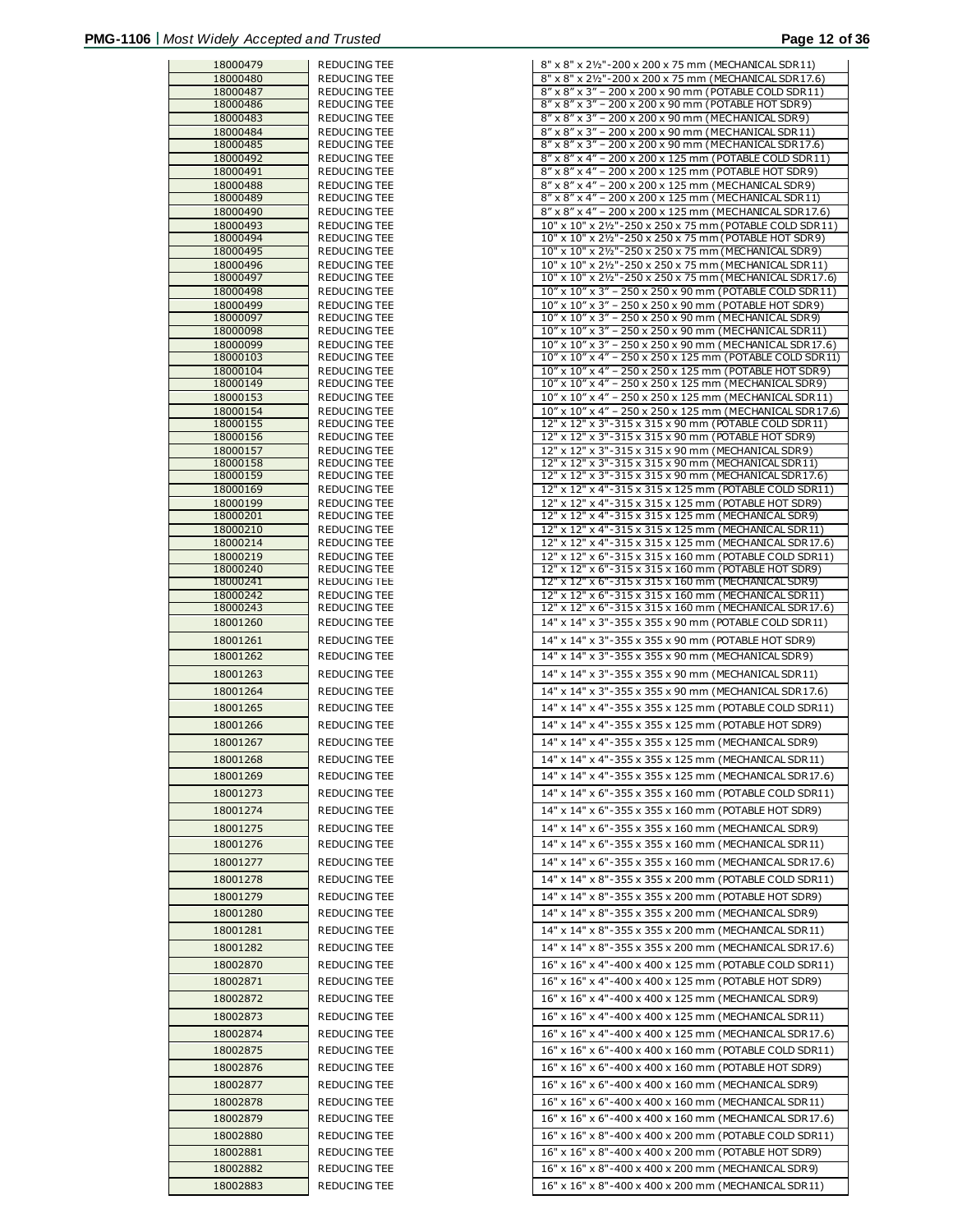| 18002884             | REDUCING TEE                        | 16" x 16" x 8"-400 x 400 x 200 mm (MECHANICAL SDR17.6)                                                            |
|----------------------|-------------------------------------|-------------------------------------------------------------------------------------------------------------------|
| 18002885             | REDUCING TEE                        | 16" x 16" x 10"-400 x 400 x 250 mm (POTABLE COLD SDR11)                                                           |
| 18002886             | REDUCING TEE                        | 16" x 16" x 10"-400 x 400 x 250 mm (POTABLE HOT SDR9)                                                             |
| 18002887             | REDUCING TEE                        | 16" x 16" x 10"-400 x 400 x 250 mm (MECHANICAL SDR9)                                                              |
| 18002888             | REDUCING TEE                        | 16" x 16" x 10"-400 x 400 x 250 mm (MECHANICAL SDR11)                                                             |
| 18002889             | <b>REDUCING TEE</b>                 | 16" x 16" x 10"-400 x 400 x 250 mm (MECHANICAL SDR17.6)                                                           |
|                      |                                     |                                                                                                                   |
| 18002890             | REDUCING TEE                        | 18" x 18" x 4"-450 x 450 x 125 mm (POTABLE COLD SDR11)                                                            |
| 18002891             | REDUCING TEE                        | 18" x 18" x 4"-450 x 450 x 125 mm (POTABLE HOT SDR9)                                                              |
| 18002892             | REDUCING TEE                        | 18" x 18" x 4"-450 x 450 x 125 mm (MECHANICAL SDR9)                                                               |
| 18002893             | REDUCING TEE                        | 18" x 18" x 4"-450 x 450 x 125 mm (MECHANICAL SDR11)                                                              |
| 18002894             | REDUCING TEE                        | 18" x 18" x 4"-450 x 450 x 125 mm (MECHANICAL SDR 17.6)                                                           |
| 18002895             | REDUCING TEE                        | 18" x 18" x 6"-450 x 450 x 160 mm (POTABLE COLD SDR11)                                                            |
| 18002896             |                                     |                                                                                                                   |
|                      | REDUCING TEE                        | 18" x 18" x 6"-450 x 450 x 160 mm (POTABLE HOT SDR9)                                                              |
| 18002897             | REDUCING TEE                        | 18" x 18" x 6"-450 x 450 x 160 mm (MECHANICAL SDR9)                                                               |
| 18002898             | REDUCING TEE                        | 18" x 18" x 6"-450 x 450 x 160 mm (MECHANICAL SDR11)                                                              |
| 18002899             | REDUCING TEE                        | 18" x 18" x 6"-450 x 450 x 160 mm (MECHANICAL SDR17.6)                                                            |
| 18002900             | REDUCING TEE                        | 18" x 18" x 8"-450 x 450 x 200 mm (POTABLE COLD SDR11)                                                            |
| 18002901             | REDUCING TEE                        | 18" x 18" x 8"-450 x 450 x 200 mm (POTABLE HOT SDR9)                                                              |
| 18002902             | REDUCING TEE                        | 18" x 18" x 8"-450 x 450 x 200 mm (MECHANICAL SDR9)                                                               |
|                      |                                     |                                                                                                                   |
| 18002903             | REDUCING TEE                        | 18" x 18" x 8"-450 x 450 x 200 mm (MECHANICAL SDR11)                                                              |
| 18002904             | REDUCING TEE                        | 18" x 18" x 8"-450 x 450 x 200 mm (MECHANICAL SDR17.6)                                                            |
| 18002905             | REDUCING TEE                        | 18" x 18" x 10"-450 x 450 x 250 mm (POTABLE COLD SDR11)                                                           |
| 18002906             | REDUCING TEE                        | 18" x 18" x 10"-450 x 450 x 250 mm (POTABLE HOT SDR9)                                                             |
| 18002907             | REDUCING TEE                        | 18" x 18" x 10"-450 x 450 x 250 mm (MECHANICAL SDR9)                                                              |
| 18002908             | REDUCING TEE                        | 18" x 18" x 10"-450 x 450 x 250 mm (MECHANICAL SDR11)                                                             |
| 18002909             | REDUCING TEE                        | 18" x 18" x 10"-450 x 450 x 250 mm (MECHANICAL SDR17.6)                                                           |
|                      |                                     |                                                                                                                   |
| 18002910             | REDUCING TEE                        | 18" x 18" x 12"-450 x 450 x 315 mm (POTABLE COLD SDR11)                                                           |
| 18002911             | REDUCING TEE                        | 18" x 18" x 12"-450 x 450 x 315 mm (POTABLE HOT SDR9)                                                             |
| 18002912             | REDUCING TEE                        | 18" x 18" x 12"-450 x 450 x 315 mm (MECHANICAL SDR9)                                                              |
| 18002913             | REDUCING TEE                        | 18" x 18" x 12"-450 x 450 x 315 mm (MECHANICAL SDR11)                                                             |
| 18002914             | REDUCING TEE                        | 18" x 18" x 12"-450 x 450 x 315 mm (MECHANICAL SDR17.6)                                                           |
|                      |                                     |                                                                                                                   |
|                      |                                     |                                                                                                                   |
| 18000360             | REDUCING TEE                        | 10" x 10" x 6" - 250 x 250 x 160 mm (POTABLE COLD SDR11)                                                          |
| 18000361             | REDUCING TEE                        | 10" x 10" x 6" - 250 x 250 x 160 mm (POTABLE HOT SDR9)                                                            |
| 18000370             | REDUCING TEE                        | 6" x 6" x 4"-160 x 160 x 125 mm (MECHANICAL SDR9)                                                                 |
| 18000371             | REDUCING TEE                        | 8" x 8" x 4" - 200 x 200 x 125 mm (MECHANICAL SDR9)                                                               |
| 18000372             | REDUCING TEE                        | 8" x 8" x 6" - 200 x 200 x 160 mm (MECHANICAL SDR9)                                                               |
| 18000373<br>18000374 | REDUCING TEE                        | 6" x 6" x 4"-160 x 160 x 125 mm (MECHANICAL SDR11)                                                                |
| 18000375             | REDUCING TEE<br><b>REDUCING TEE</b> | 8" x 8" x 4" - 200 x 200 x 125 mm (MECHANICAL SDR11)<br>8" x 8" x 6" - 200 x 200 x 160 mm (MECHANICAL SDR11)      |
| 18000376             | REDUCING TEE                        | 6" x 6" x 4"-160 x 160 x 125 mm (POTABLE HOT SDR9)                                                                |
| 18000377             | REDUCING TEE                        | 8" x 8" x 4" - 200 x 200 x 125 mm (POTABLE HOT SDR9)                                                              |
| 18000378             | REDUCING TEE                        | 8" x 8" x 6" - 200 x 200 x 160 mm (POTABLE HOT SDR9)                                                              |
| 18000379             | REDUCING TEE                        | 6" x 6" x 4"-160 x 160 x 125 mm (POTABLE COLD SDR11)                                                              |
| 18000380             | REDUCING TEE                        | 8" x 8" x 4" - 200 x 200 x 125 mm (POTABLE COLD SDR11)                                                            |
| 18000381             | REDUCING TEE                        | 8" x 8" x 6" - 200 x 200 x 160 mm (POTABLE COLD SDR11)                                                            |
| 18000382             | <b>REDUCING TEE</b>                 | 8" x 8" x 4" - 200 x 200 x 125 mm (MECHANICAL SDR17.6)                                                            |
| 18000383             | REDUCING TEE                        | 8" x 8" x 6" - 200 x 200 x 160 mm (MECHANICAL SDR17.6)                                                            |
| 18000384             | REDUCING TEE                        | 10" x 10" x 6" - 250 x 250 x 160 mm (MECHANICAL SDR9)                                                             |
| 18000385             | REDUCING TEE                        | 10" x 10" x 6" - 250 x 250 x 160 mm (MECHANICAL SDR11)                                                            |
| 18000386             | REDUCING TEE                        | 10" x 10" x 6" - 250 x 250 x 160 mm (MECHANICAL SDR17.6)                                                          |
| 18000387             | REDUCING TEE                        | 10" x 10" x 8" - 250 x 250 x 200 mm (POTABLE COLD SDR11)                                                          |
| 18000388<br>18000389 | REDUCING TEE<br>REDUCING TEE        | 10" x 10" x 8" - 250 x 250 x 200 mm (POTABLE HOT SDR9)<br>10" x 10" x 8" - 250 x 250 x 200 mm (MECHANICAL SDR9)   |
| 18000390             | REDUCING TEE                        | 10" x 10" x 8" - 250 x 250 x 200 mm (MECHANICAL SDR11)                                                            |
| 18000391             | <b>REDUCING TEE</b>                 | 10" x 10" x 8" - 250 x 250 x 200 mm (MECHANICAL SDR17.6)                                                          |
| 18000392             | REDUCING TEE                        | 12" x 12" x 8" - 315 x 315 x 200 mm (POTABLE COLD SDR11)                                                          |
| 18000393             | REDUCING TEE                        | 12" x 12" x 8" - 315 x 315 x 200 mm (POTABLE HOT SDR9)                                                            |
| 18000394             | REDUCING TEE                        | 12" x 12" x 8" - 315 x 315 x 200 mm (MECHANICAL SDR9)                                                             |
| 18000395             | <b>REDUCING TEE</b>                 | 12" x 12" x 8" - 315 x 315 x 200 mm (MECHANICAL SDR11)                                                            |
| 18000396             | REDUCING TEE                        | 12" x 12" x 8" - 315 x 315 x 200 mm (MECHANICAL SDR17.6)                                                          |
| 18000397             | REDUCING TEE                        | 12" x 12" x 10" - 315 x 315 x 250 mm (POTABLE COLD                                                                |
|                      |                                     | SDR11)                                                                                                            |
| 18000398             | <b>REDUCING TEE</b>                 | 12" x 12" x 10" - 315 x 315 x 250 mm (POTABLE HOT SDR9)                                                           |
| 18000399             | REDUCING TEE                        | 12" x 12" x 10" - 315 x 315 x 250 mm (MECHANICAL SDR9)                                                            |
| 18001300             | REDUCING TEE                        | 14" x 14" x 8" - 355 x 355 x 200 mm (POTABLE COLD SDR 11)                                                         |
| 18001301             | REDUCING TEE                        | 14" x 14" x 8" - 355 x 355 x 200 mm (POTABLE HOT SDR9)                                                            |
| 18001302             | REDUCING TEE                        | 14" x 14" x 8" - 355 x 355 x 200 mm (MECHANICAL SDR9)                                                             |
| 18001303             | REDUCING TEE                        | 14" x 14" x 8" - 355 x 355 x 200 mm (MECHANICAL SDR11)                                                            |
| 18001304             | REDUCING TEE                        | 14" x 14" x 8" - 355 x 355 x 200 mm (MECHANICAL SDR17.6)                                                          |
|                      |                                     | 14" x 14" x 10" - 355 x 355 x 250 mm (POTABLE COLD                                                                |
| 18001305             | REDUCING TEE                        | SDR11)                                                                                                            |
| 18001306<br>18001307 | REDUCING TEE<br>REDUCING TEE        | 14" x 14" x 10" - 355 x 355 x 250 mm (POTABLE HOT SDR9)<br>14" x 14" x 10" - 355 x 355 x 250 mm (MECHANICAL SDR9) |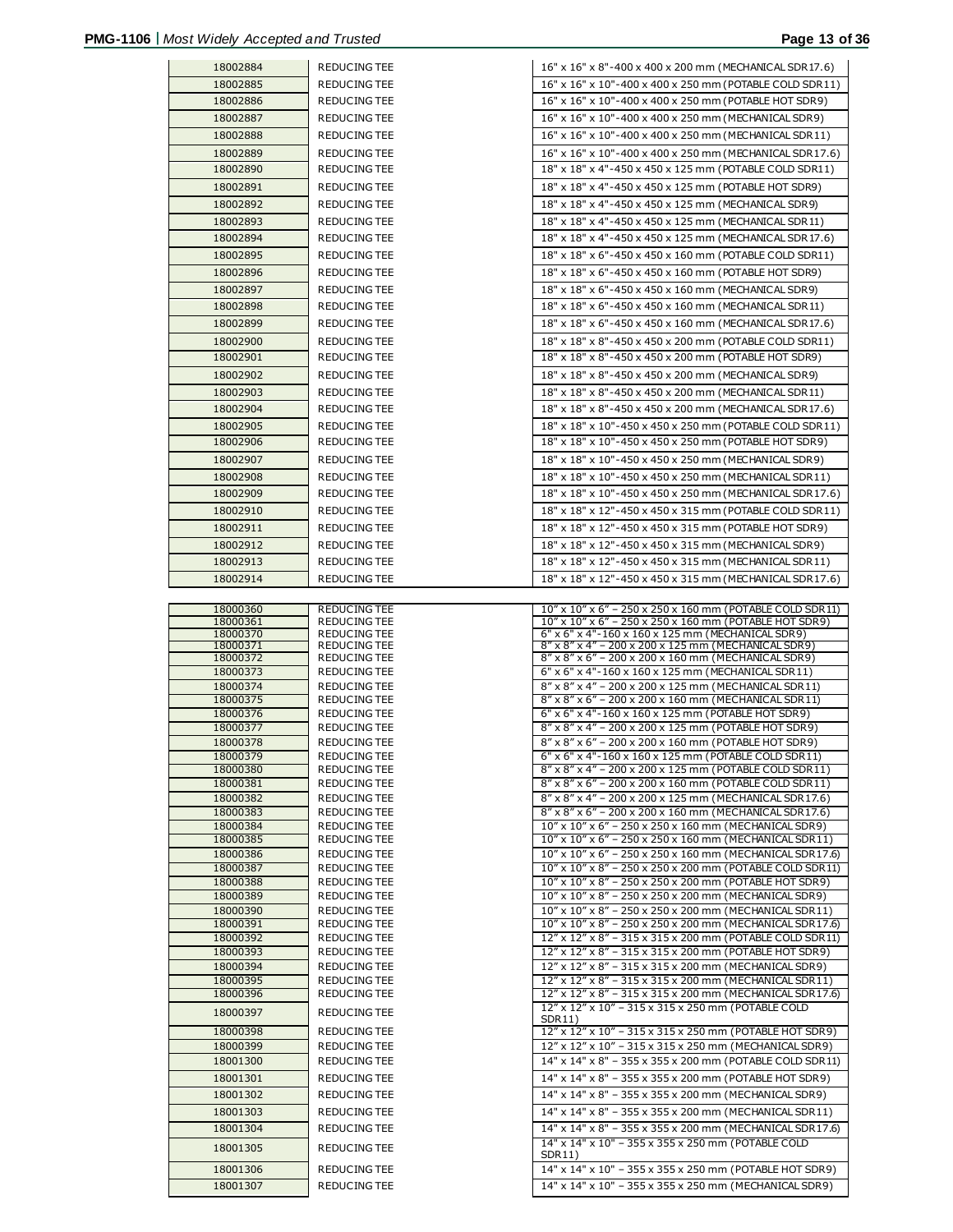| 18001308             | REDUCING TEE                 |
|----------------------|------------------------------|
| 18001309             | <b>REDUCING TEE</b>          |
| 18001310             | REDUCING TEE                 |
| 18001311             | REDUCING TEE                 |
| 18001312             | REDUCING TEE                 |
| 18001313             | <b>REDUCING TEE</b>          |
| 18001314             | <b>REDUCING TEE</b>          |
| 18002500             | REDUCING TEE                 |
| 18002930             | <b>REDUCING TEE</b>          |
| 18002931             | REDUCING TEE                 |
| 18002932             | REDUCING TEE                 |
| 18002933             | REDUCING TEE                 |
| 18002934             | <b>REDUCING TEE</b>          |
| 18002935             | REDUCING TEE                 |
| 18002936             | REDUCING TEE                 |
| 18002937             | REDUCING TEE                 |
| 18002938             | <b>REDUCING TEE</b>          |
| 18002939             | <b>REDUCING TEE</b>          |
| 18002940             | REDUCING TEE                 |
| 18002941             | REDUCING TEE                 |
| 18002942             | REDUCING TEE                 |
| 18002943             | REDUCING TEE                 |
| 18002944             | <b>REDUCING TEE</b>          |
| 18002945             | REDUCING TEE                 |
| 18002946<br>18002947 | REDUCING TEE<br>REDUCING TEE |
| 18002948             | REDUCING TEE                 |
| 18002949             | REDUCING TEE                 |
| 18002950             | REDUCING TEE                 |
| 18002951             | REDUCING TEE                 |
| 18002952             | REDUCING TEE                 |
| 18002953             | <b>REDUCING TEE</b>          |
| 18002954             | REDUCING TEE                 |
| 18002955             | REDUCING TEE                 |
| 18002956             | REDUCING TEE                 |
| 18002957             | REDUCING TEE                 |
| 18002958             | REDUCING TEE                 |
| 18002959             | REDUCING TEE                 |
| 18002960             | REDUCING TEE                 |
| 18002961             | REDUCING TEE                 |
| 18002962             | REDUCING TEE                 |
| 18002963             | REDUCING TEE                 |
| 18002964             | REDUCING TEE                 |
| 18002965             | REDUCING TEE                 |
| 18002966<br>18002967 | REDUCING TEE<br>REDUCING TEE |
| 18002968             | REDUCING TEE                 |
| 18002969             | REDUCING TEE                 |
| 18002970             | REDUCING TEE                 |
|                      |                              |
| 18002971<br>18002972 | REDUCING TEE<br>REDUCING TEE |
| 18002973             | REDUCING TEE                 |
| 18002974             | REDUCING TEE                 |
| 18002975             | REDUCING TEE                 |
| 18002976             | REDUCING TEE                 |
| 18002977             | REDUCING TEE                 |
| 0002070              |                              |

| 18001308             | REDUCING TEE                               | 14" x 14" x 10" - 355 x 355 x 250 mm (MECHANICAL SDR11)                                                         |
|----------------------|--------------------------------------------|-----------------------------------------------------------------------------------------------------------------|
| 18001309             | REDUCING TEE                               | 14" x 14" x 10" - 355 x 355 x 250 mm (MECHANICAL<br>SDR17.6)                                                    |
| 18001310             | <b>REDUCING TEE</b>                        | 14" x 14" x 12" - 355 x 355 x 315 mm (POTABLE COLD<br>SDR11)                                                    |
| 18001311             | REDUCING TEE                               | 14" x 14" x 12" - 355 x 355 x 315 mm (POTABLE HOT SDR9)                                                         |
| 18001312             | <b>REDUCING TEE</b>                        | 14" x 14" x 12" - 355 x 355 x 315 mm (MECHANICAL SDR9)                                                          |
| 18001313             | <b>REDUCING TEE</b>                        | 14" x 14" x 12" - 355 x 355 x 315 mm (MECHANICAL SDR11)                                                         |
| 18001314             | <b>REDUCING TEE</b>                        | 14" x 14" x 12" - 355 x 355 x 315 mm (MECHANICAL<br>SDR17.6)                                                    |
| 18002500             | REDUCING TEE                               | 6" x 6" x 4"-160 x 160 x 125 mm (MECHANICAL 17.6)                                                               |
| 18002930             | <b>REDUCING TEE</b>                        | 16" x 16" x 12" - 400 x 400 x 315mm (POTABLE COLD<br>SDR11)                                                     |
| 18002931             | <b>REDUCING TEE</b>                        | 16" x 16" x 12" - 400 x 400 x 315mm (POTABLE HOT SDR9)                                                          |
| 18002932             | <b>REDUCING TEE</b>                        | 16" x 16" x 12" - 400 x 400 x 315mm (MECHANICAL SDR9)                                                           |
| 18002933             | REDUCING TEE                               | 16" x 16" x 12" - 400 x 400 x 315mm (MECHANICAL SDR11)<br>16" x 16" x 12" - 400 x 400 x 315mm (MECHANICAL       |
| 18002934             | <b>REDUCING TEE</b>                        | SDR17.6)<br>16" x 16" x 14" - 400 x 400 x 355mm (POTABLE COLD                                                   |
| 18002935             | <b>REDUCING TEE</b>                        | SDR11)                                                                                                          |
| 18002936             | REDUCING TEE                               | 16" x 16" x 14" - 400 x 400 x 355mm (POTABLE HOT SDR9)                                                          |
| 18002937             | <b>REDUCING TEE</b>                        | 16" x 16" x 14" - 400 x 400 x 355mm (MECHANICAL SDR9)                                                           |
| 18002938             | <b>REDUCING TEE</b>                        | 16" x 16" x 14" - 400 x 400 x 355mm (MECHANICAL SDR11)<br>16" x 16" x 14" - 400 x 400 x 355mm (MECHANICAL       |
| 18002939             | <b>REDUCING TEE</b>                        | SDR17.6)<br>18" x 18" x 14" - 450 x 450 x 355mm (POTABLE COLD                                                   |
| 18002940             | <b>REDUCING TEE</b>                        | SDR11)                                                                                                          |
| 18002941             | <b>REDUCING TEE</b>                        | 18" x 18" x 14" - 450 x 450 x 355mm (POTABLE HOT SDR9)                                                          |
| 18002942             | REDUCING TEE                               | 18" x 18" x 14" - 450 x 450 x 355mm (MECHANICAL SDR9)                                                           |
| 18002943<br>18002944 | <b>REDUCING TEE</b><br><b>REDUCING TEE</b> | 18" x 18" x 14" - 450 x 450 x 355mm (MECHANICAL SDR11)<br>18" x 18" x 14" - 450 x 450 x 355mm (MECHANICAL       |
| 18002945             | <b>REDUCING TEE</b>                        | SDR17.6)<br>18" x 18" x 16" - 450 x 450 x 400mm (POTABLE COLD                                                   |
| 18002946             | <b>REDUCING TEE</b>                        | SDR11)<br>18" x 18" x 16" - 450 x 450 x 400mm (POTABLE HOT SDR9)                                                |
| 18002947             | <b>REDUCING TEE</b>                        | 18" x 18" x 16" - 450 x 450 x 400mm (MECHANICAL SDR9)                                                           |
| 18002948             | REDUCING TEE                               | 18" x 18" x 16" - 450 x 450 x 400mm (MECHANICAL SDR11)                                                          |
| 18002949             | <b>REDUCING TEE</b>                        | 18" x 18" x 16" - 450 x 450 x 400mm (MECHANICAL                                                                 |
| 18002950             | <b>REDUCING TEE</b>                        | SDR17.6)<br>20" x 20" x 14" - 500 x 500 x 355mm (POTABLE COLD                                                   |
| 18002951             | REDUCING TEE                               | SDR11)<br>20" x 20" x 14" - 500 x 500 x 355mm (POTABLE HOT SDR9)                                                |
| 18002952             | <b>REDUCING TEE</b>                        | 20" x 20" x 14" - 500 x 500 x 355mm (MECHANICAL SDR9)                                                           |
| 18002953             | <b>REDUCING TEE</b>                        | 20" x 20" x 14" - 500 x 500 x 355mm (MECHANICAL SDR11)                                                          |
| 18002954             | <b>REDUCING TEE</b>                        | 20" x 20" x 14" - 500 x 500 x 355mm (MECHANICAL<br>SDR17.6)                                                     |
| 18002955             | <b>REDUCING TEE</b>                        | 20" x 20" x 16" - 500 x 500 x 400mm (POTABLE COLD<br>SDR11)                                                     |
| 18002956             | <b>REDUCING TEE</b>                        | 20" x 20" x 16" - 500 x 500 x 400mm (POTABLE HOT SDR9)                                                          |
| 18002957             | REDUCING TEE                               | 20" x 20" x 16" - 500 x 500 x 400mm (MECHANICAL SDR9)                                                           |
| 18002958             | REDUCING TEE                               | 20" x 20" x 16" - 500 x 500 x 400mm (MECHANICAL SDR11)<br>20" x 20" x 16" - 500 x 500 x 400mm (MECHANICAL       |
| 18002959             | <b>REDUCING TEE</b>                        | SDR17.6)<br>20" x 20" x 18" - 500 x 500 x 450mm (POTABLE COLD                                                   |
| 18002960             | REDUCING TEE                               | SDR11)                                                                                                          |
| 18002961             | <b>REDUCING TEE</b>                        | 20" x 20" x 18" - 500 x 500 x 450mm (POTABLE HOT SDR9)                                                          |
| 18002962             | REDUCING TEE<br><b>REDUCING TEE</b>        | 20" x 20" x 18" - 500 x 500 x 450mm (MECHANICAL SDR9)<br>20" x 20" x 18" - 500 x 500 x 450mm (MECHANICAL SDR11) |
| 18002963<br>18002964 | REDUCING TEE                               | 20" x 20" x 18" - 500 x 500 x 450mm (MECHANICAL                                                                 |
| 18002965             | REDUCING TEE                               | SDR17.6)<br>22" x 22" x 16" - 560 x 560 x 400mm (POTABLE COLD                                                   |
| 18002966             | REDUCING TEE                               | SDR11)<br>22" x 22" x 16" - 560 x 560 x 400mm (POTABLE HOT SDR9)                                                |
| 18002967             | REDUCING TEE                               | 22" x 22" x 16" - 560 x 560 x 400mm (MECHANICAL SDR9)                                                           |
| 18002968             | REDUCING TEE                               | 22" x 22" x 16" - 560 x 560 x 400mm (MECHANICAL SDR11)                                                          |
| 18002969             | REDUCING TEE                               | 22" x 22" x 16" - 560 x 560 x 400mm (MECHANICAL<br>SDR17.6)                                                     |
| 18002970             | REDUCING TEE                               | 22" x 22" x 18" - 560 x 560 x 450mm (POTABLE COLD<br>SDR11)                                                     |
| 18002971             | <b>REDUCING TEE</b>                        | 22" x 22" x 18" - 560 x 560 x 450mm (POTABLE HOT SDR9)                                                          |
| 18002972             | <b>REDUCING TEE</b>                        | 22" x 22" x 18" - 560 x 560 x 450mm (MECHANICAL SDR9)                                                           |
| 18002973             | REDUCING TEE                               | 22" x 22" x 18" - 560 x 560 x 450mm (MECHANICAL SDR11)                                                          |
| 18002974             | REDUCING TEE                               | 22" x 22" x 18" - 560 x 560 x 450mm (MECHANICAL<br>SDR17.6)                                                     |
| 18002975             | REDUCING TEE                               | 22" x 22" x 20" - 560 x 560 x 500mm (POTABLE COLD<br>SDR11)                                                     |
| 18002976             | REDUCING TEE                               | 22" x 22" x 20" - 560 x 560 x 500mm (POTABLE HOT SDR9)                                                          |
| 18002977             | REDUCING TEE                               | 22" x 22" x 20" - 560 x 560 x 500mm (MECHANICAL SDR9)                                                           |
| 18002978             | REDUCING TEE                               | 22" x 22" x 20" - 560 x 560 x 500mm (MECHANICAL SDR11)                                                          |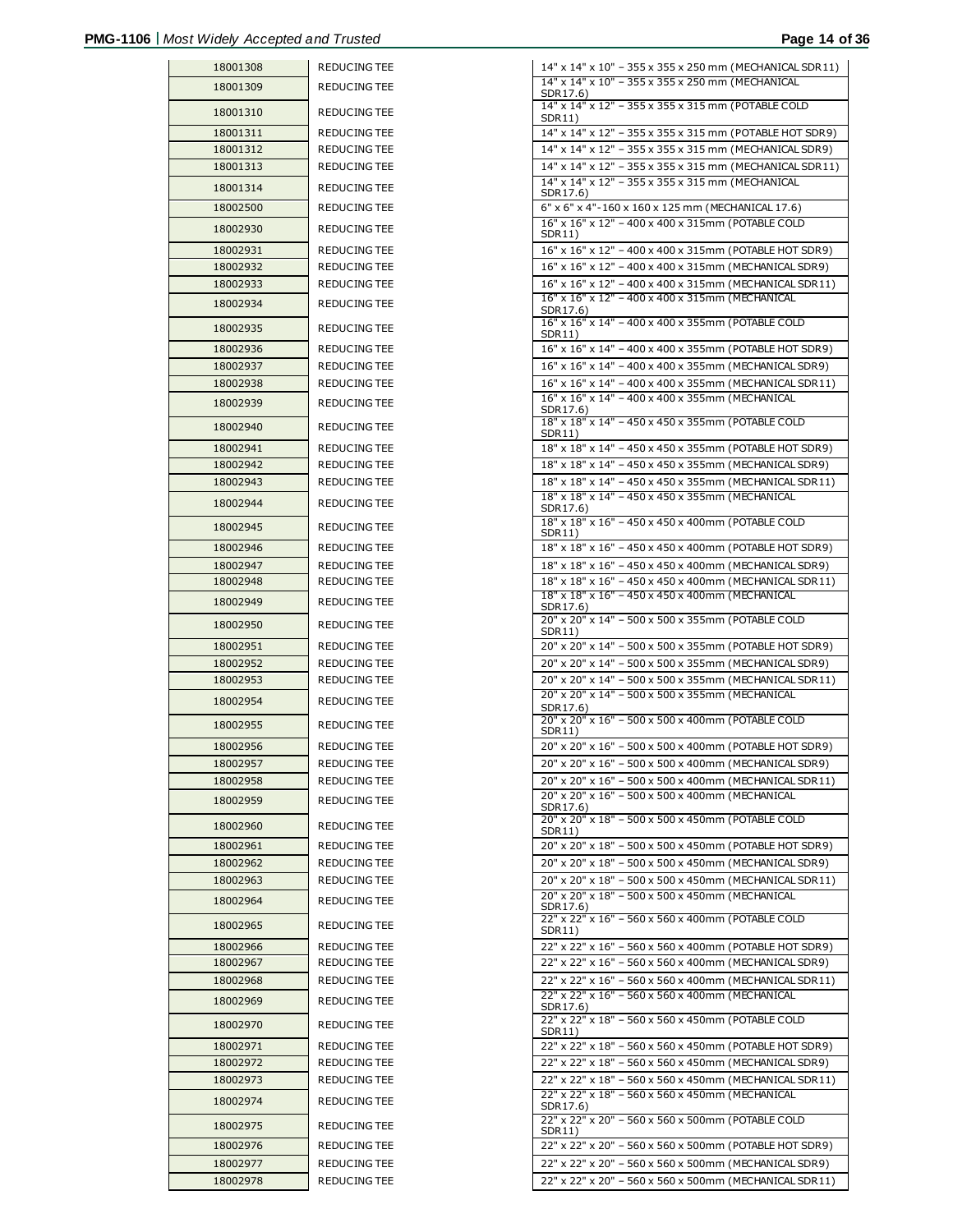| 18002979             | REDUCING TEE       | 22" x 22" x 20" - 560 x 560 x 500mm (MECHANICAL<br>SDR17.6)      |
|----------------------|--------------------|------------------------------------------------------------------|
| 18002980             | REDUCING TEE       | 24" x 24" x 16" - 630 x 630 x 400mm (POTABLE COLD                |
| 18002981             | REDUCING TEE       | SDR11)<br>24" x 24" x 16" - 630 x 630 x 400mm (POTABLE HOT SDR9) |
| 18002982             | REDUCING TEE       | 24" x 24" x 16" - 630 x 630 x 400mm (MECHANICAL SDR9)            |
| 18002986             | REDUCING TEE       | 24" x 24" x 18" - 630 x 630 x 450mm (POTABLE HOT SDR9)           |
| 18002987             | REDUCING TEE       | 24" x 24" x 18" - 630 x 630 x 450mm (MECHANICAL SDR9)            |
| 18002988             | REDUCING TEE       | 24" x 24" x 18" - 630 x 630 x 450mm (MECHANICAL SDR11)           |
|                      |                    | 24" x 24" x 18" - 630 x 630 x 450mm (MECHANICAL                  |
| 18002989             | REDUCING TEE       | SDR17.6)                                                         |
| 18002990             | REDUCING TEE       | 24" x 24" x 20" - 630 x 630 x 500mm (POTABLE COLD<br>SDR11)      |
| 18002991             | REDUCING TEE       | 24" x 24" x 20" - 630 x 630 x 500mm (POTABLE HOT SDR9)           |
| 18002992             | REDUCING TEE       | 24" x 24" x 20" - 630 x 630 x 500mm (MECHANICAL SDR9)            |
| 18002993             | REDUCING TEE       | 24" x 24" x 20" - 630 x 630 x 500mm (MECHANICAL SDR11)           |
| 18002994             | REDUCING TEE       | 24" x 24" x 20" - 630 x 630 x 500mm (MECHANICAL<br>SDR17.6)      |
| 18002995             | REDUCING TEE       | 24" x 24" x 22" - 630 x 630 x 560mm (POTABLE COLD<br>SDR11)      |
| 18002996             | REDUCING TEE       | 24" x 24" x 22" - 630 x 630 x 560mm (POTABLE HOT SDR9)           |
| 18002997             | REDUCING TEE       | 24" x 24" x 22" - 630 x 630 x 560mm (MECHANICAL SDR9)            |
| 18002998             | REDUCING TEE       | 24" x 24" x 22" - 630 x 630 x 560mm (MECHANICAL SDR11)           |
| 18002999             | REDUCING TEE       | 24" x 24" x 22" - 630 x 630 x 560mm (MECHANICAL                  |
|                      |                    | SDR17.6)                                                         |
| 18000093             |                    |                                                                  |
| 18000094             | TEE WYE<br>TEE WYE | 12"-315 mm (MECHANICAL SDR11)<br>12"-315 mm (MECHANICAL SDR17.6) |
| 18001179             | TEE WYE            | 10"-250 mm (POTABLE COLD SDR11)                                  |
| 18001180             | TEE WYE            | 4"-125 mm (MECHANICAL SDR9)                                      |
| 18001181             | TEE WYE            | 6"-160 mm (MECHANICAL SDR9)                                      |
| 18001182             | TEE WYE            | 8"-200 mm (MECHANICAL SDR9)                                      |
| 18001183             | TEE WYE            | 4"-125 mm (MECHANICAL SDR11)                                     |
| 18001184             | TEE WYE            | 6"-160 mm (MECHANICAL SDR11)                                     |
| 18001185             | TEE WYE            | 8"-200 mm (MECHANICAL SDR11)                                     |
| 18001186             | TEE WYE            | 4"-125 mm (POTABLE HOT SDR9)                                     |
| 18001187             | TEE WYE            | 6"-160 mm (POTABLE HOT SDR9)                                     |
| 18001188             | TEE WYE            | 8"-200 mm (POTABLE HOT SDR9)                                     |
| 18001189             | TEE WYE            | 4"-125 mm (POTABLE COLD SDR11)                                   |
| 18001190             | TEE WYE            | 6"-160 mm (POTABLE COLD SDR11)                                   |
| 18001191             | TEE WYE            | 8"-200 mm (POTABLE COLD SDR11)                                   |
| 18001192             | TEE WYE            | 8"-200 mm (MECHANICAL SDR17.6)                                   |
| 18001193             | TEE WYE            | 10"-250 mm (POTABLE HOT SDR9)                                    |
| 18001194<br>18001195 | TEE WYE<br>TEE WYE | 10"-250 mm (MECHANICAL SDR9)<br>10"-250 mm (MECHANICAL SDR11)    |
| 18001196             | TEE WYE            | 10"-250 mm (MECHANICAL SDR17.6)                                  |
| 18001197             | TEE WYE            | 12"-315 mm (POTABLE COLD SDR11)                                  |
| 18001198             | TEE WYE            | 12"-315 mm (POTABLE HOT SDR9)                                    |
| 18001199             | TEE WYE            | 12"-315 mm (MECHANICAL SDR9)                                     |
| 18002510             | TEE WYE            | 6"-160 mm (MECHANICAL 17.6)                                      |
| 18002511             | TEE WYE            | 4"-125 mm (MECHANICAL SDR17.6)                                   |
|                      |                    |                                                                  |
| 18000092             | END CAP            | 12"-315 mm SDR17.6                                               |
| 18000250             | END CAP            | $1/2" - 20$ mm                                                   |
| 18000251             | END CAP            | 3/4" - 25 mm                                                     |
| 18000252<br>18000253 | END CAP<br>END CAP | 1"-32 mm<br>11/4"-40 mm                                          |
| 18000254             | END CAP            | 11/2"-50 mm                                                      |
| 18000255             | END CAP            | 2"-63 mm                                                         |
| 18000256             | END CAP            | 21/2"-75 mm                                                      |
| 18000257             | END CAP            | 3"-90 mm                                                         |
| 18000259             | END CAP            | 4"-125 mm                                                        |
| 18000260<br>18000261 | END CAP<br>END CAP | 6"-160 mm SDR9<br>6"-160 mm SDR11                                |
| 18000262             | END CAP            | 8"-200 mm SDR9                                                   |
| 18000263             | END CAP            | 8"-200 mm SDR11                                                  |
| 18000264             | END CAP            | 8"-200 mm SDR17.6                                                |
| 18000265             | END CAP            | 10"-250 mm SDR9                                                  |
| 18000266             | END CAP            | 10"-250 mm SDR11                                                 |
| 18000267             | END CAP            | 10"-250 mm SDR17.6                                               |
| 18000268             | END CAP            | 12"-315 mm SDR9                                                  |
| 18000269             | END CAP            | 12"-315 mm SDR11                                                 |
| 18002517<br>18002518 | END CAP<br>END CAP | 14"-355 mm SDR9<br>14"-355 mm SDR11                              |
|                      |                    |                                                                  |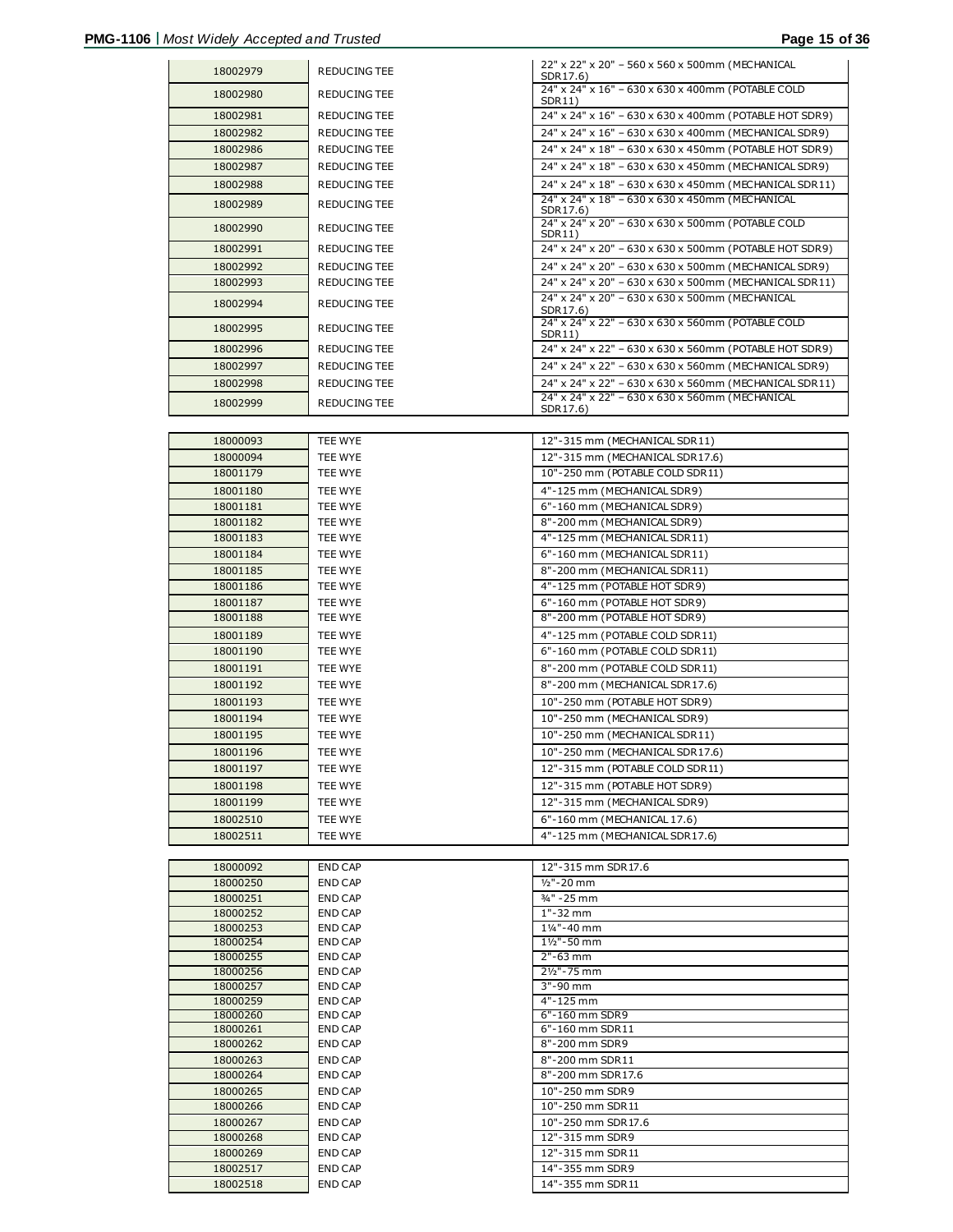| 18002519 | <b>END CAP</b>             | 14"-355 mm SDR17.6                              |
|----------|----------------------------|-------------------------------------------------|
| 18002520 | <b>END CAP</b>             | 6"-160 mm SDR17.6                               |
| 18003050 | <b>END CAP</b>             | 16"-400mm SDR9                                  |
| 18003051 | <b>END CAP</b>             | 16"-400mm SDR11                                 |
| 18003052 | <b>END CAP</b>             | 16"-400mm SDR17.6                               |
| 18003053 |                            | 18"-450mm SDR9                                  |
|          | <b>END CAP</b>             |                                                 |
| 18003054 | <b>END CAP</b>             | 18"-450mm SDR11                                 |
| 18003055 | <b>END CAP</b>             | 18"-450mm SDR17.6                               |
| 18003056 | <b>END CAP</b>             | 20"-500mm SDR9                                  |
| 18003057 | <b>END CAP</b>             | 20"-500mm SDR11                                 |
| 18003058 | <b>END CAP</b>             | 20"-500mm SDR17.6                               |
|          |                            |                                                 |
| 18003059 | <b>END CAP</b>             | 22"-560mm SDR9                                  |
| 18003060 | <b>END CAP</b>             | 22"-560mm SDR11                                 |
| 18003061 | <b>END CAP</b>             | 22"-560mm SDR17.6                               |
| 18003062 | <b>END CAP</b>             | 24"-630mm SDR9                                  |
| 18003063 | <b>END CAP</b>             | 24"-630mm SDR11                                 |
| 18003064 | <b>END CAP</b>             | 24"-630mm SDR17.6                               |
|          |                            |                                                 |
|          |                            |                                                 |
| 18000270 | SADDLE (for outlet fusion) | $1\frac{1}{4}$ " x $\frac{1}{2}$ " - 40 x 20 mm |
| 18000271 | SADDLE (for outlet fusion) | $1\frac{1}{4}$ " x $\frac{3}{4}$ " - 40 x 25 mm |
| 18000272 | SADDLE (for outlet fusion) | 11/2" x 1/2" - 50 x 20 mm                       |
| 18000273 | SADDLE (for outlet fusion) | $1\frac{1}{2}$ " x 34" - 50 x 25 mm             |
| 18000274 | SADDLE (for outlet fusion) | $2" \times 1/2" - 63 \times 20$ mm              |
| 18000275 | SADDLE (for outlet fusion) | 2" x 3/4" - 63 x 25 mm                          |
| 18000276 | SADDLE (for outlet fusion) | $2" \times 1" - 63 \times 32$ mm                |
| 18000277 | SADDLE (for outlet fusion) | 21/2" x 1/2" - 75 x 20 mm                       |
|          |                            |                                                 |
| 18000278 | SADDLE (for outlet fusion) | 21/2" x 3/4" - 75 x 25 mm                       |
| 18000279 | SADDLE (for outlet fusion) | 21/2" x 1" - 75 x 32 mm                         |
| 18000280 | SADDLE (for outlet fusion) | 21/2" x 11/4" - 75 x 40 mm                      |
| 18000281 | SADDLE (for outlet fusion) | $3'' \times 1/2'' - 90 \times 20$ mm            |
| 18000282 | SADDLE (for outlet fusion) | $3''$ x $3/4''$ - 90 x 25 mm                    |
| 18000283 | SADDLE (for outlet fusion) | $3" \times 1" - 90 \times 32$ mm                |
| 18000284 | SADDLE (for outlet fusion) | 3" x 11/4" - 90 x 40 mm                         |
| 18000290 | SADDLE (for outlet fusion) | 4" x 1/2" - 125 x 20 mm                         |
| 18000291 | SADDLE (for outlet fusion) | 4" x 3/4" - 125 x 25 mm                         |
|          |                            |                                                 |
| 18000292 | SADDLE (for outlet fusion) | 4" x 1" - 125 x 32 mm                           |
| 18000293 | SADDLE (for outlet fusion) | 4" x 11/4" - 125 x 40 mm                        |
| 18000294 | SADDLE (for outlet fusion) | 4" x 11/2" - 125 x 50 mm                        |
| 18000295 | SADDLE (for outlet fusion) | $4" \times 2" - 125 \times 63$ mm               |
| 18000296 | SADDLE (for outlet fusion) | $6"$ x $1/2"$ - 160 x 20 mm                     |
| 18000297 | SADDLE (for outlet fusion) | 6" x 3/4" - 160 x 25 mm                         |
| 18000298 | SADDLE (for outlet fusion) | 6" x 1" - 160 x 32 mm                           |
| 18000299 | SADDLE (for outlet fusion) | 6" x 11/4" - 160 x 40 mm                        |
| 18000300 | SADDLE (for outlet fusion) | $6" \times 1\frac{1}{2}$ " - 160 x 50 mm        |
| 18000301 | SADDLE (for outlet fusion) | $6" \times 2" - 160 \times 63$ mm               |
| 18000302 | SADDLE (for outlet fusion) | 6" x 21/2" - 160 x 75 mm                        |
| 18000303 |                            | $6" \times 3" - 160 \times 90$ mm               |
|          | SADDLE (for outlet fusion) |                                                 |
| 18000304 | SADDLE (for outlet fusion) | $8" \times 1/2" - 200 \times 20$ mm             |
| 18000305 | SADDLE (for outlet fusion) | 8" x 3/4" - 200 x 25 mm                         |
| 18000306 | SADDLE (for outlet fusion) | 8" x 1" - 200 x 32 mm                           |
| 18000307 | SADDLE (for outlet fusion) | $8" \times 1\frac{1}{4}$ " – 200 x 40 mm        |
| 18000308 | SADDLE (for outlet fusion) | $8" \times 1\frac{1}{2}" - 200 \times 50$ mm    |
| 18000309 | SADDLE (for outlet fusion) | $8"$ x 2" - 200 x 63 mm                         |
|          |                            |                                                 |
| 18000310 | SADDLE (for outlet fusion) | $8'' \times 2\frac{1}{2}'' - 200 \times 75$ mm  |
| 18000311 | SADDLE (for outlet fusion) | 8" x 3" - 200 x 90 mm                           |
| 18000312 | SADDLE (for outlet fusion) | 8" x 4" - 200 x 125 mm                          |
| 18000313 | SADDLE (for outlet fusion) | $10" \times V_2" - 250 \times 20$ mm            |
| 18000314 | SADDLE (for outlet fusion) | 10" x 3/4" - 250 x 25 mm                        |
| 18000315 | SADDLE (for outlet fusion) | 10" x 1" - 250 x 32 mm                          |
| 18000316 | SADDLE (for outlet fusion) | $10"$ x $1\frac{1}{4}$ " - 250 x 40 mm          |
|          |                            |                                                 |
| 18000317 | SADDLE (for outlet fusion) | $10" \times 1\frac{1}{2}$ " – 250 x 50 mm       |
| 18000318 | SADDLE (for outlet fusion) | $10"$ x 2" - 250 x 63 mm                        |
| 18000319 | SADDLE (for outlet fusion) | $10"$ x $2\frac{1}{2}$ " - 250 x 75 mm          |
| 18000321 | SADDLE (for outlet fusion) | 10" x 4" - 250 x 125 mm                         |
| 18000322 | SADDLE (for outlet fusion) | 12" x 2" - 315 x 63 mm                          |
| 18000323 | SADDLE (for outlet fusion) | 12" x 21/2" - 315 x 75 mm                       |
|          |                            |                                                 |
| 18000324 | SADDLE (for outlet fusion) | 12" x 3" - 315 x 90 mm                          |
| 18000325 | SADDLE (for outlet fusion) | 12" x 4" - 315 x 125 mm                         |
| 18000326 | SADDLE (for outlet fusion) | $12" \times 6" - 315 \times 160$ mm             |
| 18000327 | SADDLE (for outlet fusion) | $10" \times 3" - 250 \times 90$ mm              |
| 18002560 | SADDLE (for outlet fusion) | 14" x 2" - 355 x 63 mm                          |
| 18002561 | SADDLE (for outlet fusion) | 14" x 21/2" - 355 x 75 mm                       |
|          | SADDLE (for outlet fusion) | 14" x 3" - 355 x 90 mm                          |
| 18002562 |                            |                                                 |
| 18002563 | SADDLE (for outlet fusion) | 14" x 4" - 355 x 125 mm                         |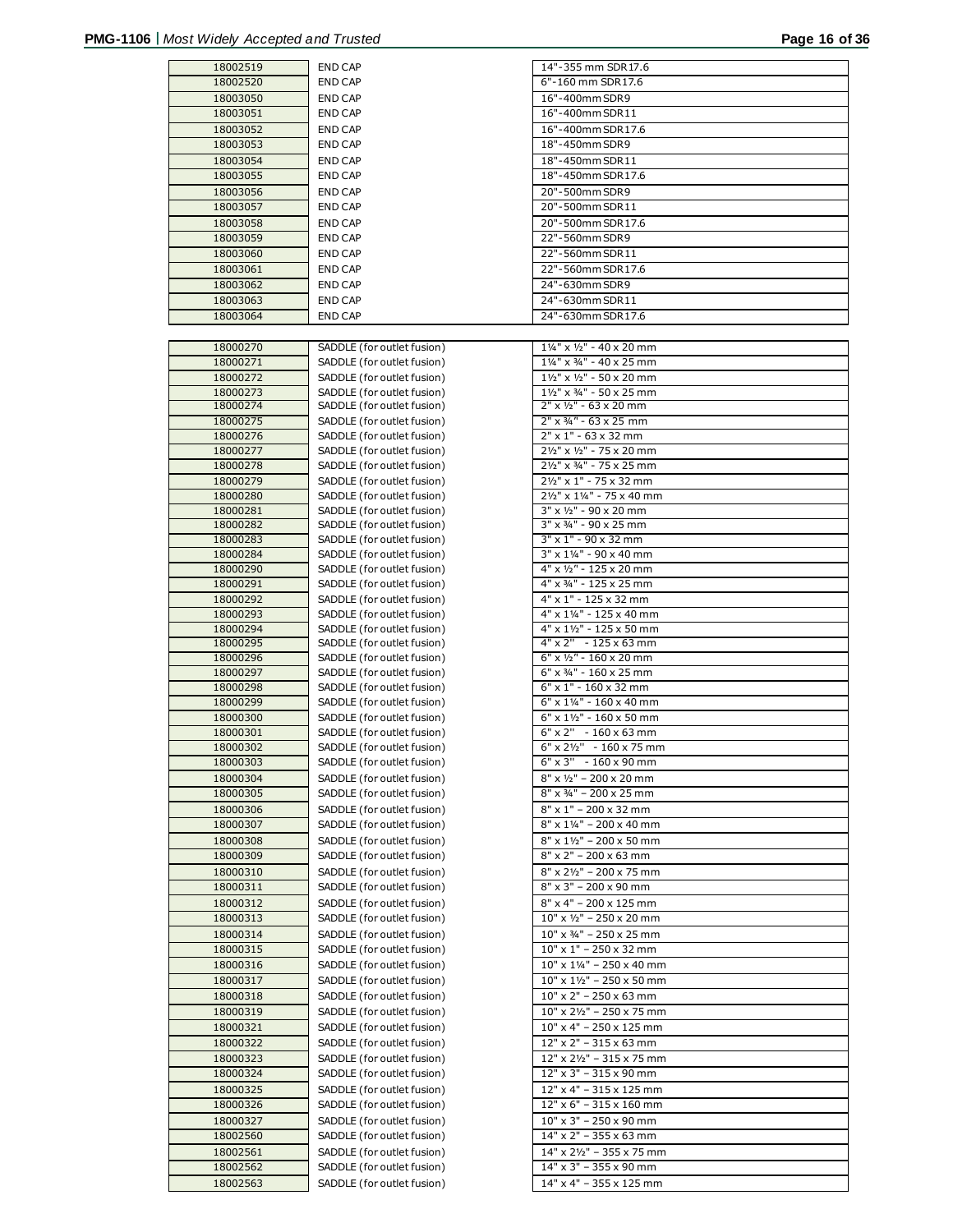| 18002564             | SADDLE (for outlet fusion)                 | $14" \times 6" - 355 \times 160$ mm                                |
|----------------------|--------------------------------------------|--------------------------------------------------------------------|
| 18002565             | SADDLE (for outlet fusion)                 | $14" \times 8" - 355 \times 200$ mm                                |
| 18002566             | SADDLE (for outlet fusion)                 | 16" to 24" x 2" - 400 to 630 x 63 mm                               |
| 18002567             | SADDLE (for outlet fusion)                 | 16" to 20" x 21/2" - 400 to 500 x 75 mm                            |
| 18002568             | SADDLE (for outlet fusion)                 | 16" to 20" x 3" - 400 to 500 x 90 mm                               |
| 18002569             | SADDLE (for outlet fusion)                 | $16"$ x 4" - 400 x 125 mm                                          |
| 18002570             | SADDLE (for outlet fusion)                 | 18" to 20" x 4" - 450 to 500 x 125 mm                              |
| 18002571             | SADDLE (for outlet fusion)                 | 22" to 24" x 21/2" - 560 to 630 x 75 mm                            |
| 18002572             | SADDLE (for outlet fusion)                 | 22" to 24" $\times$ 3" - 560 to 630 $\times$ 90 mm                 |
| 18002573             | SADDLE (for outlet fusion)                 | 22" to 24" x 4" - 560 to 630 x 125 mm                              |
| 18002574             | <b>SADDLE</b>                              | $6''$ x 4" - 160 x 125 mm                                          |
|                      |                                            |                                                                    |
| 18000930             | <b>CROSS</b>                               | (1/2"-20 mm) x (1/2"-20 mm) x (1/2"-20mm) x (1/2"-20 mm)           |
| 18000931             | <b>CROSS</b>                               | (3/4"-25 mm) x (3/4"-25 mm) x (3/4"-25 mm) x (3/4"-25<br>mm)       |
|                      |                                            |                                                                    |
| 18000950             | 3 WAY ELBOW                                | $(y_2" - 20$ mm) x ( $y_2" - 20$ mm) x ( $y_2" - 20$ mm)           |
| 18000951             | 3 WAY ELBOW                                | (3/4" - 25 mm) x (3/4" - 25 mm) x (3/4" - 25 mm)                   |
|                      |                                            |                                                                    |
| 18001070<br>18001071 | CROSS OVER (molded)                        | (½" - 20 mm) x (½" - 20 mm)                                        |
| 18001072             | CROSS OVER (molded)<br>CROSS OVER (molded) | $(3/4" - 25$ mm) x $(3/4" - 25$ mm)<br>(1" - 32 mm) x (1" - 32 mm) |
|                      |                                            |                                                                    |
|                      |                                            |                                                                    |
| 18000850<br>18000851 | <b>CROSS OVER</b><br><b>CROSS OVER</b>     | $1/2" - 20mm$<br>$3/4" - 25mm$                                     |
| 18000852             | <b>CROSS OVER</b>                          | 1"-32mm                                                            |
|                      |                                            |                                                                    |

#### **SCREW NUTS, FLANGE ADAPTORS AND RINGS**

| Part-No (CODE): | <b>Item Description</b> | Dimension N.D-O.D        |
|-----------------|-------------------------|--------------------------|
|                 |                         |                          |
| 18000350        | <b>PPR-CT NUT</b>       | $1/2$ "-20 mm            |
| 18000351        | PPR-CT NUT              | $3/4$ " - 25 mm          |
| 18000352        | PPR-CT NUT              | 1"-32 mm                 |
| 18000353        | PPR-CT NUT              | 11/ <sub>4</sub> "-40 mm |
| 18000354        | PPR-CT NUT              | $1\frac{1}{2}$ "-50 mm   |
| 18000355        | PPR-CT NUT              | $2" - 63$ mm             |

| 18000790 | PLASTIC - PLASTIC NUT CONNECTOR | 1/2" - 20mm        |
|----------|---------------------------------|--------------------|
|          |                                 |                    |
| 18000320 | <b>FLANGE ADAPTER</b>           | 12"-315 mm SDR17.6 |
|          | <b>FLANGE ADAPTER</b>           | $-32$ mm<br>1 H    |

| 18000330 | <b>FLANGE ADAPTER</b> | $1" - 32$ mm                                               |
|----------|-----------------------|------------------------------------------------------------|
| 18000331 | <b>FLANGE ADAPTER</b> | $1\frac{1}{4}$ " - 40 mm                                   |
| 18000332 | <b>FLANGE ADAPTER</b> | $1\frac{1}{2}$ " - 50 mm                                   |
| 18000333 | <b>FLANGE ADAPTER</b> | 2" - 63 mm                                                 |
| 18000334 | <b>FLANGE ADAPTER</b> | $2\frac{1}{2}$ " - 75 mm                                   |
| 18000335 | <b>FLANGE ADAPTER</b> | $3" - 90$ mm                                               |
| 18000336 | <b>FLANGE ADAPTER</b> | 14"-355 mm SDR17.6                                         |
| 18000337 | <b>FLANGE ADAPTER</b> | 4" - 125 mm (NOT FOR BAL. VALV)                            |
| 18000338 | <b>FLANGE ADAPTER</b> | BUTT WELDING 4" - 125 mm                                   |
| 18000339 | <b>FLANGE ADAPTER</b> | BUTT WELDING 6" - 125 mm                                   |
| 18000340 | <b>FLANGE ADAPTER</b> | 6" - 160 mm SDR9                                           |
| 18000341 | <b>FLANGE ADAPTER</b> | 6" - 160 mm SDR11                                          |
| 18000342 | <b>FLANGE ADAPTER</b> | 8"-200 mm SDR9                                             |
| 18000343 | <b>FLANGE ADAPTER</b> | 8"-200 mm SDR11                                            |
| 18000344 | <b>FLANGE ADAPTER</b> | 8"-200 mm SDR17.6                                          |
| 18000345 | <b>FLANGE ADAPTER</b> | 10"-250 mm SDR9                                            |
| 18000346 | <b>FLANGE ADAPTER</b> | 10"-250 mm SDR 11                                          |
| 18000347 | <b>FLANGE ADAPTER</b> | 10"-250 mm SDR17.6                                         |
| 18000348 | <b>FLANGE ADAPTER</b> | 12"-315 mm SDR9                                            |
| 18000349 | <b>FLANGE ADAPTER</b> | 12"-315 mm SDR11                                           |
| 18000339 | <b>FLANGE ADAPTER</b> | 14"-355 mm SDR9                                            |
| 18002530 | <b>FLANGE ADAPTER</b> | 4" - 125 mm SDR11 (Butt Fused or Socket Fused w/ Coupling) |
| 18002531 | <b>FLANGE ADAPTER</b> | 4" - 125 mm SDR17.6 (Butt Fused or Socket Fused w/         |
|          |                       | Coupling)                                                  |
| 18002540 | <b>FLANGE ADAPTER</b> | 6"-160 mm SDR17.6                                          |
| 18002590 | <b>FLANGE ADAPTER</b> | 16"-400mm SDR9                                             |
| 18002591 | <b>FLANGE ADAPTER</b> | 16"-400mm SDR11                                            |
| 18002592 | <b>FLANGE ADAPTER</b> | 16"-400mm SDR17.6                                          |
| 18002593 | <b>FLANGE ADAPTER</b> | 18"-450mm SDR9                                             |
| 18002594 | <b>FLANGE ADAPTER</b> | 18"-450mm SDR11                                            |
| 18002595 | <b>FLANGE ADAPTER</b> | 18"-450mm SDR17.6                                          |
| 18002596 | <b>FLANGE ADAPTER</b> | 20"-500mm SDR9                                             |
| 18002597 | <b>FLANGE ADAPTER</b> | 20"-500mm SDR11                                            |
| 18002598 | <b>FLANGE ADAPTER</b> | 20"-500mm SDR17.6                                          |
| 18002599 | <b>FLANGE ADAPTER</b> | 22"-560mm SDR9                                             |
| 18002600 | <b>FLANGE ADAPTER</b> | 22"-560mm SDR11                                            |
| 18002601 | <b>FLANGE ADAPTER</b> | 22"-560mm SDR17.6                                          |
| 18002602 | <b>FLANGE ADAPTER</b> | 24"-630mm SDR9                                             |
| 18002603 | <b>FLANGE ADAPTER</b> | 24"-630mm SDR11                                            |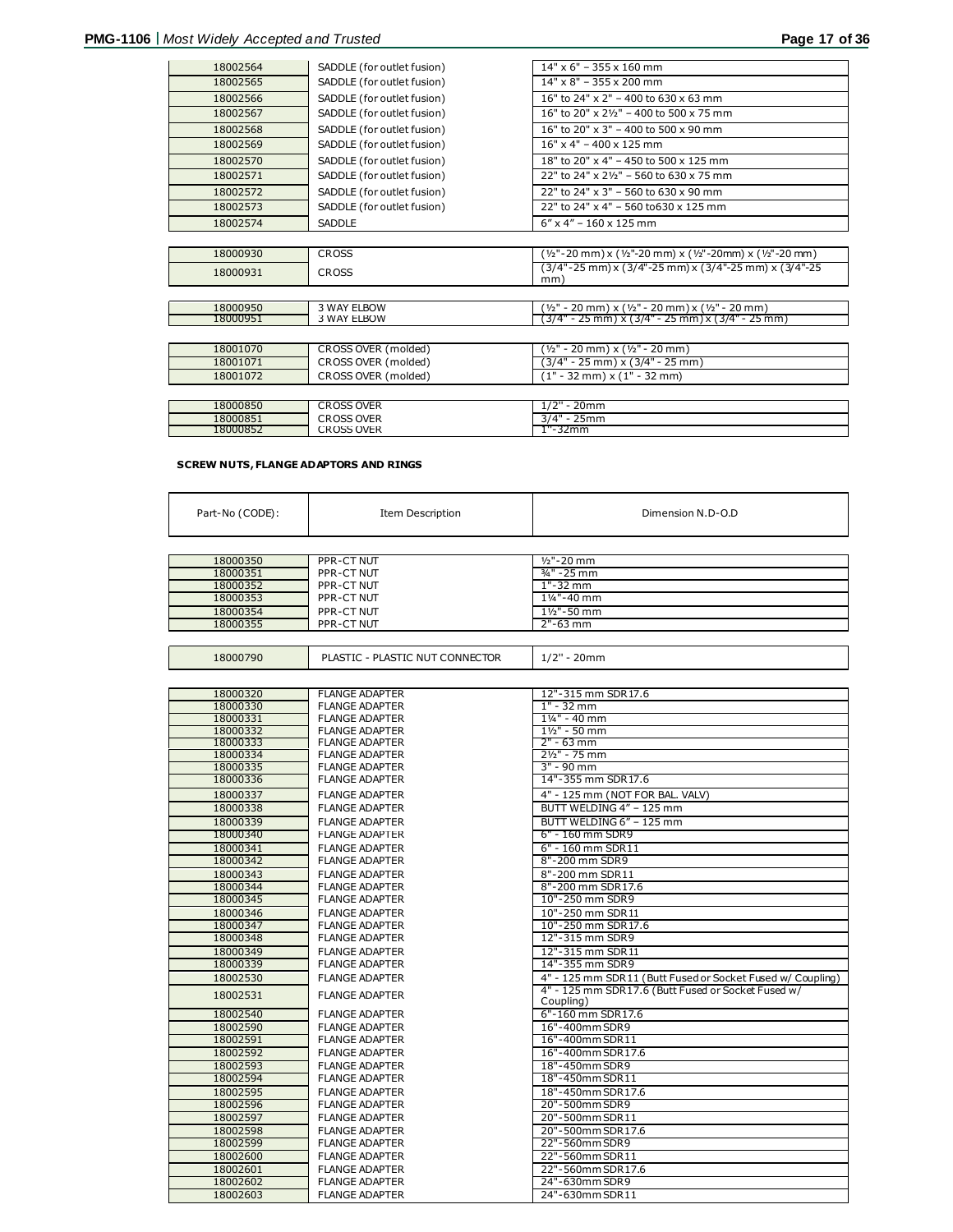| 18002532 | BEVELED FLANGE ADAPTER | $2\frac{1}{2}$ – 75 mm SDR9    |
|----------|------------------------|--------------------------------|
| 18002533 | BEVELED FLANGE ADAPTER | $3" - 90$ mm SDR9              |
| 18002534 | BEVELED FLANGE ADAPTER | $4" - 125$ mm SDR9             |
| 18002535 | BEVELED FLANGE ADAPTER | $1" - 32$ mm SDR $11$          |
| 18002536 | BEVELED FLANGE ADAPTER | $1\frac{1}{4}$ " – 40 mm SDR11 |
| 18002537 | BEVELED FLANGE ADAPTER | $1\frac{1}{2}$ – 50 mm SDR11   |
| 18002538 | BEVELED FLANGE ADAPTER | $2" - 63$ mm SDR 11            |
| 18002539 | BEVELED FLANGE ADAPTER | $2\frac{1}{2}$ – 75 mm SDR11   |
| 18002575 | BEVELED FLANGE ADAPTER | $3'' - 90$ mm SDR11            |

## **TRANSITION FITTINGS**

| Part-No (CODE): | Item Description                        | Dimension N.D-O.D                          |
|-----------------|-----------------------------------------|--------------------------------------------|
|                 |                                         |                                            |
| 18000450        | TRANSITION PIECE (round female threads) | $(y_2" - 20$ mm $) \times y_2"$ Female NPT |
| 18000451        | TRANSITION PIECE (round female threads) | $(1/2" - 20$ mm $) \times 3/4"$ Female NPT |
| 18000452        | TRANSITION PIECE (round female threads) | (34" - 25 mm) x 1/2"Female NPT             |
| 18000453        | TRANSITION PIECE (round female threads) | (3/4" - 25 mm) x 3/4" Female NPT           |
| 18000454        | TRANSITION PIECE (round female threads) | $(1" - 32$ mm) x $\frac{3}{4}$ "Female NPT |

| 18000520 | TRANSITION PIECE Lead-Free (round<br>female threads) | $(y_2" - 20$ mm) x $y_2"$ Female NPT (lead-free)                    |
|----------|------------------------------------------------------|---------------------------------------------------------------------|
| 18000521 | TRANSITION PIECE Lead-Free (round<br>female threads) | $(y_2" - 20$ mm) x $\frac{3}{4}$ "Female NPT (lead-free)            |
| 18000522 | TRANSITION PIECE Lead-Free (round<br>female threads) | $(34" - 25$ mm) x $1/2"$ Female NPT (lead-free)                     |
| 18000523 | TRANSITION PIECE Lead-Free (round<br>female threads) | $(34" - 25$ mm) x $34"$ Female NPT (lead-free)                      |
| 18000524 | TRANSITION PIECE Lead-Free (round<br>female threads) | $(1" - 32$ mm) x 3/4"Female NPT (lead-free)                         |
| 18000525 | TRANSITION PIECE Lead-Free (round<br>female threads) | $(1" - 32$ mm) $\times$ 1" Female NPT (lead-free)                   |
| 18000526 | TRANSITION PIECE Lead-Free (round<br>female threads) | $(1\frac{1}{4}$ " - 40 mm) x 1" Female NPT (lead-free)              |
| 18000527 | TRANSITION PIECE Lead-Free (round<br>female threads) | $(1\frac{1}{4}$ " - 40 mm) x $1\frac{1}{4}$ "Female NPT (lead-free) |
| 18000528 | TRANSITION PIECE Lead-Free (round<br>female threads) | $(1\frac{1}{2})$ - 50 mm) x $1\frac{1}{2}$ Female NPT (lead-free)   |
| 18000529 | TRANSITION PIECE Lead-Free (round<br>female threads) | (2" - 63 mm) x 2" Female NPT (lead-free)                            |

| 18000500 | TRANSITION PIECE (HEX female thread) | $(y_2" - 20$ mm) x $y_2"$ Female NPT HEX                    |
|----------|--------------------------------------|-------------------------------------------------------------|
| 18000501 | TRANSITION PIECE (HEX female thread) | $(34" - 25$ mm $) \times 1/2"$ Female NPT HEX               |
| 18000502 | TRANSITION PIECE (HEX female thread) | $(34" - 25$ mm) x $34"$ Female NPT HEX                      |
| 18000503 | TRANSITION PIECE (HEX female thread) | $(1" - 32$ mm) x $\frac{3}{4}$ "Female NPT HEX              |
| 18000504 | TRANSITION PIECE (HEX female thread) | $(1" - 32$ mm) $\times$ 1" Female NPT HEX                   |
| 18000505 | TRANSITION PIECE (HEX female thread) | $(1\frac{1}{4}$ " - 40 mm) x 1" Female NPT HEX              |
| 18000506 | TRANSITION PIECE (HEX female thread) | $(1\frac{1}{4}$ " - 40 mm) x $1\frac{1}{4}$ "Female NPT HEX |
| 18000507 | TRANSITION PIECE (HEX female thread) | $(1\frac{1}{2}$ " - 50 mm) x $1\frac{1}{2}$ "Female NPT HEX |
| 18000508 | TRANSITION PIECE (HEX female thread) | $(2" - 63$ mm) x 2" Female NPT HEX                          |

| 18000610 | TRANSITION PIECE Lead-Free (HEX female<br>thread) | $(y_2" - 20$ mm) x $y_2"$ Female NPT HEX (lead-free)                    |
|----------|---------------------------------------------------|-------------------------------------------------------------------------|
| 18000611 | TRANSITION PIECE Lead-Free (HEX female<br>thread) | $(34" - 25$ mm) x $1/2"$ Female NPT HEX (lead-free)                     |
| 18000612 | TRANSITION PIECE Lead-Free (HEX female<br>thread) | (34" - 25 mm) x 34" Female NPT HEX (lead-free)                          |
| 18000613 | TRANSITION PIECE Lead-Free (HEX female<br>thread) | $(1" - 32 \text{ mm}) \times 34"$ Female NPT HEX (lead-free)            |
| 18000614 | TRANSITION PIECE Lead-Free (HEX female<br>thread) | (1" - 32 mm) x 1" Female NPT HEX (lead-free)                            |
| 18000615 | TRANSITION PIECE Lead-Free (HEX female<br>thread) | $(1\frac{1}{4}$ " - 40 mm) x 1" Female NPT HEX (lead-free)              |
| 18000616 | TRANSITION PIECE Lead-Free (HEX female<br>thread) | $(1\frac{1}{4}$ " - 40 mm) x $1\frac{1}{4}$ "Female NPT HEX (lead-free) |
| 18000617 | TRANSITION PIECE Lead-Free (HEX female<br>thread) | $(1\frac{1}{2})$ - 50 mm) x $1\frac{1}{2}$ Female NPT HEX (lead-free)   |
| 18000618 | TRANSITION PIECE Lead-Free (HEX female<br>thread) | (2" - 63 mm) x 2" Female NPT HEX (lead-free)                            |

| 18000530 | TRANSITION PIECE (round male thread) | $(y_2" - 20$ mm $) \times y_2"$ Male NPT |
|----------|--------------------------------------|------------------------------------------|
| 18000531 | TRANSITION PIECE (round male thread) | $(34" - 25$ mm $) \times 1/2"$ Male NPT  |
| 18000532 | TRANSITION PIECE (round male thread) | (34" - 25 mm) x 34" Male NPT             |
| 18000533 | TRANSITION PIECE (round male thread) | (1" - 32 mm) x 34" Male NPT              |

| 18000540 | TRANSITION PIECE Lead-Free (round male<br>thread) | $(y_2" - 20$ mm) x $y_2"$ Male NPT (lead-free)            |
|----------|---------------------------------------------------|-----------------------------------------------------------|
| 18000541 | TRANSITION PIECE Lead-Free (round male<br>thread) | $(34" - 25 \text{ mm}) \times 1/2"$ Male NPT (lead-free)  |
| 18000542 | TRANSITION PIECE Lead-Free (round male<br>thread) | $(34" - 25 \, \text{mm}) \times 34"$ Male NPT (lead-free) |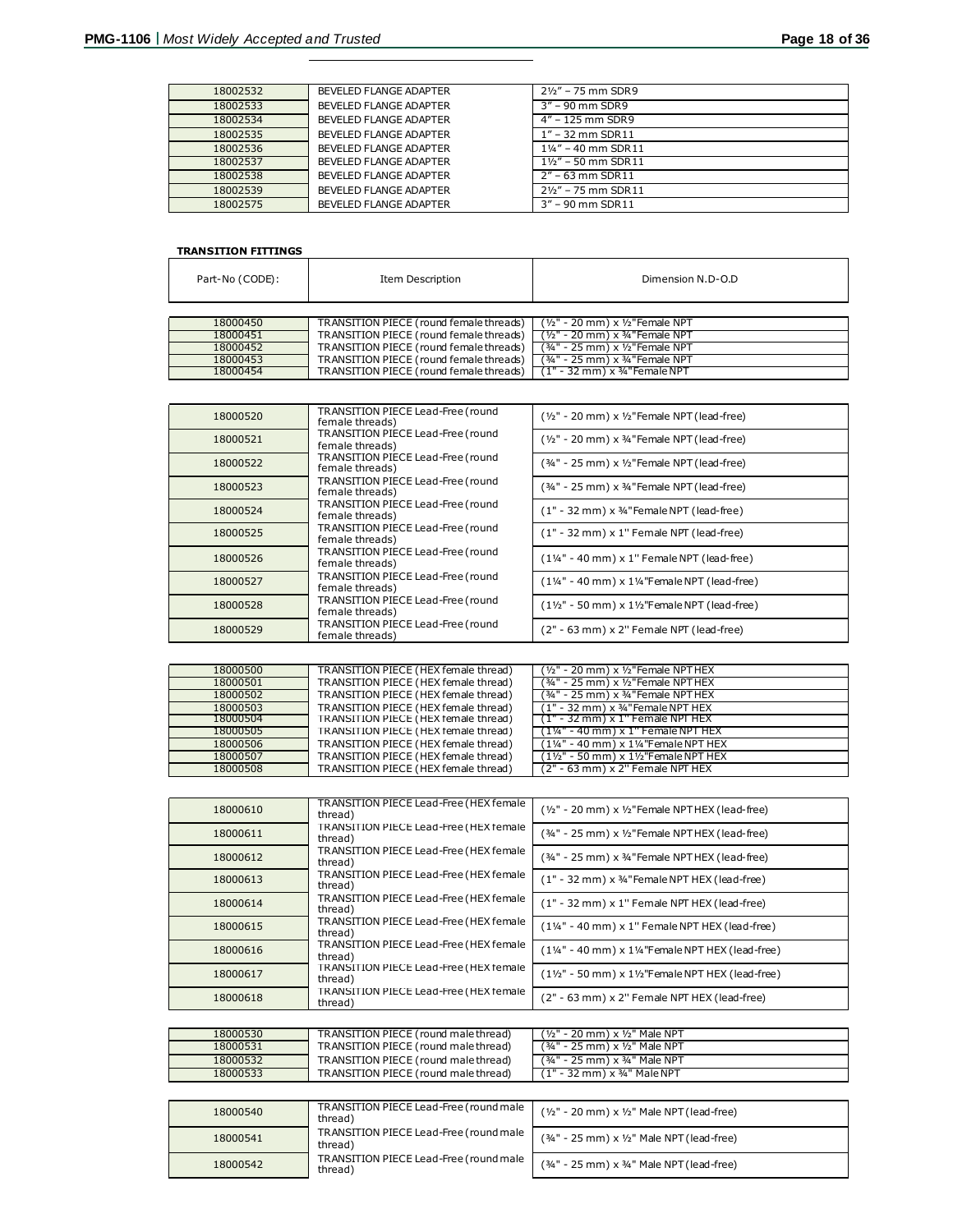| 18000543 | TRANSITION PIECE Lead-Free (round male<br>thread) | $(1" - 32$ mm) x 3/4" Male NPT (lead-free)                                |
|----------|---------------------------------------------------|---------------------------------------------------------------------------|
| 18000544 | TRANSITION PIECE Lead-Free (round male<br>thread) | $(1" - 32$ mm) x 1" Male NPT (lead-free)                                  |
| 18000545 | TRANSITION PIECE Lead-Free (round male<br>thread) | $(1\frac{1}{4} - 40 \text{ mm}) \times 1\frac{1}{4}$ Male NPT (lead-free) |
| 18000546 | TRANSITION PIECE Lead-Free (round male<br>thread) | $(1\frac{1}{2} - 50 \text{ mm}) \times 1\frac{1}{2}$ Male NPT (lead-free) |
| 18000547 | TRANSITION PIECE Lead-Free (round male<br>thread) | (2" - 63 mm) x 2" Male NPT (lead-free)                                    |

| 18000550 | TRANSITION PIECE (HEX male thread) | $(y_2" - 20$ mm) x $y_2"$ Male NPTHEX                             |
|----------|------------------------------------|-------------------------------------------------------------------|
| 18000551 | TRANSITION PIECE (HEX male thread) | (3/4" - 25 mm) x 3/4" Male NPTHEX                                 |
| 18000552 | TRANSITION PIECE (HEX male thread) | $(1" - 32$ mm) x 1" Male NPT HEX                                  |
| 18000554 | TRANSITION PIECE (HEX male thread) | $(1\frac{1}{4} - 40 \text{ mm}) \times 1\frac{1}{4}$ Male NPT HEX |
| 18000555 | TRANSITION PIECE (HEX male thread) | $(1\frac{1}{2} - 50 \text{ mm}) \times 1\frac{1}{2}$ Male NPTHEX  |
| 18000556 | TRANSITION PIECE (HEX male thread) | $(2" - 63$ mm) $\times$ 2" Male NPT HEX                           |

| 18001230 | TRANSITION PIECE Lead-Free (HEX male<br>thread) | $(y_2" - 20$ mm) x $y_2"$ Male NPTHEX (lead-free)                             |
|----------|-------------------------------------------------|-------------------------------------------------------------------------------|
| 18001231 | TRANSITION PIECE Lead-Free (HEX male<br>thread) | $(34" - 25$ mm) x $34"$ Male NPTHEX (lead-free)                               |
| 18001232 | TRANSITION PIECE Lead-Free (HEX male<br>thread) | $(1" - 32$ mm) x 1" Male NPT HEX (lead-free)                                  |
| 18001233 | TRANSITION PIECE Lead-Free (HEX male<br>thread) | $(1\frac{1}{4} - 40 \text{ mm}) \times 1\frac{1}{4}$ Male NPT HEX (lead-free) |
| 18001234 | TRANSITION PIECE Lead-Free (HEX male<br>thread) | $(1\frac{1}{2} - 50 \text{ mm}) \times 1\frac{1}{2}$ Male NPT HEX (lead-free) |
| 18001235 | TRANSITION PIECE Lead-Free (HEX male<br>thread) | (2" - 63 mm) x 2" Male NPT HEX (lead-free)                                    |

| 18000570 | TRANSITION ELBOW (female thread) | (1/2" - 20 mm) x 1/2" Female NPT            |
|----------|----------------------------------|---------------------------------------------|
| 18000571 | TRANSITION ELBOW (female thread) | $(34" - 25$ mm $) \times 34"$ Female NPT    |
| 18000572 | TRANSITION ELBOW (female thread) | $(34" - 25$ mm $) \times 1/2"$ Female NPT   |
| 18000574 | TRANSITION ELBOW (female thread) | $(1" - 32 \text{ mm}) \times 1"$ Female NPT |

| 18001250 | TRANSITION ELBOW Lead-Free (female<br>thread) | $(y_2" - 20$ mm) x $y_2"$ Female NPT (lead-free)           |
|----------|-----------------------------------------------|------------------------------------------------------------|
| 18001251 | TRANSITION ELBOW Lead-Free (female<br>thread) | $(34" - 25 \text{ mm}) \times 34"$ Female NPT (lead-free)  |
| 18001252 | TRANSITION ELBOW Lead-Free (female<br>thread) | $(34" - 25 \text{ mm}) \times 1/2"$ Female NPT (lead-free) |
| 18001253 | TRANSITION ELBOW Lead-Free (female<br>thread) | $(1" - 32$ mm) $\times$ 1" Female NPT (lead-free)          |

| 18000590 | TRANSITION ELBOW (male thread) | $20 \text{ mm}$ ) x $1/2$ " Male NPT       |
|----------|--------------------------------|--------------------------------------------|
| 18000591 | TRANSITION ELBOW (male thread) | ' 3/4 "<br>$25$ mm) $\times$ 3/4" Male NPT |
| 18000592 | TRANSITION ELBOW (male thread) | 4 H<br>L" Male NPT<br>! mm<br>$\sqrt{ }$   |

| 18001270 | TRANSITION ELBOW Lead-Free (male<br>thread) | $(y_2" - 20$ mm) x $y_2"$ Male NPT (lead-free)            |
|----------|---------------------------------------------|-----------------------------------------------------------|
| 18001271 | TRANSITION ELBOW Lead-Free (male<br>thread) | $(34" - 25 \, \text{mm}) \times 34"$ Male NPT (lead-free) |
| 18001272 | TRANSITION ELBOW Lead-Free (male<br>thread) | $(1" - 32$ mm) $\times$ 1" Male NPT (lead-free)           |
|          |                                             |                                                           |

| 18000630 | TRANSITION TEE (female tread)  | - 20 mm) x (½" - 20 mm) x ½"Female NPT<br>1/2"             |
|----------|--------------------------------|------------------------------------------------------------|
| 18000631 | TRANSITION TEE (female tread)  | 25 mm) x (34" - 25 mm) x 1/2" Female NPT                   |
| 8000632  | [TRANSITION TEE (female tread) | (¾" - 25 mm) x ¾"Female NPT<br>$\times$ (<br>$\frac{3}{4}$ |

| 18001290 | TRANSITION TEE Lead-Free (female tread) | $(y_2$ " - 20 mm) x $(y_2$ " - 20 mm) x $y_2$ "Female NPT (lead-free)        |
|----------|-----------------------------------------|------------------------------------------------------------------------------|
| 18001291 | TRANSITION TEE Lead-Free (female tread) | $(34" - 25$ mm $) \times (34" - 25$ mm $) \times 72"$ Female NPT (lead-free) |
| 18001292 | TRANSITION TEE Lead-Free (female tread) | $(34" - 25$ mm) x $(34" - 25$ mm) x $34"$ Female NPT (lead-free)             |

| Part-No (CODE): | Item Description                                              | Dimension N.D-O.D                                                     |
|-----------------|---------------------------------------------------------------|-----------------------------------------------------------------------|
|                 |                                                               |                                                                       |
| 18000650        | TRANSITION SADDLE for outlet fusion (w/<br>HEX female thread) | $(1\frac{1}{2}$ " / 3/4" - 50 / 25 mm) x 1/2 "Female NPT HEX          |
| 18000651        | TRANSITION SADDLE for outlet fusion (w/<br>HEX female thread) | $(2" / 34" - 63 / 25$ mm) x 1/2" Female NPT HEX                       |
| 18000652        | TRANSITION SADDLE for outlet fusion (w/<br>HEX female thread) | $(2\frac{1}{2}\frac{1}{2})$ / 34" - 75 / 25 mm) x 1/2 "Female NPT HEX |
| 18000653        | TRANSITION SADDLE for outlet fusion (w/<br>HEX female thread) | (3" / 34" - 90 / 25 mm) x 1/2" Female NPT HEX                         |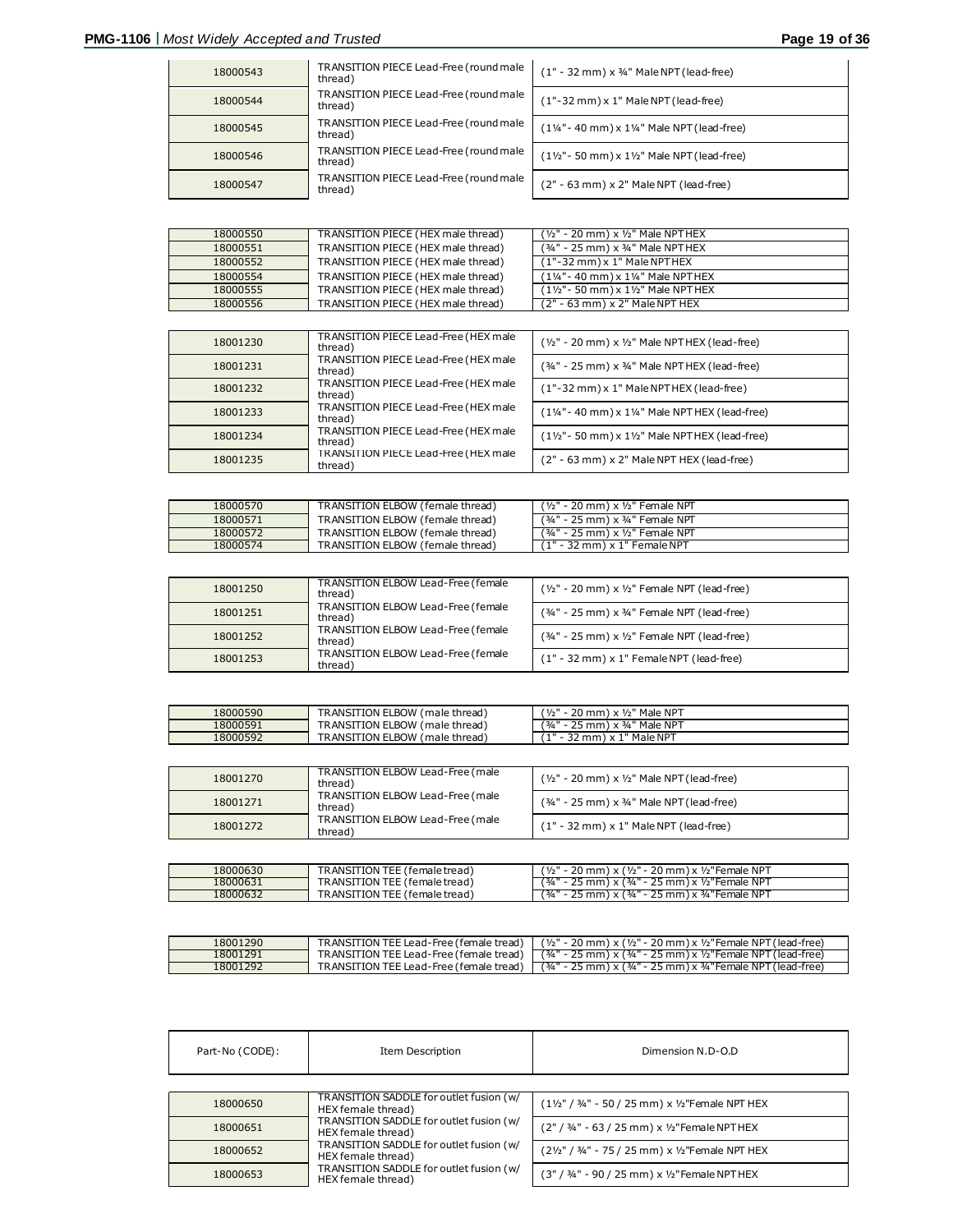| 18000654 | TRANSITION SADDLE for outlet fusion (w/<br>HEX female thread)  | (4" / 34" - 125 / 25 mm) x 1/2" Female NPT HEX   |
|----------|----------------------------------------------------------------|--------------------------------------------------|
| 18000655 | TRANSITION SADDLE for outlet fusion (w/<br>HEX female thread)  | (11/2" / 3/4" - 50 / 25 mm) x 3/4"Female NPT HEX |
| 18000656 | TRANSITION SADDLE for outlet fusion (w/<br>HEX female thread)  | (2" / 34" - 63 / 25 mm) x 34" Female NPT HEX     |
| 18000657 | TRANSITION SADDLE for outlet fusion (w/<br>HEX female thread)  | (21/2" / 3/4" - 75 / 25 mm) x 3/4"Female NPT HEX |
| 18000658 | TRANSITION SADDLE for outlet fusion (w/<br>HEX female thread)  | (3" / 34" - 90 / 25 mm) x 34" Female NPT HEX     |
| 18000659 | TRANSITION SADDLE for outlet fusion ( w/<br>HEX female thread) | (4" / 34" - 125 / 25 mm) x 34" Female NPT HEX    |
| 18000660 | TRANSITION SADDLE for outlet fusion (w/<br>HEX female thread)  | (21/2" / 1" - 75 / 32 mm) x 1"Female NPT HEX     |
| 18000661 | TRANSITION SADDLE for outlet fusion (w/<br>HEX female thread)  | (3" / 1" - 90 / 32 mm) x 1"Female NPT HEX        |
| 18000662 | TRANSITION SADDLE for outlet fusion (w/<br>HEX female thread)  | (4" / 1" - 125 / 32 mm) x 1"Female NPT HEX       |
| 18000663 | TRANSITION SADDLE for outlet fusion (w/<br>HEX female thread)  | (6" / 34" - 160 / 25 mm) x 1/2" Female NPT HEX   |
| 18000664 | TRANSITION SADDLE for outlet fusion (w/<br>HEX female thread)  | (6" / 3/4" - 160 / 25 mm) x 3/4" Female NPT HEX  |
| 18000665 | TRANSITION SADDLE for outlet fusion (w/<br>HEX female thread)  | (6" / 1" - 160 / 32 mm) x 1"Female NPT HEX       |
| 18000680 | TRANSITION SADDLE for outlet fusion (w/<br>HEX female thread)  | (8" / 3/4" - 200 / 25 mm) x 1/2" Female NPT HEX  |
| 18000681 | TRANSITION SADDLE for outlet fusion (w/<br>HEX female thread)  | (8" / 3/4" - 200 / 25 mm) x 3/4" Female NPT HEX  |
| 18000682 | TRANSITION SADDLE for outlet fusion (w/<br>HEX female thread)  | (8" / 1" - 200 / 32 mm) x 1"Female NPT HEX       |
| 18000683 | TRANSITION SADDLE for outlet fusion (w/<br>HEX female thread)  | (10" / 34" - 250 / 25 mm) x 1/2"Female NPT HEX   |
| 18000684 | TRANSITION SADDLE for outlet fusion (w/<br>HEX female thread)  | (10" / 3/4" - 250 / 25 mm) x 3/4"Female NPT HEX  |
| 18000685 | TRANSITION SADDLE for outlet fusion (w/<br>HEX female thread)  | (10" / 1" - 250 / 32 mm) x 1"Female NPT HEX      |

| 18001350 | TRANSITION SADDLE Lead-Free for outlet<br>fusion (w/ HEX female thread) | (11/2" / 3/4" - 50 / 25 mm) x 1/2"Female NPT HEX (lead-free |
|----------|-------------------------------------------------------------------------|-------------------------------------------------------------|
| 18001351 | TRANSITION SADDLE Lead-Free for outlet<br>fusion (w/ HEX female thread) | (2" / 3/4" - 63 / 25 mm) x 1/2" Female NPT HEX (lead-free)  |
| 18001352 | TRANSITION SADDLE Lead-Free for outlet<br>fusion (w/ HEX female thread) | (21/2" / 3/4" - 75 / 25 mm) x 1/2"Female NPT HEX (lead-free |
| 18001353 | TRANSITION SADDLE Lead-Free for outlet<br>fusion (w/ HEX female thread) | (3" / 3/4" - 90 / 25 mm) x 1/2" Female NPT HEX (lead-free)  |
| 18001354 | TRANSITION SADDLE Lead-Free for outlet<br>fusion (w/ HEX female thread) | (4" / 3/4" - 125 / 25 mm) x 1/2" Female NPT HEX (lead-free  |
| 18001355 | TRANSITION SADDLE Lead-Free for outlet<br>fusion (w/ HEX female thread) | (6" / 3/4" - 160 / 25 mm) x 1/2" Female NPT HEX (lead-free  |
| 18001356 | TRANSITION SADDLE Lead-Free for outlet<br>fusion (w/ HEX female thread) | (11/2" / 3/4" - 50 / 25 mm) x 3/4"Female NPT HEX (lead-free |
| 18001357 | TRANSITION SADDLE Lead-Free for outlet<br>fusion (w/ HEX female thread) | (2" / 3/4" - 63 / 25 mm) x 3/4" Female NPT HEX (lead-free)  |
| 18001358 | TRANSITION SADDLE Lead-Free for outlet<br>fusion (w/ HEX female thread) | (21/2" / 3/4" - 75 / 25 mm) x 3/4"Female NPT HEX (lead-free |
| 18001359 | TRANSITION SADDLE Lead-Free for outlet<br>fusion (w/ HEX female thread) | (3" / 3/4" - 90 / 25 mm) x 3/4" Female NPT HEX (lead-free)  |
| 18001360 | TRANSITION SADDLE Lead-Free for outlet<br>fusion (w/ HEX female thread) | (4" / 34" - 125 / 25 mm) x 34" Female NPT HEX (lead-free    |
| 18001361 | TRANSITION SADDLE Lead-Free for outlet<br>fusion (w/ HEX female thread) | (6" / 3/4" - 160 / 25 mm) x 3/4" Female NPT HEX (lead-free  |
| 18001362 | TRANSITION SADDLE Lead-Free for outlet<br>fusion (w/ HEX female thread) | (21/2" / 1" - 75 / 32 mm) x 1"Female NPT HEX (lead-free)    |
| 18001363 | TRANSITION SADDLE Lead-Free for outlet<br>fusion (w/ HEX female thread) | (3" / 1" - 90 / 32 mm) x 1"Female NPT HEX (lead-free)       |
| 18001364 | TRANSITION SADDLE Lead-Free for outlet<br>fusion (w/ HEX female thread) | (4" / 1" - 125 / 32 mm) x 1"Female NPT HEX (lead-free)      |
| 18001365 | TRANSITION SADDLE Lead-Free for outlet<br>fusion (w/ HEX female thread) | (6" / 1" - 160 / 32 mm) x 1"Female NPT HEX (lead-free)      |
| 18001450 | TRANSITION SADDLE Lead-Free for outlet<br>fusion (w/ HEX female thread) | (21/2" / 3/4" - 75 / 25 mm) x 1/2"Female NPT HEX (lead-free |
| 18001451 | TRANSITION SADDLE Lead-Free for outlet<br>fusion (w/ HEX female thread) | (3" / 3/4" - 90 / 25 mm) x 1/2" Female NPT HEX (lead-free)  |
| 18001452 | TRANSITION SADDLE Lead-Free for outlet<br>fusion (w/ HEX female thread) | (4" / 3/4" - 125 / 25 mm) x 1/2" Female NPT HEX (lead-free  |
| 18001453 | TRANSITION SADDLE Lead-Free for outlet<br>fusion (w/ HEX female thread) | (2" / 3/4" - 63 / 25 mm) x 1/2" Female NPT HEX (lead-free)  |
| 18001454 | TRANSITION SADDLE Lead-Free for outlet<br>fusion (w/ HEX female thread) | (11/2" / 3/4" - 50 / 25 mm) x 1/2"Female NPT HEX (lead-free |
| 18001455 | TRANSITION SADDLE Lead-Free for outlet<br>fusion (w/ HEX female thread) | (8" / 3/4" - 200 / 25 mm) x 1/2" Female NPT (lead-free)     |
| 18001456 | TRANSITION SADDLE Lead-Free for outlet<br>fusion (w/ HEX female thread) | (8" / 3/4" - 200 / 25 mm) x 3/4" Female NPT (lead-free)     |
| 18001457 | TRANSITION SADDLE Lead-Free for outlet<br>fusion (w/ HEX female thread) | (8" / 1" - 200 / 32 mm) x 1"Female NPT (lead-free)          |
| 18001458 | TRANSITION SADDLE Lead-Free for outlet<br>fusion (w/ HEX female thread) | (10" / 3/4" - 250 / 25 mm) x 1/2"Female NPT (lead-free)     |
| 18001459 | TRANSITION SADDLE Lead-Free for outlet<br>fusion (w/ HEX female thread) | (10" / 34" - 250 / 25 mm) x 34 "Female NPT (lead-free)      |
| 18001460 | TRANSITION SADDLE Lead-Free for outlet<br>fusion (w/ HEX female thread) | (10" / 1" - 250 / 32 mm) x 1"Female NPT (lead-free)         |

| TRANSITION SADDLE Lead-Free for outlet<br>fusion (w/ HEX female thread)         | $(1\frac{1}{2}\%$ / 34" - 50 / 25 mm) x 1/2 "Female NPT HEX (lead-free) |
|---------------------------------------------------------------------------------|-------------------------------------------------------------------------|
| TRANSITION SADDLE Lead-Free for outlet<br>fusion (w/HEX female thread)          | (2" / 3/4" - 63 / 25 mm) x 1/2" Female NPT HEX (lead-free)              |
| TRANSITION SADDLE Lead-Free for outlet<br>fusion (w/ HEX female thread)         | (21/2" / 3/4" - 75 / 25 mm) x 1/2"Female NPT HEX (lead-free)            |
| TRANSITION SADDLE Lead-Free for outlet<br>fusion (w/ HEX female thread)         | (3" / 3/4" - 90 / 25 mm) x 1/2" Female NPT HEX (lead-free)              |
| TRANSITION SADDLE Lead-Free for outlet<br>fusion ( w/ HEX female thread)        | (4" / 3/4" - 125 / 25 mm) x 1/2" Female NPT HEX (lead-free)             |
| TRANSITION SADDLE Lead-Free for outlet<br>fusion (w/ HEX female thread)         | (6" / 34" - 160 / 25 mm) x 1/2" Female NPT HEX (lead-free)              |
| TRANSITION SADDLE Lead-Free for outlet<br>fusion (w/HEX female thread)          | $(1\frac{1}{2}$ " / 34" - 50 / 25 mm) x 34 "Female NPT HEX (lead-free)  |
| TRANSITION SADDLE Lead-Free for outlet<br>fusion (w/ HEX female thread)         | (2" / 3/4" - 63 / 25 mm) x 3/4" Female NPT HEX (lead-free)              |
| <b>TRANSITION SADDLE Lead-Free for outlet</b><br>fusion (w/ HEX female thread)  | (21/2" / 3/4" - 75 / 25 mm) x 3/4"Female NPT HEX (lead-free)            |
| TRANSITION SADDLE Lead-Free for outlet<br>fusion (w/ HEX female thread)         | $(3" / 34" - 90 / 25$ mm) x $34"$ Female NPT HEX (lead-free)            |
| TRANSITION SADDLE Lead-Free for outlet<br>fusion ( w / HEX female thread )      | (4" / 3/4" - 125 / 25 mm) x 3/4" Female NPT HEX (lead-free)             |
| TRANSITION SADDLE Lead-Free for outlet<br>fusion (w/HEX female thread)          | (6" / 34" - 160 / 25 mm) x 34" Female NPT HEX (lead-free)               |
| TRANSITION SADDLE Lead-Free for outlet<br>fusion (w/ HEX female thread)         | (21/2" / 1" - 75 / 32 mm) x 1"Female NPT HEX (lead-free)                |
| TRANSITION SADDLE Lead-Free for outlet<br>fusion ( w/ HEX female thread)        | (3" / 1" - 90 / 32 mm) x 1"Female NPT HEX (lead-free)                   |
| TRANSITION SADDLE Lead-Free for outlet<br>fusion (w/HEX female thread)          | (4" / 1" - 125 / 32 mm) x 1"Female NPT HEX (lead-free)                  |
| TRANSITION SADDLE Lead-Free for outlet<br>fusion ( w/ HEX female thread)        | (6" / 1" - 160 / 32 mm) x 1"Female NPT HEX (lead-free)                  |
| TRANSITION SADDLE Lead-Free for outlet<br>fusion (w/HEX female thread)          | (21/2" / 3/4" - 75 / 25 mm) x 1/2"Female NPT HEX (lead-free)            |
| TRANSITION SADDLE Lead-Free for outlet<br>fusion (w/ HEX female thread)         | (3" / 3/4" - 90 / 25 mm) x 1/2" Female NPT HEX (lead-free)              |
| TRANSITION SADDLE Lead-Free for outlet<br>fusion (w/ HEX female thread)         | (4" / 34" - 125 / 25 mm) x 1/2" Female NPT HEX (lead-free)              |
| TRANSITION SADDLE Lead-Free for outlet<br>fusion (w/ HEX female thread)         | (2" / 3/4" - 63 / 25 mm) x 1/2" Female NPT HEX (lead-free)              |
| <b>TRANSITION SADDLE Lead-Free for outlet</b><br>fusion ( w/ HEX female thread) | (11/2" / 3/4" - 50 / 25 mm) x 1/2"Female NPT HEX (lead-free)            |
| TRANSITION SADDLE Lead-Free for outlet<br>fusion ( w/ HEX female thread)        | (8" / 34" - 200 / 25 mm) x 1/2" Female NPT (lead-free)                  |
| <b>TRANSITION SADDLE Lead-Free for outlet</b><br>fusion ( w/ HEX female thread) | (8" / 34" - 200 / 25 mm) x 34" Female NPT (lead-free)                   |
| TRANSITION SADDLE Lead-Free for outlet<br>fusion (w/ HEX female thread)         | (8" / 1" - 200 / 32 mm) x 1"Female NPT (lead-free)                      |
| TRANSITION SADDLE Lead-Free for outlet<br>fusion (w/ HEX female thread)         | (10" / 34" - 250 / 25 mm) x 1/2"Female NPT (lead-free)                  |
| TRANSITION SADDLE Lead-Free for outlet<br>fusion (w/HEX female thread)          | (10" / 34" - 250 / 25 mm) x 34 "Female NPT (lead-free)                  |
|                                                                                 |                                                                         |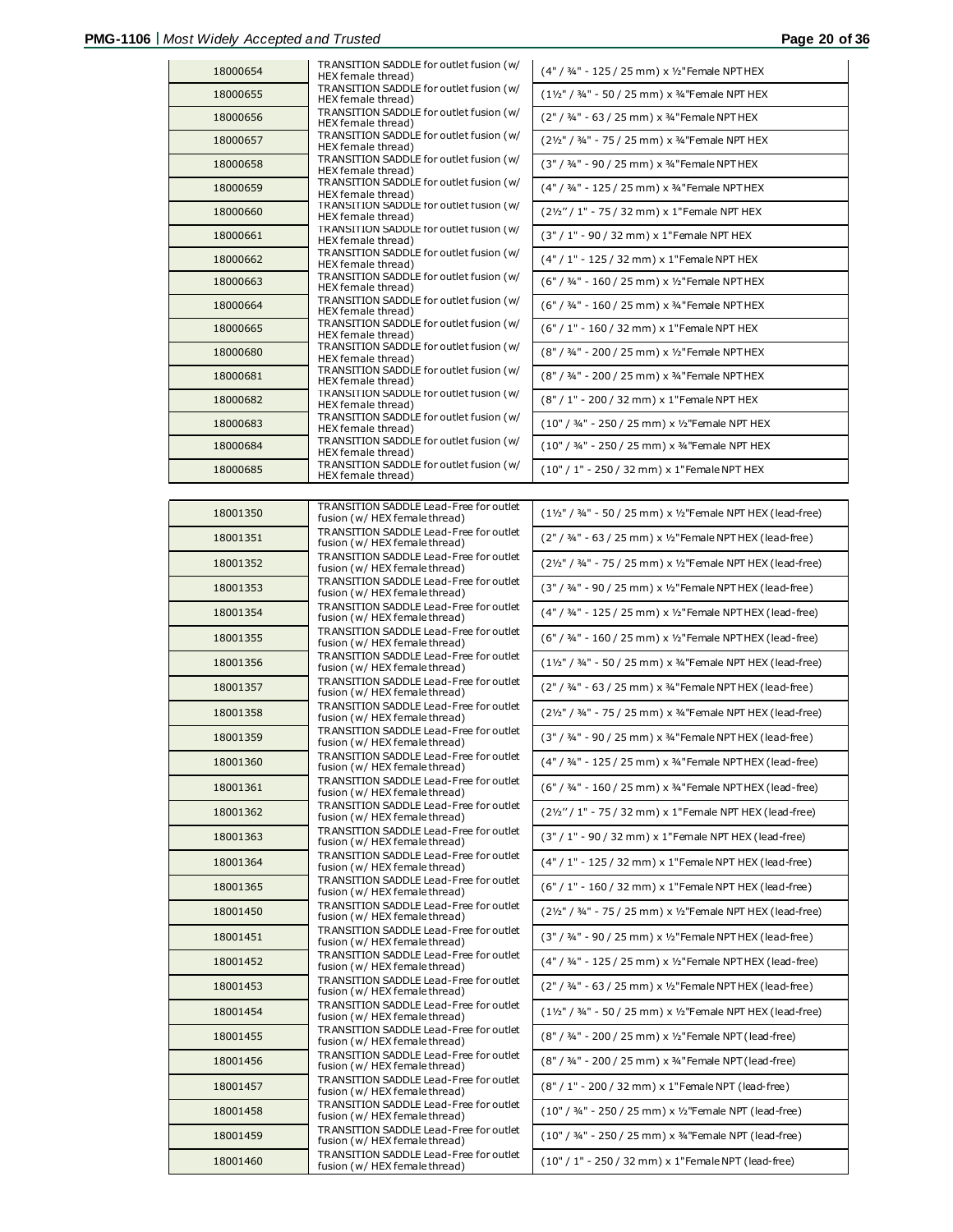| 18000690 | TRANSITION SADDLE for outlet fusion (w/<br>HEX male thread)           | $(1\frac{1}{2}$ " / 3/4" - 50 / 25 mm) x 1/2 "Male NPTHEX                                  |
|----------|-----------------------------------------------------------------------|--------------------------------------------------------------------------------------------|
| 18000691 | TRANSITION SADDLE for outlet fusion (w/<br>HEX male thread)           | (2" / 34" - 63 / 25 mm) x 1/2" Male NPTHEX                                                 |
| 18000692 | TRANSITION SADDLE for outlet fusion (w/<br>HEX male thread)           | (21/2" / 3/4" - 75 / 25 mm) x 1/2"Male NPTHEX                                              |
| 18000693 | TRANSITION SADDLE for outlet fusion (w/<br>HEX male thread)           | (3" / 34" - 90 / 25 mm) x 1/2" Male NPT HEX                                                |
| 18000694 | TRANSITION SADDLE for outlet fusion (w/<br>HEX male thread)           | (4" / 34" - 125 / 25 mm) x 1/2" Male NPT HEX                                               |
| 18000695 | TRANSITION SADDLE for outlet fusion (w/<br>HEX male thread)           | $(1\frac{1}{2}$ " / 3/4" - 50 / 25 mm) x 3/4 "Male NPTHEX                                  |
| 18000696 | TRANSITION SADDLE for outlet fusion (w/<br>HEX male thread)           | (2" / 34" - 63 / 25 mm) x 34"Male NPTHEX                                                   |
| 18000697 | TRANSITION SADDLE for outlet fusion (w/<br>HEX male thread)           | (21/2" / 3/4" - 75 / 25 mm) x 3/4"Male NPTHEX                                              |
| 18000698 | TRANSITION SADDLE for outlet fusion (w/<br>HEX male thread)           | (3" / 34" - 90 / 25 mm) x 34" Male NPT HEX                                                 |
| 18000699 | TRANSITION SADDLE for outlet fusion (w/<br>HEX male thread)           | (4" / 34" - 125 / 25 mm) x 34" Male NPT HEX                                                |
| 18000700 | TRANSITION SADDLE for outlet fusion (w/<br>HEX male thread)           | (6" / 34" - 160 / 25 mm) x 1/2" Male NPT HEX                                               |
| 18000701 | TRANSITION SADDLE for outlet fusion (w/<br>HEX male thread)           | (6" / 34" - 160 / 25 mm) x 34" Male NPT HEX                                                |
|          |                                                                       |                                                                                            |
| 18001380 | TRANSITION SADDLE Lead-Free for outlet<br>fusion (w/ HEX male thread) | (11/2" / 3/4" - 50 / 25 mm) x 1/2"Male NPT HEX (lead-free)                                 |
| 18001381 | TRANSITION SADDLE Lead-Free for outlet<br>fusion (w/ HEX male thread) | (2" / 3/4" - 63 / 25 mm) x 1/2"Male NPT (lead-free)                                        |
| 18001382 | TRANSITION SADDLE Lead-Free for outlet<br>fusion (w/ HEX male thread) | (21/2" / 3/4" - 75 / 25 mm) x 1/2"Male NPT (lead-free)                                     |
| 18001383 | TRANSITION SADDLE Lead-Free for outlet<br>fusion (w/ HEX male thread) | (3" / 3/4" - 90 / 25 mm) x 1/2"Male NPT (lead-free)                                        |
| 18001384 | TRANSITION SADDLE Lead-Free for outlet<br>fusion (w/ HEX male thread) | (4" / 34" - 125 / 25 mm) x 1/2"Male NPT (lead-free)                                        |
| 18001385 | TRANSITION SADDLE Lead-Free for outlet<br>fusion (w/ HEX male thread) | (6" / 34" - 160 / 25 mm) x 1/2"Male NPT (lead-free)                                        |
| 18001386 | TRANSITION SADDLE Lead-Free for outlet<br>fusion (w/ HEX male thread) | $(1\frac{1}{2}\frac{7}{4}\frac{3}{4} - 50/25$ mm) x 3/4 "Male NPT (lead-free)              |
| 18001387 | TRANSITION SADDLE Lead-Free for outlet<br>fusion (w/ HEX male thread) | $(2" / 34" - 63 / 25$ mm) x 34"Male NPT (lead-free)                                        |
| 18001388 | TRANSITION SADDLE Lead-Free for outlet<br>fusion (w/ HEX male thread) | (21/2" / 3/4" - 75 / 25 mm) x 3/4"Male NPT (lead-free)                                     |
| 18001389 | TRANSITION SADDLE Lead-Free for outlet<br>fusion (w/ HEX male thread) | (3" / 34" - 90 / 25 mm) x 34" Male NPT (lead-free)                                         |
| 18001390 | TRANSITION SADDLE Lead-Free for outlet<br>fusion (w/ HEX male thread) | (4" / 34" - 125 / 25 mm) x 34"Male NPT (lead-free)                                         |
| 18001391 | TRANSITION SADDLE Lead-Free for outlet<br>fusion (w/ HEX male thread) | (6" / 34" - 160 / 25 mm) x 34"Male NPT (lead-free)                                         |
| 18001400 | TRANSITION SADDLE Lead-Free for outlet<br>fusion (w/ HEX male thread) | (2" / 3/4" - 63 / 25 mm) x 1/2"Male NPT (lead-free)                                        |
| 18001401 | TRANSITION SADDLE Lead-Free for outlet<br>fusion (w/ HEX male thread) | (2" / 3/4" - 63 / 25 mm) x 3/4 "Male NPT (lead-free)                                       |
| 18001402 | TRANSITION SADDLE Lead-Free for outlet<br>fusion (w/ HEX male thread) | $(1\frac{1}{2}\frac{7}{4}\frac{3}{4} - 50/25$ mm) x $\frac{1}{2}$ Male NPT HEX (lead-free) |
| 18001403 | TRANSITION SADDLE Lead-Free for outlet<br>fusion (w/ HEX male thread) | $(1\frac{1}{2}$ " / 34" - 50 / 25 mm) x 34"Male NPT (lead-free)                            |
| 18001404 | TRANSITION SADDLE Lead-Free for outlet<br>fusion (w/ HEX male thread) | (21/2" / 3/4" - 75 / 25 mm) x 1/2"Male NPT (lead-free)                                     |
| 18001405 | TRANSITION SADDLE Lead-Free for outlet<br>fusion (w/ HEX male thread) | (21/2" / 3/4" - 75 / 25 mm) x 3/4"Male NPT (lead-free)                                     |
| 18001406 | TRANSITION SADDLE Lead-Free for outlet<br>fusion (w/ HEX male thread) | (4" / 3/4" - 125 / 25 mm) x 3/4" Male NPT (lead-free)                                      |
| 18001407 | TRANSITION SADDLE Lead-Free for outlet<br>fusion (w/ HEX male thread) | (3" / 34" - 90 / 25 mm) x 34" Male NPT (lead-free)                                         |
| 18001408 | TRANSITION SADDLE Lead-Free for outlet<br>fusion (w/ HEX male thread) | $(3" / 34" - 90 / 25$ mm) x 1/2"Male NPT (lead-free)                                       |
| 18001409 | TRANSITION SADDLE Lead-Free for outlet<br>fusion (w/ HEX male thread) | (6" / 3/4" - 160 / 25 mm) x 1/2"Male NPT (lead-free)                                       |
| 18001410 | TRANSITION SADDLE Lead-Free for outlet<br>fusion (w/ HEX male thread) | (6" / 34" - 160 / 25 mm) x 34"Male NPT HEX (lead-free)                                     |
| 18001411 | TRANSITION SADDLE Lead-Free for outlet<br>fusion (w/ HEX male thread) | (4" / 34" - 125 / 25 mm) x 1/2"Male NPT (lead-free)                                        |

| 18000400 | TRANSITION ELBOW with 3-point back<br>plate (female thread)                   | $(y_2" - 20$ mm) x $1/2"$ Female NPT             |
|----------|-------------------------------------------------------------------------------|--------------------------------------------------|
| 18000401 | TRANSITION ELBOW with 3-point back<br>plate (female thread)                   | $(34" - 25$ mm) x $34"$ Female NPT               |
| 18000402 | TRANSITION ELBOW with 3-point back<br>plate (female thread)                   | (34" - 25 mm) x 1/2" Female NPT                  |
|          |                                                                               |                                                  |
| 18000410 | TRANSITION ELBOW Lead-Free with 3-<br>point back plate (female thread)        | $(y_2" - 20$ mm) x $y_2"$ Female NPT (lead-free) |
| 18000411 | <b>TRANSITION ELBOW Lead-Free with 3-</b><br>point back plate (female thread) | $(34" - 25$ mm) x $34"$ Female NPT (lead-free)   |
| 18000412 | <b>TRANSITION ELBOW Lead-Free with 3-</b><br>point back plate (female thread) | $(34" - 25$ mm) x $1/2"$ Female NPT (lead-free)  |

| 18000430 | TRANSITION ELBOW with side plates<br>(female thread) | កmm) x ¾" Female NPT<br>(3/4" |
|----------|------------------------------------------------------|-------------------------------|
|----------|------------------------------------------------------|-------------------------------|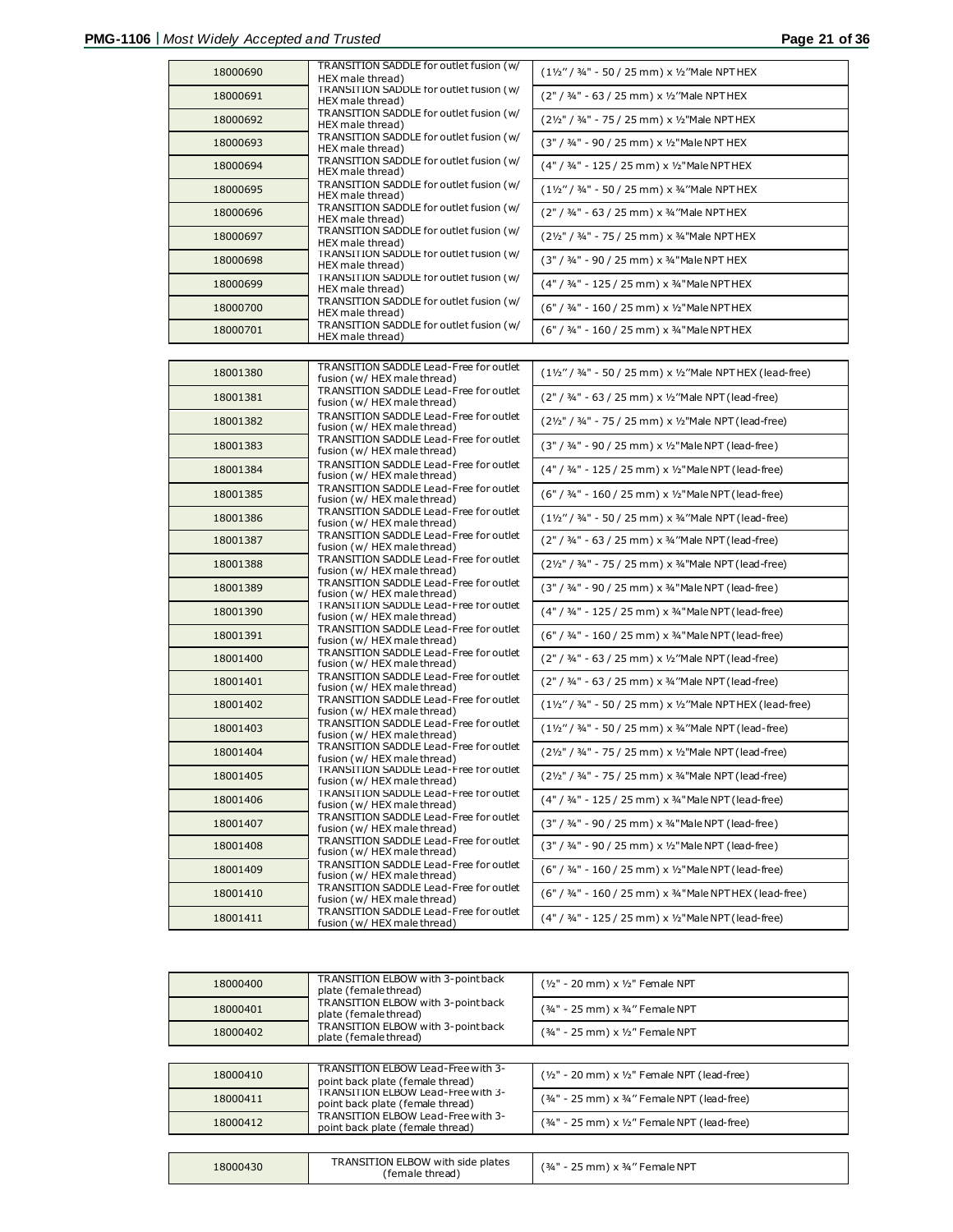Г

ī

| 18000440 | TRANSITION ELBOW Lead-Free with side<br>plates (female thread) | (3/4" - 25 mm) x 3/4" Female NPT (lead-free)     |
|----------|----------------------------------------------------------------|--------------------------------------------------|
|          |                                                                |                                                  |
| 18000970 | TRANSITION ELBOW with back plate<br>(female thread)            | $(y_2" - 20$ mm) x $1/2"$ Female NPT             |
| 18000971 | TRANSITION ELBOW with back plate<br>(female thread)            | (1/2" - 20 mm) x 3/4" Female NPT                 |
|          |                                                                |                                                  |
| 18000980 | TRANSITION ELBOW Lead-Free with back<br>plate (female thread)  | $(y_2" - 20$ mm) x $y_2"$ Female NPT (lead-free) |
| 18000981 | TRANSITION ELBOW Lead-Free with back<br>plate (female thread)  | $(y_2" - 20$ mm) x $3/4"$ Female NPT (lead-free) |
|          |                                                                |                                                  |
| 18000990 | TRANSITION ELBOW with back plate (male<br>thread)              | (1/2" - 20 mm) x 1/2" Male NPT                   |
| 18000991 | TRANSITION ELBOW with back plate (male<br>thread)              | $(y_2" - 20$ mm) x 3/4" Male NPT                 |

| 18001420 | <b>TRANSITION ELBOW Lead-Free with back</b><br>plate (male thread) | (1/2" - 20 mm) x 1/2" Male NPT                                |
|----------|--------------------------------------------------------------------|---------------------------------------------------------------|
| 18001421 | <b>TRANSITION ELBOW Lead-Free with back</b><br>plate (male thread) | (1/2" - 20 mm) x 3/4" Male NPT                                |
|          |                                                                    |                                                               |
| 18000890 | TRANSITION ELBOW 90° FOR GYPSUM<br><b>WALL MOUNTING</b>            | (1/2" - 20 mm) x 1/2" Female NPT                              |
|          |                                                                    |                                                               |
| 18000830 | TRANSITION TEE with back plate                                     | (1/2" - 20 mm) x (1/2" - 20 mm) x 1/2"Female NPT              |
| 18000831 | TRANSITION TEE with back plate                                     | (3/4" - 25 mm) x (3/4" - 25 mm) x 1/2" Female NPT             |
|          |                                                                    |                                                               |
| 18000840 | TRANSITION TEE Lead-Free with back plate                           | (1/2" - 20 mm) x (1/2" - 20 mm) x 1/2" Female NPT (lead-free) |
| 18000841 | TRANSITION TEE Lead-Free with back plate                           | (3/4"-25mm) x (3/4"-25mm) x 1/2" Female NPT (lead-free)       |
|          |                                                                    |                                                               |
| 18001020 | PEX ADAPTER (CRIMP / ASTM F1807)                                   | $(y_2" - 20$ mm) x $y_2"$ (lead-free)                         |
| 18001021 | PEX ADAPTER (CRIMP / ASTM F1807)                                   | (3/4" - 20 mm) x 3/4" (lead-free)                             |

| 18004000 | PEX ADAPTER EXPANSION (Lead-Free,<br><b>ASTM F1960)</b> | $(y_2" - 20$ mm) x $y_2"$ PEX (lead-free) |
|----------|---------------------------------------------------------|-------------------------------------------|
| 18004001 | PEX ADAPTER EXPANSION (Lead-Free,<br><b>ASTM F1960)</b> | (3/4" - 25 mm) x 3/4"PEX (lead-free)      |
| 18004002 | PEX ADAPTER EXPANSION (Lead-Free,<br><b>ASTM F1960)</b> | $(1" - 32$ mm) x $1"PEX$ (lead-free)      |

| 18000891 | PP-RCT PRO-PEX S-ADAPTER | ASTM F1960 (2" / 3/4) x 1/2    |
|----------|--------------------------|--------------------------------|
| 18000892 | PP-RCT PRO-PEX S-ADAPTER | ASTM F1960 (21/2" / 3/4) x 1/2 |
| 18000893 | PP-RCT PRO-PEX S-ADAPTER | ASTM F1960 (3" / 3/4) x 1/2    |
| 18000894 | PP-RCT PRO-PEX S-ADAPTER | ASTM F1960 (4" / 3/4) x 1/2    |
| 18000895 | PP-RCT PRO-PEX S-ADAPTER | ASTM F1960 (6" / 3/4) x 1/2    |
| 18000896 | PP-RCT PRO-PEX S-ADAPTER | ASTM F1960 (11/2" / 3/4) x 3/4 |
| 18000897 | PP-RCT PRO-PEX S-ADAPTER | ASTM F1960 (3" / 3/4) x 3/4    |
| 18000898 | PP-RCT PRO-PEX S-ADAPTER | ASTM F1960 (3" / 3/4") x 3/4   |
| 18000899 | PP-RCT PRO-PEX S-ADAPTER | ASTM F1960 (4" / 3/4) x 3/4    |
| 18000900 | PP-RCT PRO-PEX S-ADAPTER | ASTM F1960 (6" / 3/4) x 3/4    |
| 18004015 | PP-RCT PRO-PEX S-ADAPTER | ASTM F1960 (2" / 3/4) x 3/4    |
| 18004016 | PP-RCT PRO-PEX S-ADAPTER | ASTM F1960 (11/2" / 3/4) x 1/2 |

| 18003999 | PP-RCT PRO-PEX ADAPTER | ASTM F1960 (2"-63) x 2"       |
|----------|------------------------|-------------------------------|
| 18004005 | PP-RCT PRO-PEX ADAPTER | ASTM F1960 (1/2"-20) x 1/2"   |
| 18004006 | PP-RCT PRO-PEX ADAPTER | ASTM F1960 (3/4"-25mm) x 3/4" |
| 18004007 | PP-RCT PRO-PEX ADAPTER | ASTM F1960 (1"-32) x 1"       |
| 18004008 | PP-RCT PRO-PEX ADAPTER | ASTM F1960 (11/4"-40) x 11/4" |
| 18004009 | PP-RCT PRO-PEX ADAPTER | ASTM F1960 (11/2"-50) x 11/2" |
| 18004011 | PP-RCT PRO-PEX ADAPTER | ASTM F1960 (11/2"-50) x 1/2"  |
| 18004015 | PP-RCT PRO-PEX ADAPTER | ASTM F1960 (2"/3/4) x 3/4"    |
| 18004016 | PP-RCT PRO-PEX ADAPTER | ASTM F1960 (11/2"/3/4) x 1/2" |

#### **SHUT-OFF DEVICES**

| Part-No (CODE): | Item Description  | Dimension N.D-O.D              |
|-----------------|-------------------|--------------------------------|
|                 |                   |                                |
| 18000730        | <b>BALL VALVE</b> | VALVE 1/2" - 20 mm ball valve  |
| 18000731        | <b>BALL VALVE</b> | VALVE 34" - 25 mm ball valve   |
| 18000732        | <b>BALL VALVE</b> | VALVE 1" - 32 mm ball valve    |
| 18000733        | <b>BALL VALVE</b> | VALVE 11/4" - 40 mm ball valve |
| 18000734        | <b>BALL VALVE</b> | VALVE 11/2" - 50 mm ball valve |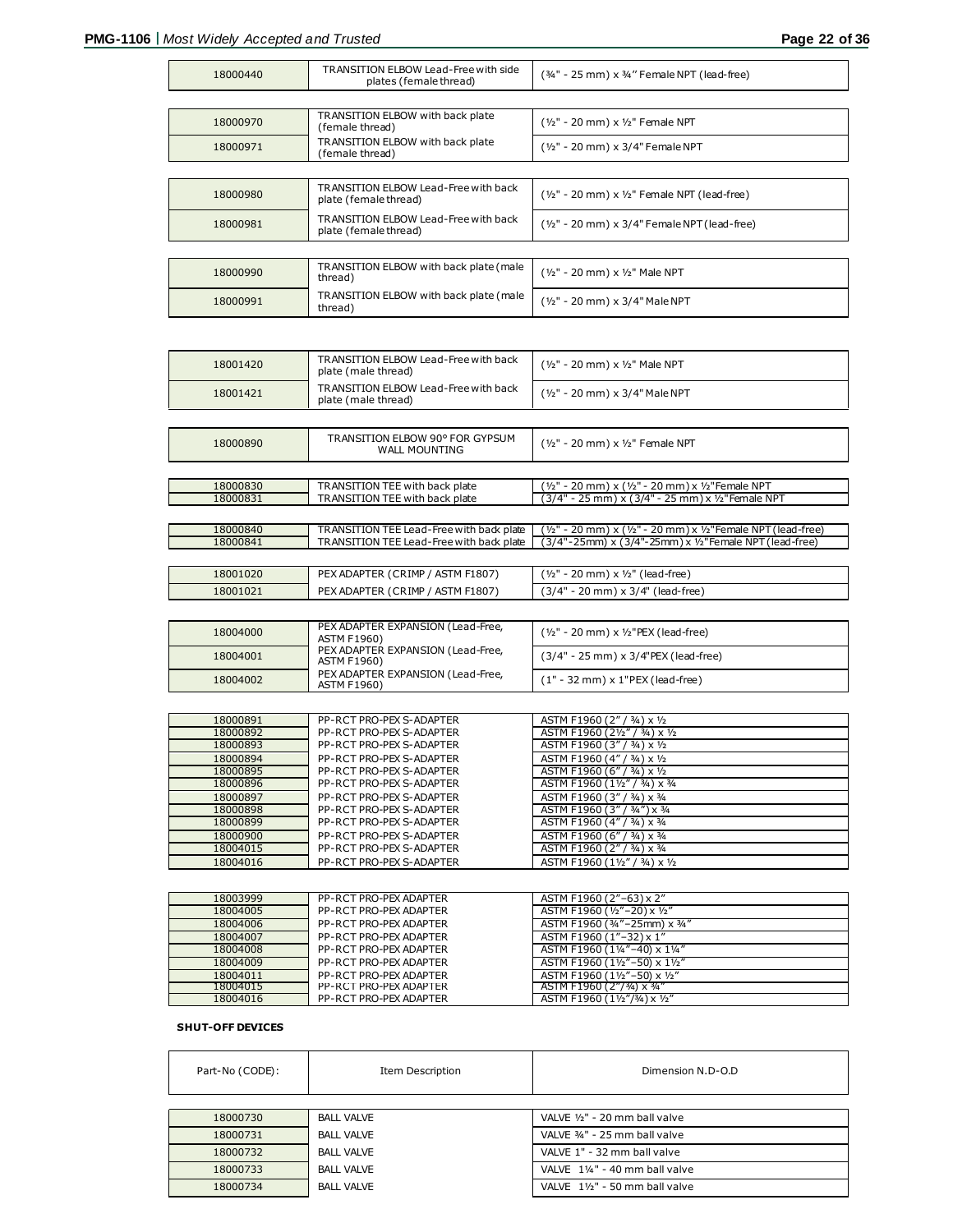$\mathbf{I}$ 

| 18001030 | STOP VALVE BODY                    | $(1/2"$ -20mm) x $1/2"$ |
|----------|------------------------------------|-------------------------|
| 18001031 | STOP VALVE BODY                    | (3/4"-25mm) x 3/4"      |
| 18001032 | STOP VALVE BODY                    | $(1" - 32mm) \times 1"$ |
|          |                                    |                         |
| 18001090 | CONCEALED VALVE (chromium plated)  | $1/2$ "-20mm            |
| 18001091 | CONCEALED VALVE (chromium plated)  | $3/4" - 25mm$           |
| 18001092 | CONCEALED VALVE (chromium plated)  | 1"-32mm                 |
|          |                                    |                         |
| 18001100 | <b>SCREW-DOWN STOP GLOBE VALVE</b> | $1/2" - 20$ mm          |
| 18001101 | SCREW-DOWN STOP GLOBE VALVE        | $3/4" - 25$ mm          |
| 18001102 | SCREW-DOWN STOP GLOBE VALVE        | $1" - 32$ mm            |
|          |                                    |                         |
| 18001120 | <b>DRAINING BRANCH</b>             | $1/2" - 20mm$           |
| 18001121 | <b>DRAINING BRANCH</b>             | $3/4" - 25mm$           |

18000735 BALL VALVE VALVE VALVE 2" - 63 mm ball valve

#### **WELDING ACCESSORIES**

| 18001150 | <b>REPAIR PLUG</b>   |  |
|----------|----------------------|--|
|          |                      |  |
| 18001160 | <b>MARKING GUIDE</b> |  |

#### **TESTING ACCESSORIES**

| 18000750<br>18000751 | LONG PLUG FOR PRESSURE TEST<br>LONG PLUG FOR PRESSURE TEST | $1/2"$ - 20 mm<br>$3/4" - 25$ mm |
|----------------------|------------------------------------------------------------|----------------------------------|
|                      |                                                            |                                  |
| 18001050             | SHORT PLUG FOR PRESSURE TEST                               | $1/2$ " - 20 mm                  |
| 18001051             | SHORT PLUG FOR PRESSURE TEST                               | $3/4" - 25$ mm                   |

#### **CLAMPS, ACCESSORIES AND MASKS**

| Part-No (CODE):                              | Item Description                                                 | Dimension N.D-O.D                                           |
|----------------------------------------------|------------------------------------------------------------------|-------------------------------------------------------------|
| 18000870<br>18000871<br>18000872<br>18000873 | <b>CLAMPS</b><br><b>CLAMPS</b><br><b>CLAMPS</b><br><b>CLAMPS</b> | $1/2" - 20mm$<br>$3/4" - 25mm$<br>$1" - 32mm$<br>1¼"- 40 mm |
| 18001000                                     | PAD                                                              |                                                             |
| 18001010                                     | <b>ELBOW MASK</b>                                                |                                                             |

#### **DISTRIBUTORS**

| 18000770 | ،EMBLY<br>$\sim$ $\sim$ $\sim$<br><b>TION</b><br>$R$ AN <sup>ct</sup><br>ASSL 5 | 1211<br>emale NPT<br>--<br>ш<br>$-1$ |
|----------|---------------------------------------------------------------------------------|--------------------------------------|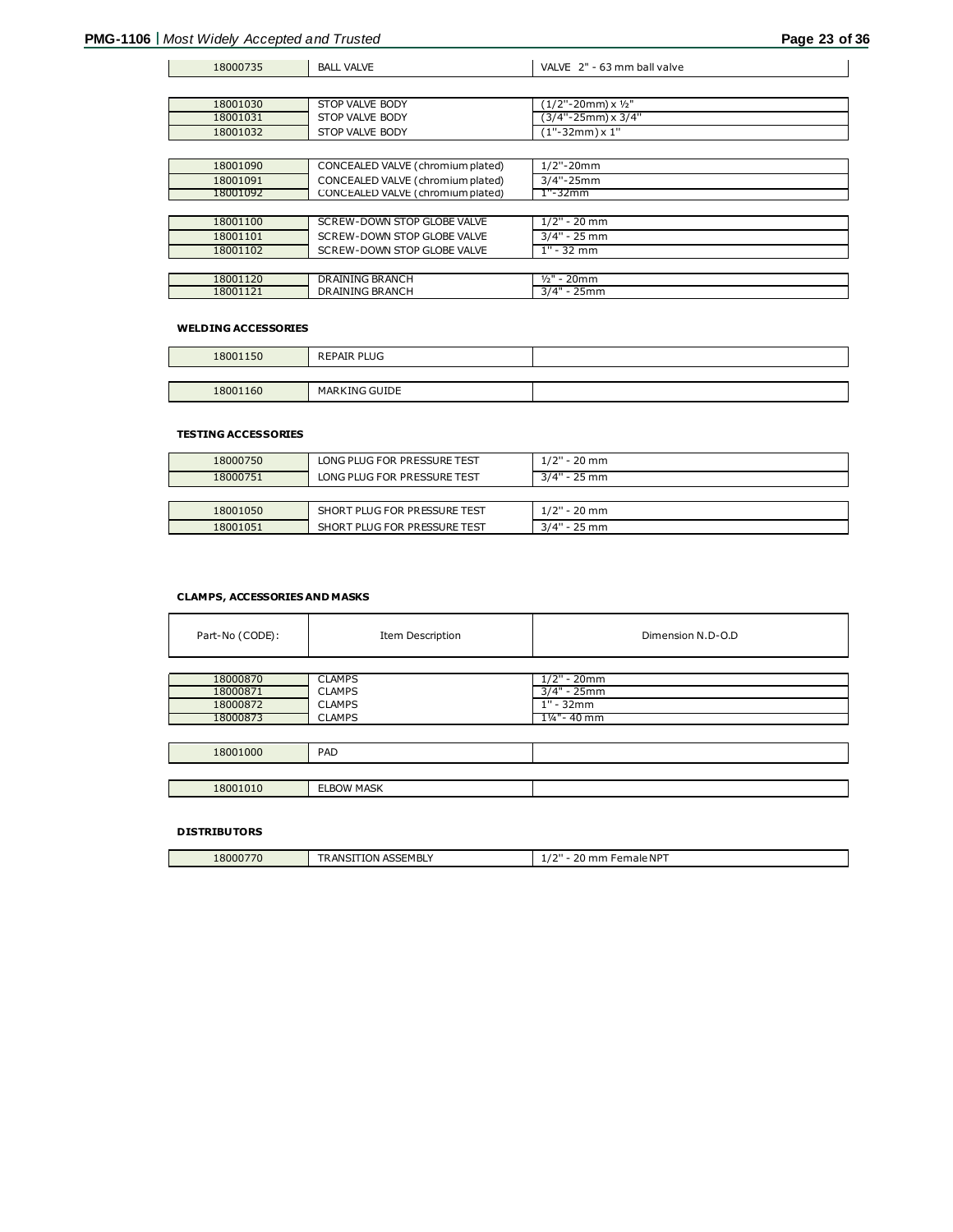## Additional Listee Models:

# UPONOR Pipe and Fittings

| <b>Uponor Part Number</b> | <b>Full Product Description</b>                                                 |
|---------------------------|---------------------------------------------------------------------------------|
| PR9231310                 | 1" Uponor PP-RCT Mechanical Pipe, SDR 9 with Fiber, 13-ft. straight length      |
| PR9231313                 | 1 1/4" Uponor PP-RCT Mechanical Pipe, SDR 9 with Fiber, 13-ft. straight length  |
| PR9231315                 | 11/2" Uponor PP-RCT Mechanical Pipe, SDR 9 with Fiber, 13-ft. straight length   |
| PR9231320                 | 2" Uponor PP-RCT Mechanical Pipe, SDR 9 with Fiber, 13-ft. straight length      |
| PR9231925                 | 21/2" Uponor PP-RCT Mechanical Pipe, SDR 9 with Fiber, 19-ft. straight length   |
| PR9231930                 | 3" Uponor PP-RCT Mechanical Pipe, SDR 9 with Fiber, 19-ft. straight length      |
| PR9231940                 | 4" Uponor PP-RCT Mechanical Pipe, SDR 9 with Fiber, 19-ft. straight length      |
| PR9231960                 | 6" Uponor PP-RCT Mechanical Pipe, SDR 9 with Fiber, 19-ft. straight length      |
| PR9231980                 | 8" Uponor PP-RCT Mechanical Pipe, SDR 9 with Fiber, 19-ft. straight length      |
| PR92319100                | 10" Uponor PP-RCT Mechanical Pipe, SDR 9 with Fiber, 19-ft. straight length     |
| PR92319120                | 12" Uponor PP-RCT Mechanical Pipe, SDR 9 with Fiber, 19-ft. straight length     |
| PR92319140                | 14" Uponor PP-RCT Mechanical Pipe, SDR 9 with Fiber, 19-ft. straight length     |
|                           |                                                                                 |
| PR11231310                | 1" Uponor PP-RCT Mechanical Pipe, SDR 11 with Fiber, 13-ft. straight length     |
| PR11231313                | 1 1/4" Uponor PP-RCT Mechanical Pipe, SDR 11 with Fiber, 13-ft. straight length |
| PR11231315                | 11/2" Uponor PP-RCT Mechanical Pipe, SDR 11 with Fiber, 13-ft. straight length  |
| PR11231320                | 2" Uponor PP-RCT Mechanical Pipe, SDR 11 with Fiber, 13-ft. straight length     |
| PR11231925                | 21/2" Uponor PP-RCT Mechanical Pipe, SDR 11 with Fiber, 19-ft. straight length  |
| PR11231930                | 3" Uponor PP-RCT Mechanical Pipe, SDR 11 with Fiber, 19-ft. straight length     |
| PR112319140               | 14" Uponor PP-RCT Mechanical Pipe, SDR 11 with Fiber, 19-ft. straight length    |
| PR112319160               | 16" Uponor PP-RCT Mechanical Pipe, SDR 11 with Fiber, 19-ft. straight length    |
| PR112319180               | 18" Uponor PP-RCT Mechanical Pipe, SDR 11 with Fiber, 19-ft. straight length    |
|                           |                                                                                 |
| PR17231940                | 4" Uponor PP-RCT Mechanical Pipe, SDR 17.6 with Fiber, 19-ft. straight length   |
|                           |                                                                                 |
| PR17231960                | 6" Uponor PP-RCT Mechanical Pipe, SDR 17.6 with Fiber, 19-ft. straight length   |
| PR17231980                | 8" Uponor PP-RCT Mechanical Pipe, SDR 17.6 with Fiber, 19-ft. straight length   |
| PR172319100               | 10" Uponor PP-RCT Mechanical Pipe, SDR 17.6 with Fiber, 19-ft. straight length  |
| PR172319120               | 12" Uponor PP-RCT Mechanical Pipe, SDR 17.6 with Fiber, 19-ft. straight length  |
| PR172319140               | 14" Uponor PP-RCT Mechanical Pipe, SDR 17.6 with Fiber, 19-ft. straight length  |
| PR172319160               | 16" Uponor PP-RCT Mechanical Pipe, SDR 17.6 with Fiber, 19-ft. straight length  |
| PR172319180               | 18" Uponor PP-RCT Mechanical Pipe, SDR 17.6 with Fiber, 19-ft. straight length  |
| PR172319200               | 20" Uponor PP-RCT Mechanical Pipe, SDR 17.6 with Fiber, 19-ft. straight length  |
| PR172319240               | 24" Uponor PP-RCT Mechanical Pipe, SDR 17.6 with Fiber, 19-ft. straight length  |
|                           |                                                                                 |
| PR9221310                 | 1" Uponor PP-RCT Hot Potable Pipe, SDR 9 with Fiber, 13-ft. straight length     |
| PR9221313                 | 11/4" Uponor PP-RCT Hot Potable Pipe, SDR 9 with Fiber, 13-ft. straight length  |
| PR9221315                 | 1 1/2" Uponor PP-RCT Hot Potable Pipe, SDR 9 with Fiber, 13-ft. straight length |
| PR9221320                 | 2" Uponor PP-RCT Hot Potable Pipe, SDR 9 with Fiber, 13-ft. straight length     |
| PR9221925                 | 21/2" Uponor PP-RCT Hot Potable Pipe, SDR 9 with Fiber, 19-ft. straight length  |
| PR9221930                 | 3" Uponor PP-RCT Hot Potable Pipe, SDR 9 with Fiber, 19-ft. straight length     |
| PR9221940                 | 4" Uponor PP-RCT Hot Potable Pipe, SDR 9 with Fiber, 19-ft. straight length     |
| PR9221960                 | 6" Uponor PP-RCT Hot Potable Pipe, SDR 9 with Fiber, 19-ft. straight length     |
| PR9221980                 | 8" Uponor PP-RCT Hot Potable Pipe, SDR 9 with Fiber, 19-ft. straight length     |
|                           |                                                                                 |
| PR11221310                | 1" Uponor PP-RCT Cold Potable Pipe, SDR 11, 13-ft. straight length              |
| PR11221313                | 11/4" Uponor PP-RCT Cold Potable Pipe, SDR 11, 13-ft. straight length           |
| PR11221315                | 11/2" Uponor PP-RCT Cold Potable Pipe, SDR 11, 13-ft. straight length           |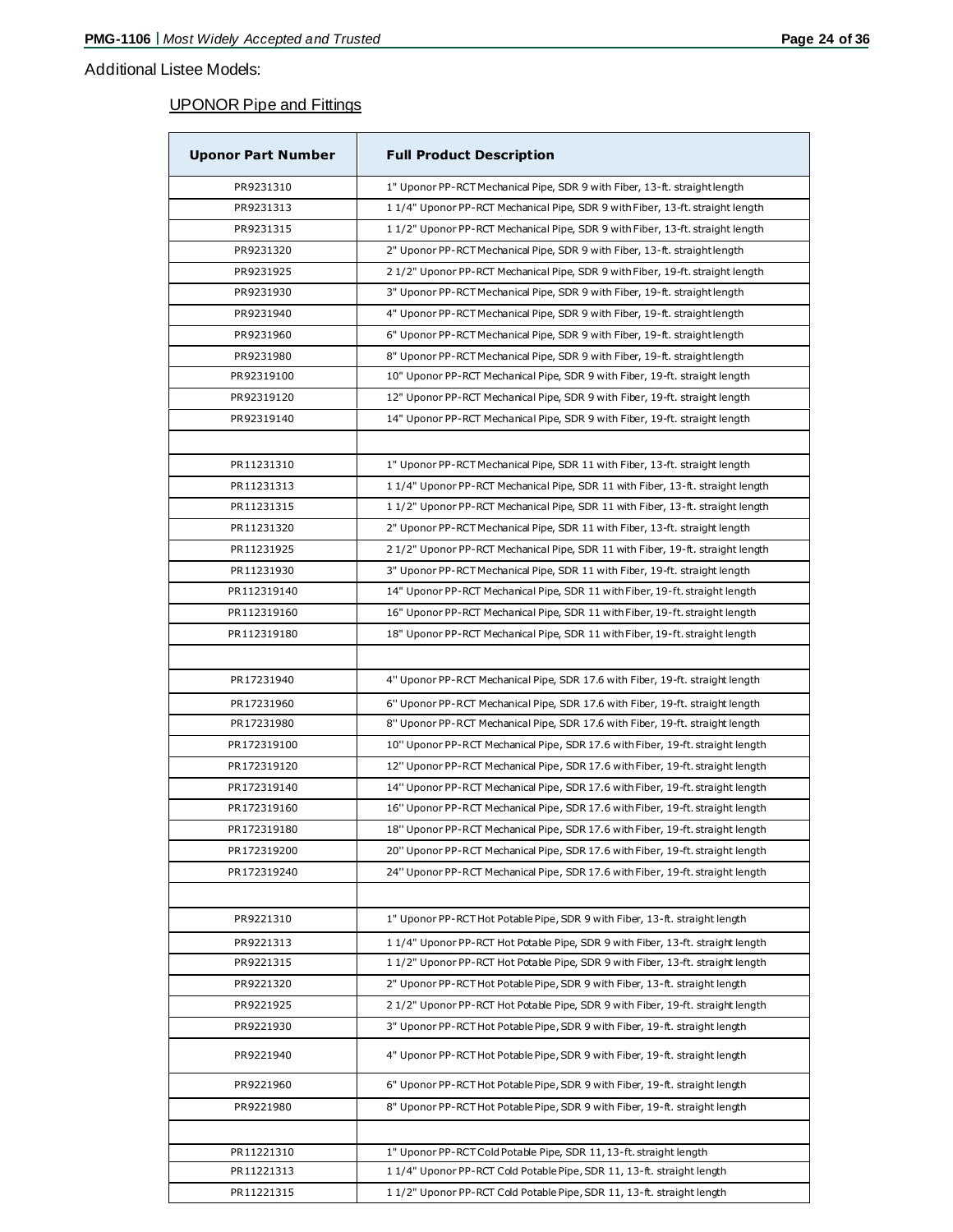| PR11221320  | 2" Uponor PP-RCT Cold Potable Pipe, SDR 11, 13-ft. straight length    |
|-------------|-----------------------------------------------------------------------|
| PR11221925  | 21/2" Uponor PP-RCT Cold Potable Pipe, SDR 11, 19-ft. straight length |
| PR11221930  | 3" Uponor PP-RCT Cold Potable Pipe, SDR 11, 19-ft. straight length    |
| PR11221940  | 4" Uponor PP-RCT Cold Potable Pipe, SDR 11, 19-ft. straight length    |
| PR11221960  | 6" Uponor PP-RCT Cold Potable Pipe, SDR 11, 19-ft. straight length    |
| PR11221980  | 8" Uponor PP-RCT Cold Potable Pipe, SDR 11, 19-ft. straight length    |
| PR112219100 | 10" Uponor PP-RCT Cold Potable Pipe, SDR 11, 19-ft. straight length   |
| PR112219120 | 12" Uponor PP-RCT Cold Potable Pipe, SDR 11, 19-ft. straight length   |
|             |                                                                       |
| PR4771010   | Uponor PP-RCT Coupling, 1" x 1"                                       |
| PR4771313   | Uponor PP-RCT Coupling, 1 1/4" x 1 1/4"                               |
| PR4771515   | Uponor PP-RCT Coupling, 1 1/2" x 1 1/2"                               |
| PR4772020   | Uponor PP-RCT Coupling, 2" x 2"                                       |
| PR4772525   | Uponor PP-RCT Coupling, 2 1/2" x 2 1/2"                               |
| PR4773030   | Uponor PP-RCT Coupling, 3" x 3"                                       |
| PR4774040   | Uponor PP-RCT Coupling, 4" x 4"                                       |
|             |                                                                       |
| PR47720750  | Uponor PP-RCT Reducing Coupling, 2" x 34"                             |
| PR47720100  | Uponor PP-RCT Reducing Coupling, 2" x 1"                              |
| PR47720125  | Uponor PP-RCT Reducing Coupling, 2" x 11/4"                           |
| PR47720150  | Uponor PP-RCT Reducing Coupling, 2" x 11/2"                           |
|             |                                                                       |
| PR47725050  | Uponor PP-RCT Reducing Coupling, 21/2" x 1/2"                         |
| PR47725075  | Uponor PP-RCT Reducing Coupling, 21/2" x 3/4"                         |
| PR47725010  | Uponor PP-RCT Reducing Coupling, 21/2" x 1"                           |
| PR477250125 | Uponor PP-RCT Reducing Coupling, 21/2" x 11/4"                        |
| PR47725015  | Uponor PP-RCT Reducing Coupling, 21/2" x 11/2"                        |
| PR47725020  | Uponor PP-RCT Reducing Coupling, 21/2" x 2"                           |
| PR47730150  | Uponor PP-RCT Reducing Coupling, 3" x 11/2"                           |
| PR47730200  | Uponor PP-RCT Reducing Coupling, 3" x 2"                              |
| PR47730250  | Uponor PP-RCT Reducing Coupling, 3" x 21/2"                           |
| PR47740250  | Uponor PP-RCT Reducing Coupling, 4" x 21/2"                           |
| PR47740300  | Uponor PP-RCT Reducing Coupling, 4" x 3"                              |
|             |                                                                       |
| PR4771310   | Uponor PP-RCT Fitting Reducer, 11/4" x 1"                             |
|             |                                                                       |
| PR4771510   | Uponor PP-RCT Fitting Reducer, 11/2" x 1"                             |
| PR4771513   | Uponor PP-RCT Fitting Reducer, 11/2" x 11/4"                          |
| PR4772010   | Uponor PP-RCT Fitting Reducer, 2" x 1"                                |
| PR4772013   | Uponor PP-RCT Fitting Reducer, 2" x 1 1/4"                            |
| PR4772015   | Uponor PP-RCT Fitting Reducer, 2" x 1 1/2"                            |
| PR4772513   | Uponor PP-RCT Fitting Reducer, 2 1/2" x 1 1/4"                        |
| PR4772515   | Uponor PP-RCT Fitting Reducer, 2 1/2" x 1 1/2"                        |
| PR4772520   | Uponor PP-RCT Fitting Reducer, 2 1/2" x 2"                            |
| PR4772510   | Uponor PP-RCT Fitting Reducer, 2 1/2" x 1"                            |
| PR4773015   | Uponor PP-RCT Fitting Reducer, 3" x 1 1/2"                            |
| PR4773020   | Uponor PP-RCT Fitting Reducer, 3" x 2"                                |
| PR4773025   | Uponor PP-RCT Fitting Reducer, 3" x 2 1/2"                            |
| PR94774025  | Uponor PP-RCT Fitting Reducer, 4" x 2 1/2", SDR 9                     |
|             |                                                                       |
| PR114774025 | Uponor PP-RCT Fitting Reducer, 4" x 2 1/2", SDR 11                    |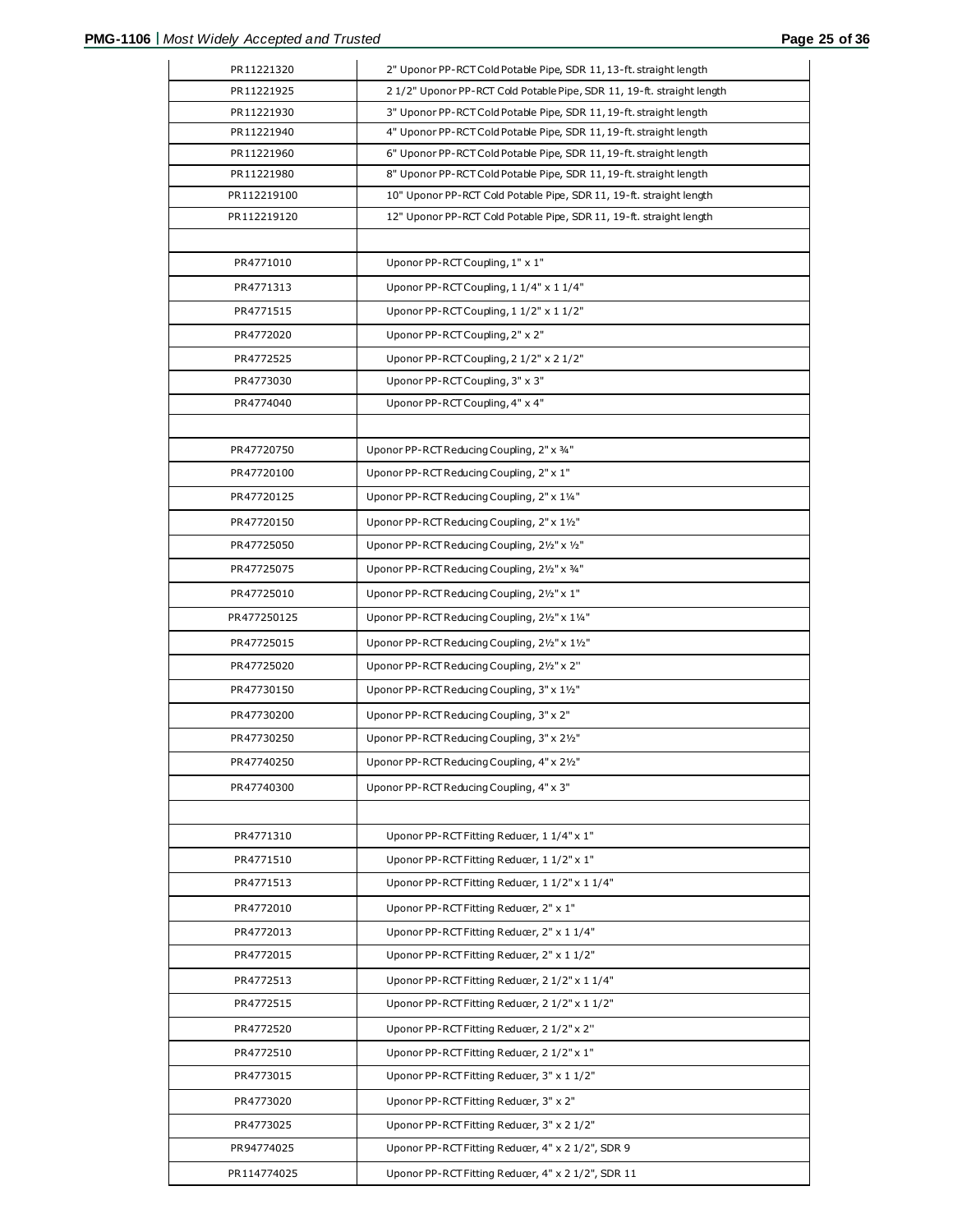| PR174774025 | Uponor PP-RCT Fitting Reducer, 4" x 2 1/2", SDR 17.6            |
|-------------|-----------------------------------------------------------------|
| PR94774030  | Uponor PP-RCT Fitting Reducer, 4" x 3", SDR 9                   |
| PR114774030 | Uponor PP-RCT Fitting Reducer, 4" x 3", SDR 11                  |
| PR174774030 | Uponor PP-RCT Fitting Reducer, 4" x 3", SDR 17.6                |
| PR94776040  | Uponor PP-RCT Reducer, 6" x 4", SDR 9, Butt to Socket Fusion    |
| PR114776040 | Uponor PP-RCT Reducer, 6" x 4", SDR 11, Butt to Socket Fusion   |
| PR174776040 | Uponor PP-RCT Reducer, 6" x 4", SDR 17.6, Butt to Socket Fusion |
| PR94778040  | Uponor PP-RCT Reducer, 8" x 4", SDR 9, Butt to Socket Fusion    |
| PR114778040 | Uponor PP-RCT Reducer, 8" x 4", SDR 11, Butt to Socket Fusion   |
| PR174778040 | Uponor PP-RCT Reducer, 8" x 4", SDR 17.6, Butt to Socket Fusion |
| PR94778060  | Uponor PP-RCT Reducer, 8" x 6", SDR 9                           |
| PR114778060 | Uponor PP-RCT Reducer, 8" x 6", SDR 11                          |
| PR174778060 | Uponor PP-RCT Reducer, 8" x 6", SDR 17.6                        |
| PR94771060  | Uponor PP-RCT Reducer, 10" x 6", SDR 9                          |
| PR114771060 | Uponor PP-RCT Reducer, 10" x 6", SDR 11                         |
| PR174771060 | Uponor PP-RCT Reducer, 10" x 6", SDR 17.6                       |
| PR94771080  | Uponor PP-RCT Reducer, 10" x 8", SDR 9                          |
| PR114771080 | Uponor PP-RCT Reducer, 10" x 8", SDR 11                         |
| PR174771080 | Uponor PP-RCT Reducer, 10" x 8", SDR 17.6                       |
| PR94771280  | Uponor PP-RCT Reducer, 12" x 8", SDR 9                          |
| PR114771280 | Uponor PP-RCT Reducer, 12" x 8", SDR 11                         |
| PR174771280 | Uponor PP-RCT Reducer, 12" x 8", SDR 17.6                       |
| PR94771210  | Uponor PP-RCT Reducer, 12" x 10", SDR 9                         |
| PR114771210 | Uponor PP-RCT Reducer, 12" x 10", SDR 11                        |
| PR174771210 | Uponor PP-RCT Reducer, 12" x 10", SDR 17.6                      |
| PR94771480  | Uponor PP-RCT Reducer, 14" x 8", SDR 9                          |
| PR114771480 | Uponor PP-RCT Reducer, 14" x 8", SDR 11                         |
| PR174771480 | Uponor PP-RCT Reducer, 14" x 8", SDR 17.6                       |
| PR94771410  | Uponor PP-RCT Reducer, 14" x 10", SDR 9                         |
| PR114771410 | Uponor PP-RCT Reducer, 14" x 10", SDR 11                        |
| PR174771410 | Uponor PP-RCT Reducer, 14" x 10", SDR 17.6                      |
| PR94771412  | Uponor PP-RCT Reducer, 14" x 12", SDR 9                         |
| PR114771412 | Uponor PP-RCT Reducer, 14" x 12", SDR 11                        |
| PR174771412 | Uponor PP-RCT Reducer, 14" x 12", SDR 17.6                      |
| PR114771610 | Uponor PP-RCT Reducer, 16" x 10", SDR 11                        |
| PR174771610 | Uponor PP-RCT Reducer, 16" x 10", SDR 17.6                      |
| PR114771612 | Uponor PP-RCT Reducer, 16" x 12", SDR 11                        |
| PR174771612 | Uponor PP-RCT Reducer, 16" x 12", SDR 17.6                      |
| PR114771614 | Uponor PP-RCT Reducer, 16" x 14", SDR 11                        |
| PR174771614 | Uponor PP-RCT Reducer, 16" x 14", SDR 17.6                      |
| PR114771812 | Uponor PP-RCT Reducer, 18" x 12", SDR 11                        |
| PR174771812 | Uponor PP-RCT Reducer, 18" x 12", SDR 17.6                      |
| PR114771814 | Uponor PP-RCT Reducer, 18" x 14", SDR 11                        |
| PR174771814 | Uponor PP-RCT Reducer, 18" x 14", SDR 17.6                      |
| PR114771816 | Uponor PP-RCT Reducer, 18" x 16", SDR 11                        |
| PR174771816 | Uponor PP-RCT Reducer, 18" x 16", SDR 17.6                      |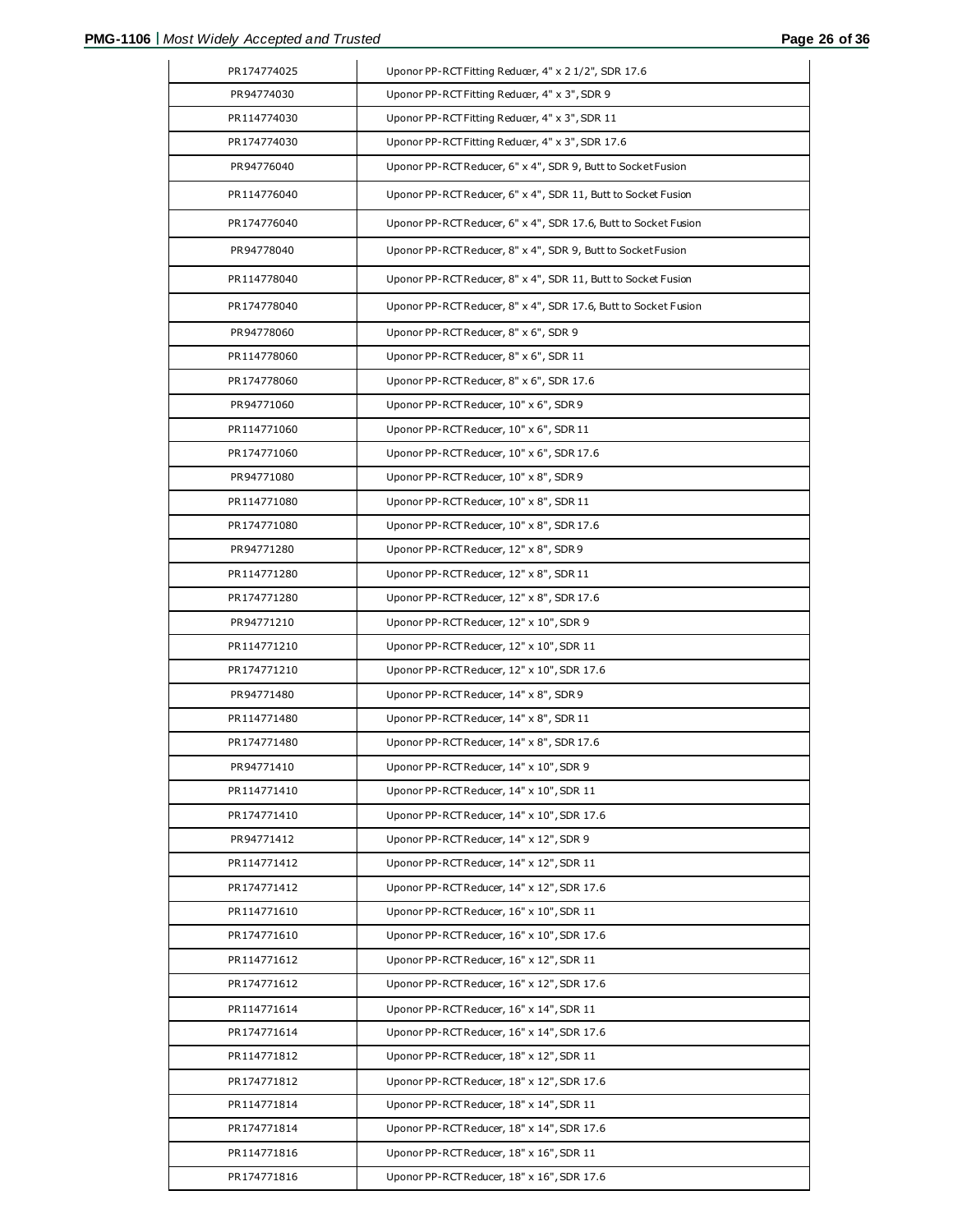| PR174772012  | Uponor PP-RCT Reducer, 20" x 12", SDR 17.6                         |
|--------------|--------------------------------------------------------------------|
| PR174772014  | Uponor PP-RCT Reducer, 20" x 14", SDR 17.6                         |
| PR174772016  | Uponor PP-RCT Reducer, 20" x 16", SDR 17.6                         |
| PR174772018  | Uponor PP-RCT Reducer, 20" x 18", SDR 17.6                         |
| PR174772416  | Uponor PP-RCT Reducer, 24" x 16", SDR 17.6                         |
| PR174772418  | Uponor PP-RCT Reducer, 24" x 18", SDR 17.6                         |
| PR174772420  | Uponor PP-RCT Reducer, 24" x 20", SDR 17.6                         |
|              |                                                                    |
| PR4769010    | Uponor PP-RCT90 Elbow, 1" x 1"                                     |
| PR4769013    | Uponor PP-RCT90 Elbow, 1 1/4" x 1 1/4"                             |
| PR4769015    | Uponor PP-RCT90 Elbow, 1 1/2" x 1 1/2"                             |
| PR4769020    | Uponor PP-RCT90 Elbow, 2" x 2"                                     |
| PR4769025    | Uponor PP-RCT90 Elbow, 2 1/2" x 2 1/2"                             |
| PR4769030    | Uponor PP-RCT90 Elbow, 3" x 3"                                     |
| PR4769040    | Uponor PP-RCT90 Elbow, 4" x 4"                                     |
|              |                                                                    |
| PR114769060  | Uponor PP-RCT90 Elbow, Cold Potable, 6" x 6", SDR 11               |
| PR94769060   | Uponor PP-RCT90 Elbow, Hot Potable, 6" x 6", SDR 9                 |
| PR947690600  | Uponor PP-RCT90 Elbow, Mechanical, 6" x 6", SDR 9                  |
| PR174769060  | Uponor PP-RCT90 Elbow, Mechanical, 6" x 6", SDR 17.6               |
| PR114769080  | Uponor PP-RCT90 Elbow, Cold Potable, 8" x 8", SDR 11               |
| PR94769080   | Uponor PP-RCT90 Elbow, Hot Potable, 8" x 8", SDR 9                 |
| PR174769080  | Uponor PP-RCT90 Elbow, Mechanical, 8" x 8", SDR 17.6               |
| PR174769010  | Uponor PP-RCT90 Elbow, Mechanical, 10" x 10", SDR 17.6             |
| PR174769012  | Uponor PP-RCT90 Elbow, Mechanical, 12" x 12", SDR 17.6             |
|              |                                                                    |
| PR4764510    | Uponor PP-RCT45 Elbow, 1" x 1"                                     |
| PR4764513    | Uponor PP-RCT45 Elbow, 1 1/4" x 1 1/4"                             |
| PR4764515    | Uponor PP-RCT45 Elbow, 1 1/2" x 1 1/2"                             |
| PR4764520    | Uponor PP-RCT45 Elbow, 2" x 2"                                     |
| PR4764525    | Uponor PP-RCT45 Elbow, 2 1/2" x 2 1/2"                             |
| PR4764530    | Uponor PP-RCT45 Elbow, 3" x 3"                                     |
| PR4764540    | Uponor PP-RCT45 Elbow, 4" x 4"                                     |
|              |                                                                    |
| PR114764560  | Uponor PP-RCT 45 Elbow, Cold Potable, 6" x 6", SDR 11              |
| PR94764560   | Uponor PP-RCT 45 Elbow, Hot Potable, 6" x 6", SDR 9                |
| PR947645600  | Uponor PP-RCT45 Elbow, Mechanical, 6" x 6", SDR 9                  |
| PR174764560  | Uponor PP-RCT45 Elbow, Mechanical, 6" x 6", SDR 17.6               |
| PR114764580  | Uponor PP-RCT45 Elbow, Cold Potable, 8" x 8", SDR 11               |
| PR94764580   | Uponor PP-RCT 45 Elbow, Hot Potable, 8" x 8", SDR 9                |
| PR174764580  | Uponor PP-RCT45 Elbow, Mechanical, 8" x 8", SDR 17.6               |
| PR174764510  | Uponor PP-RCT45 Elbow, Mechanical, 10" x 10", SDR 17.6             |
| PR174764512  | Uponor PP-RCT45 Elbow, Mechanical, 12" x 12", SDR 17.6             |
|              |                                                                    |
| PR94764561   | Uponor PP-RCT45 Elbow, Mechanical, 6" x 6", SDR 9, Short Radius    |
| PR114764561  | Uponor PP-RCT45 Elbow, Mechanical, 6" x 6", SDR 11, Short Radius   |
| PR1747645600 | Uponor PP-RCT45 Elbow, Mechanical, 6" x 6", SDR 17.6, Short Radius |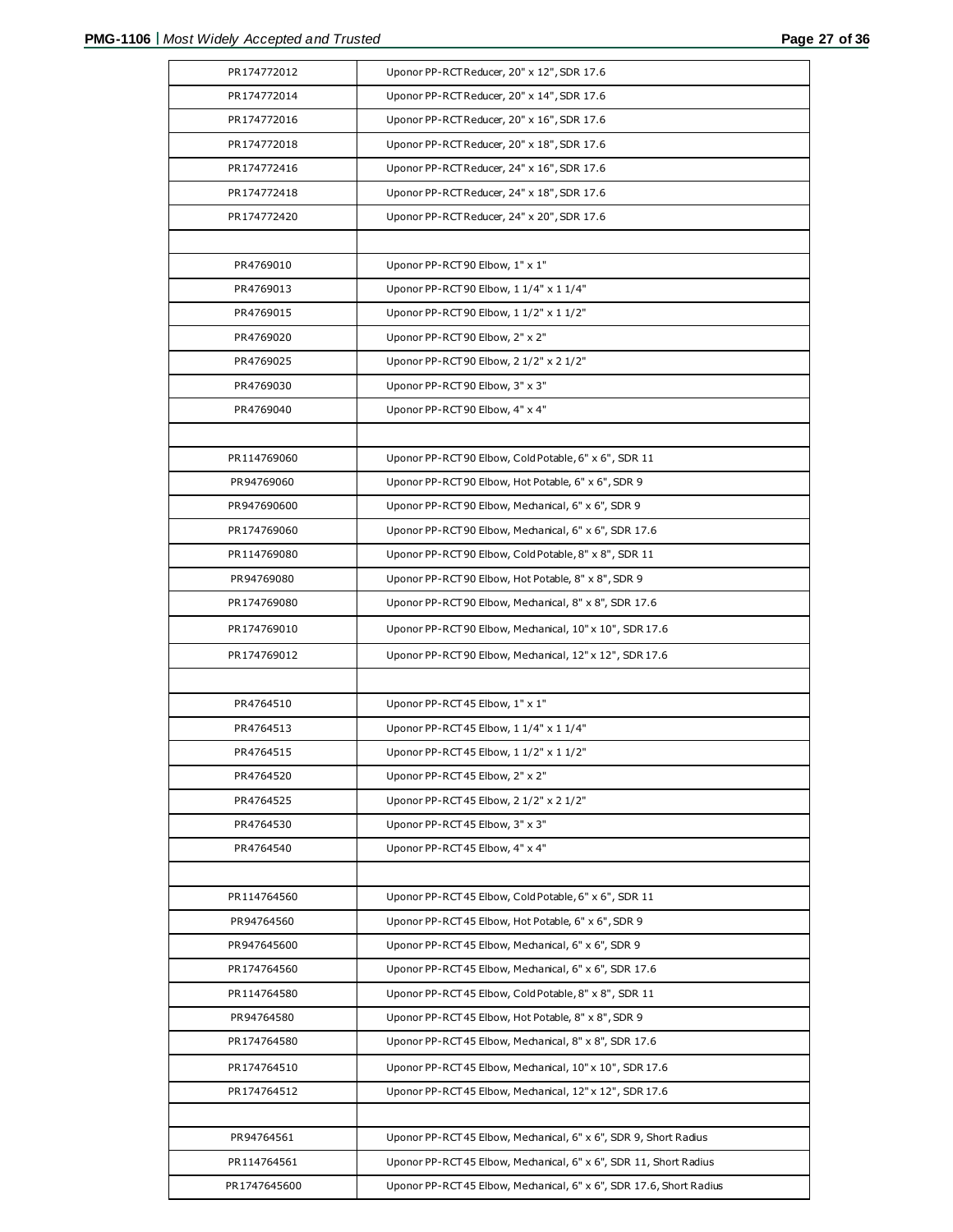| PR94764581   | Uponor PP-RCT45 Elbow, Mechanical, 8" x 8", SDR 9, Short Radius      |
|--------------|----------------------------------------------------------------------|
| PR114764581  | Uponor PP-RCT45 Elbow, Mechanical, 8" x 8", SDR 11, Short Radius     |
| PR1747645800 | Uponor PP-RCT45 Elbow, Mechanical, 8" x 8", SDR 17.6, Short Radius   |
| PR947645100  | Uponor PP-RCT45 Elbow, Mechanical, 10" x 10", SDR 9, Short Radius    |
| PR1147645100 | Uponor PP-RCT45 Elbow, Mechanical, 10" x 10", SDR 11, Short Radius   |
| PR1747645100 | Uponor PP-RCT45 Elbow, Mechanical, 10" x 10", SDR 17.6, Short Radius |
| PR947645120  | Uponor PP-RCT45 Elbow, Mechanical, 12" x 12", SDR 9, Short Radius    |
| PR1147645120 | Uponor PP-RCT45 Elbow, Mechanical, 12" x 12", SDR 11, Short Radius   |
| PR1747645120 | Uponor PP-RCT45 Elbow, Mechanical, 12" x 12", SDR 17.6, Short Radius |
|              |                                                                      |
| PR947690120  | Uponor PP-RCT90 Elbow, Mechanical, 12" x 12", SDR 9, Short Radius    |
| PR1147690120 | Uponor PP-RCT90 Elbow, Mechanical, 12" x 12", SDR 11, Short Radius   |
| PR1747690120 | Uponor PP-RCT90 Elbow, Mechanical, 12" x 12", SDR 17.6, Short Radius |
| PR94769061   | Uponor PP-RCT90 Elbow, Mechanical, 6" x 6", SDR 9, Short Radius      |
| PR114769061  | Uponor PP-RCT90 Elbow, Mechanical, 6" x 6", SDR 11, Short Radius     |
| PR1747690600 | Uponor PP-RCT90 Elbow, Mechanical, 6" x 6", SDR 17.6, Short Radius   |
| PR94769081   | Uponor PP-RCT90 Elbow, Mechanical, 8" x 8", SDR 9, Short Radius      |
| PR114769081  | Uponor PP-RCT90 Elbow, Mechanical, 8" x 8", SDR 11, Short Radius     |
| PR1747690800 | Uponor PP-RCT90 Elbow, Mechanical, 8" x 8", SDR 17.6, Short Radius   |
| PR94769010   | Uponor PP-RCT90 Elbow, Mechanical, 10" x 10", SDR 9, Short Radius    |
| PR114769010  | Uponor PP-RCT90 Elbow, Mechanical, 10" x 10", SDR 11, Short Radius   |
| PR1747690100 | Uponor PP-RCT90 Elbow, Mechanical, 10" x 10", SDR 17.6, Short Radius |
|              |                                                                      |
| PR4751000    | Uponor PP-RCTTee, 1" x 1" x 1"                                       |
| PR4751250    | Uponor PP-RCTTee, 1 1/4" x 1 1/4" x 1 1/4"                           |
| PR4751500    | Uponor PP-RCTTee, 1 1/2" x 1 1/2" x 1 1/2"                           |
| PR4752000    | Uponor PP-RCTTee, 2" x 2" x 2"                                       |
| PR4752500    | Uponor PP-RCTTee, 2 1/2" x 2 1/2" x 2 1/2"                           |
| PR4753000    | Uponor PP-RCTTee, 3" x 3" x 3"                                       |
| PR4754000    | Uponor PP-RCTTee, 4" x 4" x 4"                                       |
|              |                                                                      |
| PR4751331    | Uponor PP-RCT Reducing Tee, 1 1/4" x 1 1/4" x 1"                     |
| PR4751551    | Uponor PP-RCT Reducing Tee, 1 1/2" x 1 1/2" x 1"                     |
| PR4751553    | Uponor PP-RCT Reducing Tee, 1 1/2" x 1 1/2" x 1 1/4"                 |
| PR4752210    | Uponor PP-RCT Reducing Tee, 2" x 2" x 1"                             |
| PR4752213    | Uponor PP-RCT Reducing Tee, 2" x 2" x 1 1/4"                         |
| PR4752215    | Uponor PP-RCT Reducing Tee, 2" x 2" x 1 1/2"                         |
| PR4752510    | Uponor PP-RCT Reducing Tee, 2 1/2" x 2 1/2" x 1"                     |
| PR4752513    | Uponor PP-RCT Reducing Tee, 2 1/2" x 2 1/2" x 1 1/4"                 |
| PR4752515    | Uponor PP-RCT Reducing Tee, 2 1/2" x 2 1/2" x 1 1/2"                 |
| PR4752520    | Uponor PP-RCT Reducing Tee, 2 1/2" x 2 1/2" x 2"                     |
| PR4753310    | Uponor PP-RCT Reducing Tee, 3" x 3" x 1"                             |
| PR4753313    | Uponor PP-RCT Reducing Tee, 3" x 3" x 1 1/4"                         |
| PR4753315    | Uponor PP-RCT Reducing Tee, 3" x 3" x 1 1/2"                         |
| PR4753320    | Uponor PP-RCT Reducing Tee, 3" x 3" x 2"                             |
| PR4753325    | Uponor PP-RCT Reducing Tee, 3" x 3" x 2 1/2"                         |
| PR4754425    | Uponor PP-RCT Reducing Tee, 4" x 4" x 2 1/2"                         |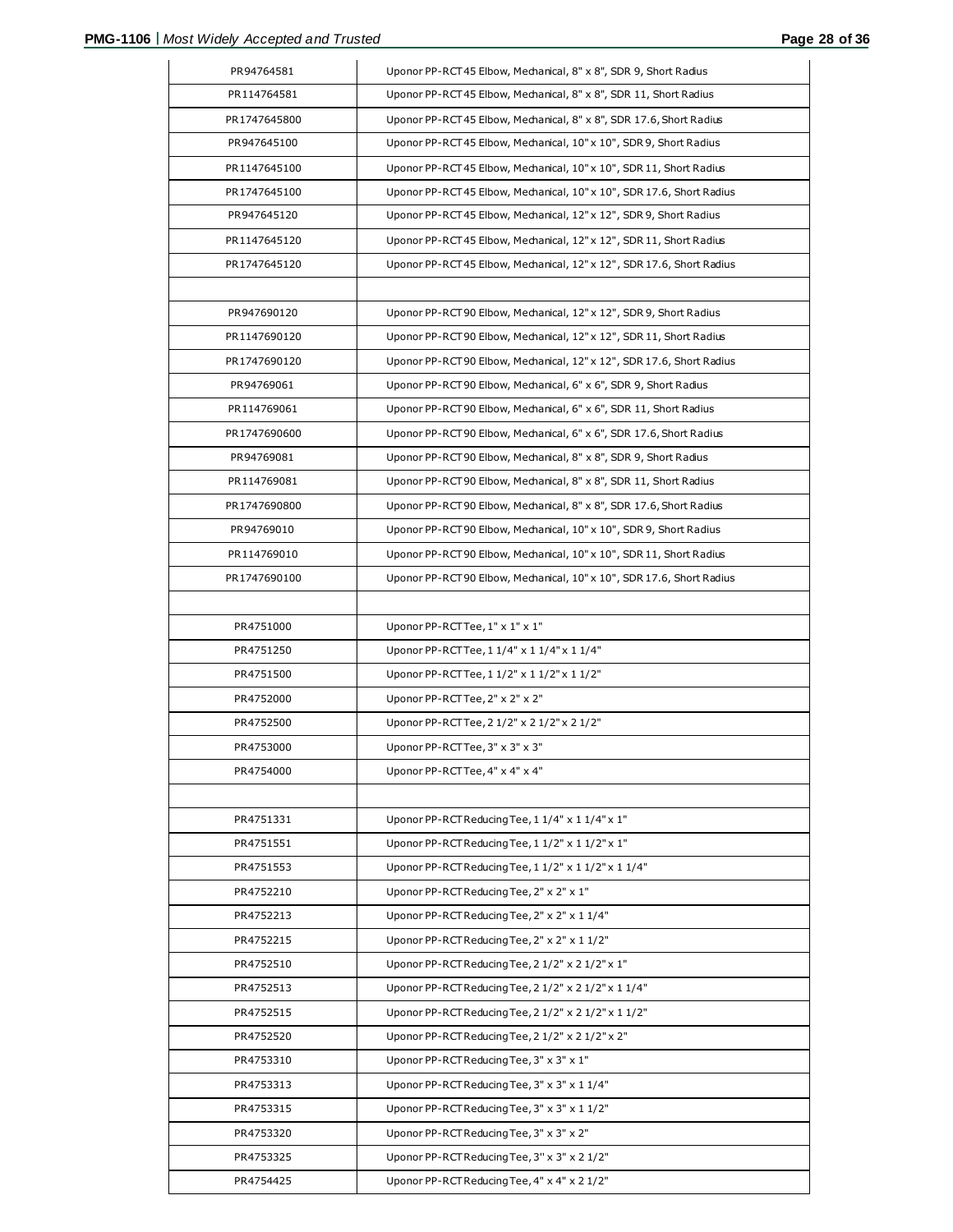| PR4754430  | Uponor PP-RCT Reducing Tee, 4" x 4" x 3"                 |
|------------|----------------------------------------------------------|
|            |                                                          |
| PR4351000  | Uponor PP-RCT End Cap, 1"                                |
| PR4351250  | Uponor PP-RCT End Cap, 1 1/4"                            |
| PR4351500  | Uponor PP-RCT End Cap, 1 1/2"                            |
| PR4352000  | Uponor PP-RCT End Cap, 2"                                |
| PR4352500  | Uponor PP-RCT End Cap, 2 1/2"                            |
| PR4353000  | Uponor PP-RCT End Cap, 3"                                |
| PR4354000  | Uponor PP-RCT End Cap, 4"                                |
| PR9435600  | Uponor PP-RCT End Cap, 6", SDR 9                         |
| PR1143560  | Uponor PP-RCT End Cap, 6", SDR 11                        |
| PR1743560  | Uponor PP-RCT End Cap, 6", SDR 17.6                      |
| PR943580   | Uponor PP-RCT End Cap, 8", SDR 9                         |
| PR1143580  | Uponor PP-RCT End Cap, 8", SDR 11                        |
| PR1743580  | Uponor PP-RCT End Cap, 8", SDR 17.6                      |
| PR9435100  | Uponor PP-RCT End Cap, 10", SDR 9                        |
| PR11435100 | Uponor PP-RCT End Cap, 10", SDR 11                       |
| PR17435100 | Uponor PP-RCT End Cap, 10", SDR 17.6                     |
| PR9435120  | Uponor PP-RCT End Cap, 12", SDR 9                        |
| PR11435120 | Uponor PP-RCT End Cap, 12", SDR 11                       |
| PR17435120 | Uponor PP-RCT End Cap, 12", SDR 17.6                     |
| PR9435140  | Uponor PP-RCT End Cap, 14", SDR 9                        |
| PR11435140 | Uponor PP-RCT End Cap, 14", SDR 11                       |
| PR17435140 | Uponor PP-RCT End Cap, 14", SDR 17.6                     |
| PR11435160 | Uponor PP-RCT End Cap, 16", SDR 11                       |
| PR17435160 | Uponor PP-RCT End Cap, 16", SDR 17.6                     |
| PR11435180 | Uponor PP-RCT End Cap, 18", SDR 11                       |
| PR17435180 | Uponor PP-RCT End Cap, 18", SDR 17.6                     |
| PR17435200 | Uponor PP-RCT End Cap, 20", SDR 17.6                     |
| PR17435240 | Uponor PP-RCT End Cap, 24", SDR 17.6                     |
|            |                                                          |
| PR4782010  | Uponor PP-RCT Saddle, 2" x 1", for Outlet Fusion         |
| PR4782510  | Uponor PP-RCT Saddle, 2 1/2" x 1", for Outlet Fusion     |
| PR4782513  | Uponor PP-RCT Saddle, 2 1/2" x 1 1/4", for Outlet Fusion |
| PR4783010  | Uponor PP-RCT Saddle, 3" x 1", for Outlet Fusion         |
| PR4783013  | Uponor PP-RCT Saddle, 3" x 1 1/4", for Outlet Fusion     |
| PR4784010  | Uponor PP-RCT Saddle, 4" x 1", for Outlet Fusion         |
| PR4784013  | Uponor PP-RCT Saddle, 4" x 1 1/4", for Outlet Fusion     |
| PR4784015  | Uponor PP-RCT Saddle, 4" x 1 1/2", for Outlet Fusion     |
| PR4784020  | Uponor PP-RCT Saddle, 4" x 2", for Outlet Fusion         |
| PR4786050  | Uponor PP-RCT Saddle, 6" x 1/2", for Outlet Fusion       |
| PR4786075  | Uponor PP-RCT Saddle, 6" x 3/4", for Outlet Fusion       |
| PR4786010  | Uponor PP-RCT Saddle, 6" x 1", for Outlet Fusion         |
| PR4786013  | Uponor PP-RCT Saddle, 6" x 1 1/4", for Outlet Fusion     |
| PR4786015  | Uponor PP-RCT Saddle, 6" x 1 1/2", for Outlet Fusion     |
| PR4786020  | Uponor PP-RCT Saddle, 6" x 2", for Outlet Fusion         |
| PR4786025  | Uponor PP-RCT Saddle, 6" x 2 1/2", for Outlet Fusion     |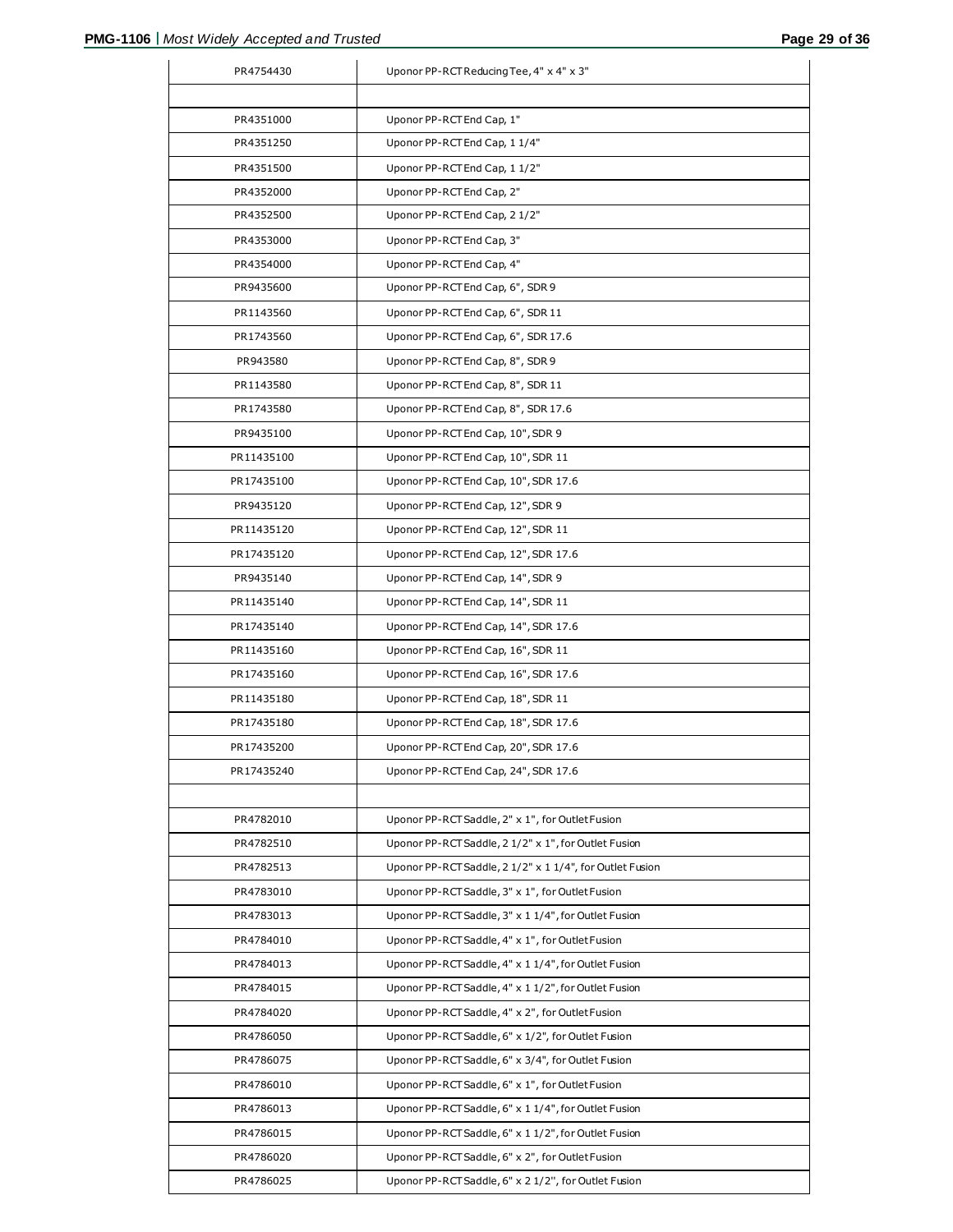| PR4786030   | Uponor PP-RCT Saddle, 6" x 3", for Outlet Fusion                              |
|-------------|-------------------------------------------------------------------------------|
| PR4788050   | Uponor PP-RCT Saddle, 8" x 1/2", for Outlet Fusion                            |
|             |                                                                               |
| PR4788075   | Uponor PP-RCT Saddle, 8" x 3/4", for Outlet Fusion                            |
| PR4788010   | Uponor PP-RCT Saddle, 8" x 1", for Outlet Fusion                              |
| PR4788013   | Uponor PP-RCT Saddle, 8" x 1 1/4", for Outlet Fusion                          |
| PR4788015   | Uponor PP-RCT Saddle, 8" x 1 1/2", for Outlet Fusion                          |
| PR4788020   | Uponor PP-RCT Saddle, 8" x 2", for Outlet Fusion                              |
| PR4788025   | Uponor PP-RCT Saddle, 8" x 2 1/2", for Outlet Fusion                          |
| PR4788030   | Uponor PP-RCT Saddle, 8" x 3", for Outlet Fusion                              |
| PR4788040   | Uponor PP-RCT Saddle, 8" x 4", for Outlet Fusion                              |
| PR47810050  | Uponor PP-RCT Saddle, 10" x 1/2", for Outlet Fusion                           |
| PR47810075  | Uponor PP-RCT Saddle, 10" x 3/4", for Outlet Fusion                           |
| PR47810010  | Uponor PP-RCT Saddle, 10" x 1", for Outlet Fusion                             |
| PR47810013  | Uponor PP-RCT Saddle, 10" x 1 1/4", for Outlet Fusion                         |
| PR47810015  | Uponor PP-RCT Saddle, 10" x 1 1/2", for Outlet Fusion                         |
| PR47810020  | Uponor PP-RCT Saddle, 10" x 2", for Outlet Fusion                             |
| PR47810025  | Uponor PP-RCT Saddle, 10" x 2 1/2", for Outlet Fusion                         |
| PR47810030  | Uponor PP-RCT Saddle, 10" x 3", for Outlet Fusion                             |
| PR47810040  | Uponor PP-RCT Saddle, 10" x 4", for Outlet Fusion                             |
| PR47812020  | Uponor PP-RCT Saddle, 12" x 2", for Outlet Fusion                             |
| PR47812025  | Uponor PP-RCT Saddle, 12" x 2 1/2", for Outlet Fusion                         |
| PR47812030  | Uponor PP-RCT Saddle, 12" x 3", for Outlet Fusion                             |
| PR47812040  | Uponor PP-RCT Saddle, 12" x 4", for Outlet Fusion                             |
| PR4781260   | Uponor PP-RCT Saddle, 12" x 6", for Outlet Fusion                             |
| PR4781420   | Uponor PP-RCT Saddle, 14" x 2", for Outlet Fusion                             |
| PR4781425   | Uponor PP-RCT Saddle, 14" x 2 1/2", for Outlet Fusion                         |
| PR4781430   | Uponor PP-RCT Saddle, 14" x 3", for Outlet Fusion                             |
| PR4781440   | Uponor PP-RCT Saddle, 14" x 4", for Outlet Fusion                             |
| PR4781460   | Uponor PP-RCT Saddle, 14" x 6", for Outlet Fusion                             |
| PR478162420 | Uponor PP-RCT Saddle, 16" to 24" x 2", for Outlet Fusion                      |
| PR478162025 | Uponor PP-RCT Saddle, 16" to 20" x 2 1/2", for Outlet Fusion                  |
| PR478162030 | Uponor PP-RCT Saddle, 16" to 20" x 3", for Outlet Fusion                      |
| PR4781640   | Uponor PP-RCT Saddle, 16" x 4", for Outlet Fusion                             |
| PR478182040 | Uponor PP-RCT Saddle, 18" to 20" x 4", for Outlet Fusion                      |
| PR478222425 | Uponor PP-RCT Saddle, 22" to 24" x 2 1/2", for Outlet Fusion                  |
| PR478222430 | Uponor PP-RCT Saddle, 22" to 24" x 3", for Outlet Fusion                      |
| PR478222440 | Uponor PP-RCT Saddle, 22" to 24" x 4", for Outlet Fusion                      |
|             |                                                                               |
| PR4791550   | Uponor PP-RCT Transition Saddle, 1 1/2" x 1/2", Female NPT, for Outlet Fusion |
| PR4792050   | Uponor PP-RCT Transition Saddle, 2" x 1/2", Female NPT, for Outlet Fusion     |
| PR4792550   | Uponor PP-RCT Transition Saddle, 2 1/2" x 1/2", Female NPT, for Outlet Fusion |
| PR4793050   | Uponor PP-RCT Transition Saddle, 3" x 1/2", Female NPT, for Outlet Fusion     |
| PR4794050   | Uponor PP-RCT Transition Saddle, 4" x 1/2", Female NPT, for Outlet Fusion     |
| PR4796050   | Uponor PP-RCT Transition Saddle, 6" x 1/2", Female NPT, for Outlet Fusion     |
| PR4798050   | Uponor PP-RCT Transition Saddle, 8" x 1/2", Female NPT, for Outlet Fusion     |
| PR47910050  | Uponor PP-RCT Transition Saddle, 10" x 1/2", Female NPT, for Outlet Fusion    |
|             |                                                                               |
| PR4791575   | Uponor PP-RCT Transition Saddle, 1 1/2" x 3/4", Female NPT, for Outlet Fusion |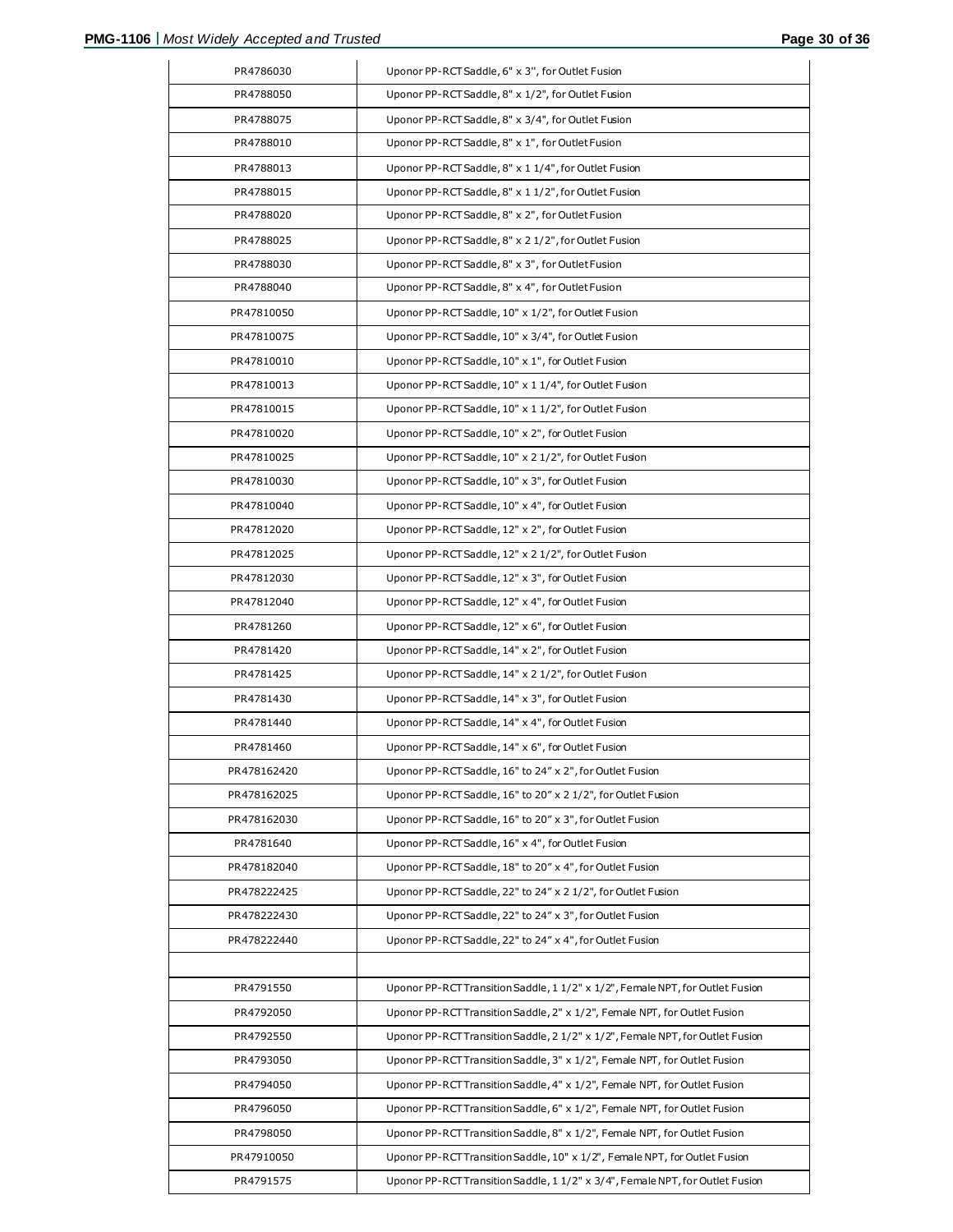| PR4792075              | Uponor PP-RCT Transition Saddle, 2" x 3/4", Female NPT, for Outlet Fusion                                                                              |
|------------------------|--------------------------------------------------------------------------------------------------------------------------------------------------------|
| PR4792575              | Uponor PP-RCT Transition Saddle, 2 1/2" x 3/4", Female NPT, for Outlet Fusion                                                                          |
| PR4793075              | Uponor PP-RCT Transition Saddle, 3" x 3/4", Female NPT, for Outlet Fusion                                                                              |
| PR4794075              | Uponor PP-RCT Transition Saddle, 4" x 3/4", Female NPT, for Outlet Fusion                                                                              |
| PR4796075              | Uponor PP-RCT Transition Saddle, 6" x 3/4", Female NPT, for Outlet Fusion                                                                              |
| PR4798075              | Uponor PP-RCTTransition Saddle, 8" x 3/4", Female NPT, for Outlet Fusion                                                                               |
| PR47910075             | Uponor PP-RCT Transition Saddle, 10" x 3/4", Female NPT, for Outlet Fusion                                                                             |
| PR4792510              | Uponor PP-RCT Transition Saddle, 2 1/2" x 1", Female NPT, for Outlet Fusion                                                                            |
| PR4793010              | Uponor PP-RCT Transition Saddle, 3" x 1", Female NPT, for Outlet Fusion                                                                                |
| PR4794010              | Uponor PP-RCTTransition Saddle, 4" x 1", Female NPT, for Outlet Fusion                                                                                 |
| PR4796010              | Uponor PP-RCT Transition Saddle, 6" x 1", Female NPT, for Outlet Fusion                                                                                |
| PR4798010              | Uponor PP-RCT Transition Saddle, 8" x 1", Female NPT, for Outlet Fusion                                                                                |
| PR47910010             | Uponor PP-RCTTransition Saddle, 10" x 1", Female NPT, for Outlet Fusion                                                                                |
|                        |                                                                                                                                                        |
| PR5791550              | Uponor PP-RCTLF Transition Saddle, 1 1/2" x 1/2", Female NPT, for Outlet Fusion                                                                        |
| PR5792050              | Uponor PP-RCTLF Transition Saddle, 2" x 1/2", Female NPT, for Outlet Fusion                                                                            |
| PR5792550              | Uponor PP-RCTLF Transition Saddle, 2 1/2" x 1/2", Female NPT, for Outlet Fusion                                                                        |
| PR5793050              | Uponor PP-RCTLF Transition Saddle, 3" x 1/2", Female NPT, for Outlet Fusion                                                                            |
| PR5794050              | Uponor PP-RCTLF Transition Saddle, 4" x 1/2", Female NPT, for Outlet Fusion                                                                            |
| PR5796050              | Uponor PP-RCTLF Transition Saddle, 6" x 1/2", Female NPT, for Outlet Fusion                                                                            |
| PR5798050              | Uponor PP-RCTLF Transition Saddle, 8" x 1/2", Female NPT, for Outlet Fusion                                                                            |
| PR57910050             | Uponor PP-RCTLF Transition Saddle, 10" x 1/2", Female NPT, for Outlet Fusion                                                                           |
| PR5791575              | Uponor PP-RCTLF Transition Saddle, 1 1/2" x 3/4", Female NPT, for Outlet Fusion                                                                        |
| PR5792075              | Uponor PP-RCT LF Transition Saddle, 2" x 3/4", Female NPT, for Outlet Fusion                                                                           |
| PR5792575              | Uponor PP-RCTLF Transition Saddle, 2 1/2" x 3/4", Female NPT, for Outlet Fusion                                                                        |
| PR5793075              | Uponor PP-RCTLF Transition Saddle, 3" x 3/4", Female NPT, for Outlet Fusion                                                                            |
| PR5794075              | Uponor PP-RCTLF Transition Saddle, 4" x 3/4", Female NPT, for Outlet Fusion                                                                            |
| PR5796075              | Uponor PP-RCTLF Transition Saddle, 6" x 3/4", Female NPT, for Outlet Fusion                                                                            |
| PR5798075              | Uponor PP-RCTLF Transition Saddle, 8" x 3/4", Female NPT, for Outlet Fusion                                                                            |
| PR57910075             | Uponor PP-RCTLF Transition Saddle, 10" x 3/4", Female NPT, for Outlet Fusion                                                                           |
| PR5792510              | Uponor PP-RCTLF Transition Saddle, 2 1/2" x 1", Female NPT, for Outlet Fusion                                                                          |
| PR5793010              | Uponor PP-RCTLF Transition Saddle, 3" x 1", Female NPT, for Outlet Fusion                                                                              |
| PR5794010<br>PR5796010 | Uponor PP-RCTLF Transition Saddle, 4" x 1", Female NPT, for Outlet Fusion<br>Uponor PP-RCTLF Transition Saddle, 6" x 1", Female NPT, for Outlet Fusion |
| PR5798010              | Uponor PP-RCTLF Transition Saddle, 8" x 1", Female NPT, for Outlet Fusion                                                                              |
| PR57910010             | Uponor PP-RCTLF Transition Saddle, 10" x 1", Female NPT, for Outlet Fusion                                                                             |
|                        |                                                                                                                                                        |
| PR4811550              | Uponor PP-RCT Transition Saddle, 1 1/2" x 1/2", Male NPT, for Outlet Fusion                                                                            |
| PR4812050              | Uponor PP-RCTTransition Saddle, 2" x 1/2", Male NPT, for Outlet Fusion                                                                                 |
| PR4812550              | Uponor PP-RCT Transition Saddle, 2 1/2" x 1/2", Male NPT, for Outlet Fusion                                                                            |
| PR4813050              | Uponor PP-RCT Transition Saddle, 3" x 1/2", Male NPT, for Outlet Fusion                                                                                |
| PR4814050              | Uponor PP-RCT Transition Saddle, 4" x 1/2", Male NPT, for Outlet Fusion                                                                                |
| PR4816050              | Uponor PP-RCTTransition Saddle, 6" x 1/2", Male NPT, for Outlet Fusion                                                                                 |
| PR4811575              | Uponor PP-RCT Transition Saddle, 1 1/2" x 3/4", Male NPT, for Outlet Fusion                                                                            |
| PR4812075              | Uponor PP-RCT Transition Saddle, 2" x 3/4", Male NPT, for Outlet Fusion                                                                                |
| PR4812575              | Uponor PP-RCT Transition Saddle, 2 1/2" x 3/4", Male NPT, for Outlet Fusion                                                                            |
| PR4813075              | Uponor PP-RCT Transition Saddle, 3" x 3/4", Male NPT, for Outlet Fusion                                                                                |
|                        |                                                                                                                                                        |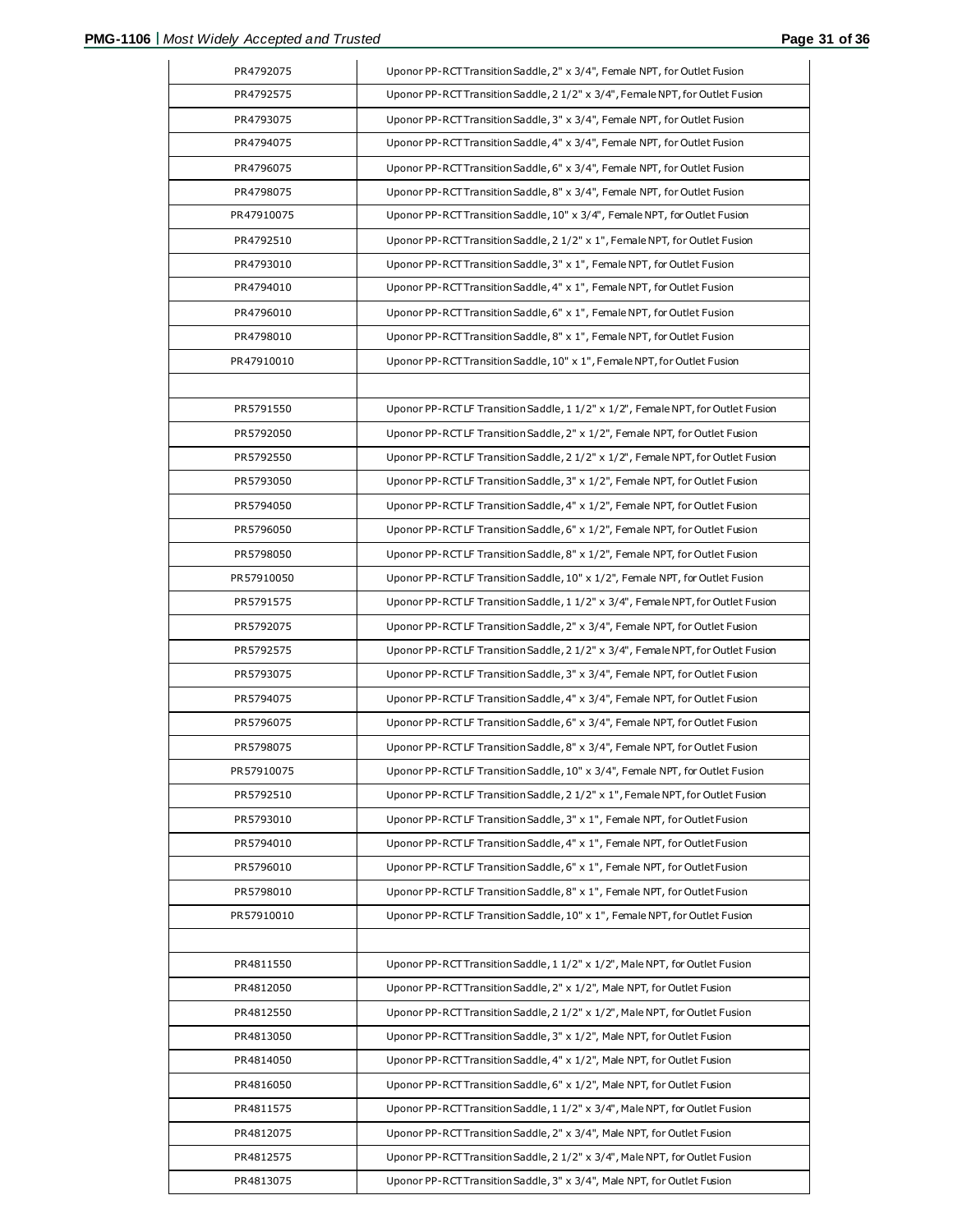| PR4814075  | Uponor PP-RCT Transition Saddle, 4" x 3/4", Male NPT, for Outlet Fusion        |
|------------|--------------------------------------------------------------------------------|
| PR4816075  | Uponor PP-RCT Transition Saddle, 6" x 3/4", Male NPT, for Outlet Fusion        |
|            |                                                                                |
| PR5811550  | Uponor PP-RCTLF Transition Saddle, 1 1/2" x 1/2", Male NPT, for Outlet Fusion  |
| PR5812050  | Uponor PP-RCTLF Transition Saddle, 2" x 1/2", Male NPT, for Outlet Fusion      |
| PR5812550  | Uponor PP-RCTLF Transition Saddle, 2 1/2" x 1/2", Male NPT, for Outlet Fusion  |
| PR5813050  | Uponor PP-RCTLF Transition Saddle, 3" x 1/2", Male NPT, for Outlet Fusion      |
| PR5814050  | Uponor PP-RCTLF Transition Saddle, 4" x 1/2", Male NPT, for Outlet Fusion      |
| PR5816050  | Uponor PP-RCTLF Transition Saddle, 6" x 1/2", Male NPT, for Outlet Fusion      |
| PR5811575  | Uponor PP-RCTLF Transition Saddle, 1 1/2" x 3/4", Male NPT, for Outlet Fusion  |
| PR5812075  | Uponor PP-RCTLF Transition Saddle, 2" x 3/4", Male NPT, for Outlet Fusion      |
| PR5812575  | Uponor PP-RCTLF Transition Saddle, 2 1/2" x 3/4", Male NPT, for Outlet Fusion  |
| PR5813075  | Uponor PP-RCTLF Transition Saddle, 3" x 3/4", Male NPT, for Outlet Fusion      |
| PR5814075  | Uponor PP-RCTLF Transition Saddle, 4" x 3/4", Male NPT, for Outlet Fusion      |
| PR5816075  | Uponor PP-RCTLF Transition Saddle, 6" x 3/4", Male NPT, for Outlet Fusion      |
|            |                                                                                |
| PR4721000  | Uponor PP-RCT Brass Union, 1"                                                  |
| PR4721250  | Uponor PP-RCT Brass Union, 1 1/4"                                              |
| PR4721500  | Uponor PP-RCT Brass Union, 1 1/2"                                              |
| PR4722000  | Uponor PP-RCT Brass Union, 2"                                                  |
|            |                                                                                |
| PR2981500  | Uponor PP-RCT Flange Adapter, 11/2"                                            |
| PR2982000  | Uponor PP-RCT Flange Adapter, 2"                                               |
| PR2982500  | Uponor PP-RCT Flange Adapter, 2 1/2"                                           |
| PR2982525  | Uponor PP-RCT Flange Adapter, 2 1/2", for Butterfly Valves                     |
| PR2983030  | Uponor PP-RCT Flange Adapter, 3", for Butterfly Valves                         |
| PR929840   | Uponor PP-RCT Flange Adapter, 4", SDR 9, Butt or Socket Fused with Coupling    |
| PR1129840  | Uponor PP-RCT Flange Adapter, 4", SDR 11, Butt or Socket Fused with Coupling   |
| PR1729840  | Uponor PP-RCT Flange Adapter, 4", SDR 17.6, Butt or Socket Fused with Coupling |
| PR929860   | Uponor PP-RCT Flange Adapter, 6", SDR 9                                        |
| PR1129860  | Uponor PP-RCT Flange Adapter, 6", SDR 11                                       |
| PR1729860  | Uponor PP-RCT Flange Adapter, 6", SDR 17.6                                     |
| PR929880   | Uponor PP-RCT Flange Adapter, 8", SDR 9                                        |
| PR1129880  | Uponor PP-RCT Flange Adapter, 8", SDR 11                                       |
| PR1729880  | Uponor PP-RCT Flange Adapter, 8", SDR 17.6                                     |
| PR9298100  | Uponor PP-RCT Flange Adapter, 10", SDR 9                                       |
| PR11298100 | Uponor PP-RCT Flange Adapter, 10", SDR 11                                      |
| PR17298100 | Uponor PP-RCT Flange Adapter, 10", SDR 17.6                                    |
| PR9298120  | Uponor PP-RCT Flange Adapter, 12", SDR 9                                       |
| PR11298120 | Uponor PP-RCT Flange Adapter, 12", SDR 11                                      |
| PR17298120 | Uponor PP-RCT Flange Adapter, 12", SDR 17.6                                    |
| PR9298140  | Uponor PP-RCT Flange Adapter, 14", SDR 9                                       |
| PR11298140 | Uponor PP-RCT Flange Adapter, 14", SDR 11                                      |
| PR17298140 | Uponor PP-RCT Flange Adapter, 14", SDR 17.6                                    |
| PR11298160 | Uponor PP-RCT Flange Adapter, 16", SDR 11                                      |
| PR17298160 | Uponor PP-RCT Flange Adapter, 16", SDR 17.6                                    |
| PR11298180 | Uponor PP-RCT Flange Adapter, 18", SDR 11                                      |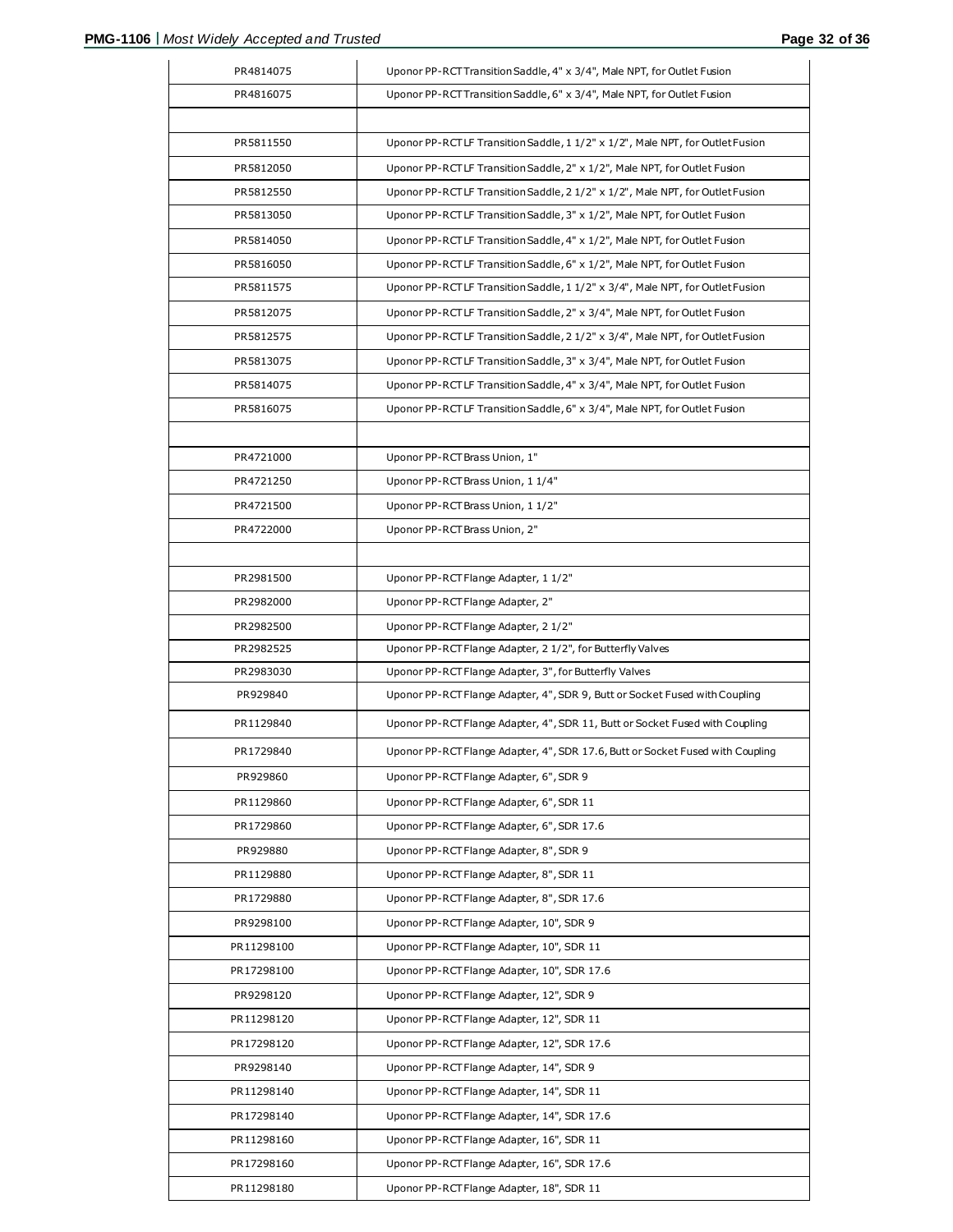| PR17298180             | Uponor PP-RCT Flange Adapter, 18", SDR 17.6                                              |
|------------------------|------------------------------------------------------------------------------------------|
| PR17298200             | Uponor PP-RCT Flange Adapter, 20", SDR 17.6                                              |
| PR17298240             | Uponor PP-RCT Flange Adapter, 24", SDR 17.6                                              |
|                        |                                                                                          |
| PR4571075              | Uponor LF Brass Female Threaded Adapter, 1" PP-RCT x 3/4" NPT                            |
| PR4571010              | Uponor LF Brass Female Threaded Adapter, 1" PP-RCT x 1" NPT                              |
| PR4571310              | Uponor LF Brass Female Threaded Adapter, 1 1/4" PP-RCT x 1" NPT                          |
| PR4571313              | Uponor LF Brass Female Threaded Adapter, 1 1/4" PP-RCT x 1 1/4" NPT                      |
| PR4571515              | Uponor LF Brass Female Threaded Adapter, 1 1/2" PP-RCT x 1 1/2" NPT                      |
| PR4572020              | Uponor LF Brass Female Threaded Adapter, 2" PP-RCT x 2" NPT                              |
|                        |                                                                                          |
| PR4521010              | Uponor LF Brass Male Threaded Adapter, 1" PP-RCT x 1" NPT                                |
| PR4521313              | Uponor LF Brass Male Threaded Adapter, 1 1/4" PP-RCT x 1 1/4" NPT                        |
| PR4521515              | Uponor LF Brass Male Threaded Adapter, 1 1/2" PP-RCT x 1 1/2" NPT                        |
| PR4522020              | Uponor LF Brass Male Threaded Adapter, 2" PP-RCT x 2" NPT                                |
|                        |                                                                                          |
| PR4511010              | Uponor ProPEX LF Brass Adapter, 1" PP-RCT x 1" PEX                                       |
|                        |                                                                                          |
| PR6071000              | Uponor PP-RCT Repair Plug                                                                |
| PR6041000              | Uponor PP-RCT Marking Guide                                                              |
|                        |                                                                                          |
| PR7231350              | 1/2" Uponor PP-RCT Mechanical Pipe, SDR 7.4 with Fiber, 13-ft. straight length           |
| PR7231375              | 3/4" Uponor PP-RCT Mechanical Pipe, SDR 7.4 with Fiber, 13-ft. straight length           |
| PR7221350              | 1/2" Uponor PP-RCT Hot Potable Pipe, SDR 7.4 with Fiber, 13-ft. straight length          |
| PR7221375              | 3/4" Uponor PP-RCT Hot Potable Pipe, SDR 7.4 with Fiber, 13-ft. straight length          |
| PR72213500             | 1/2" Uponor PP-RCT Cold Potable Pipe, SDR 7.4, 13-ft. straight length                    |
| PR72213750             | 3/4" Uponor PP-RCT Cold Potable Pipe, SDR 7.4, 13-ft. straight length                    |
|                        |                                                                                          |
| PR4775050              | Uponor PP-RCT Coupling, 1/2" x 1/2"                                                      |
| PR4777575              | Uponor PP-RCT Coupling, 3/4" x 3/4"                                                      |
| PR4777550              | Uponor PP-RCT Fitting Reducer, 3/4" x 1/2"                                               |
| PR4771050              | Uponor PP-RCT Fitting Reducer, 1" x 1/2"                                                 |
| PR4771075              | Uponor PP-RCT Fitting Reducer, 1" x 3/4"                                                 |
| PR4771350              | Uponor PP-RCT Fitting Reducer, 1 1/4" x 1/2"                                             |
| PR4771375              | Uponor PP-RCT Fitting Reducer, 11/4" x 3/4"                                              |
| PR4771550              | Uponor PP-RCT Fitting Reducer, 1 1/2" x 1/2"                                             |
| PR4771575              | Uponor PP-RCT Fitting Reducer, 1 1/2" x 3/4"                                             |
| PR4772075<br>PR4772550 | Uponor PP-RCT Fitting Reducer, 2" x 3/4"<br>Uponor PP-RCT Fitting Reducer, 2 1/2" x 1/2" |
| PR4772575              | Uponor PP-RCT Fitting Reducer, 2 1/2" x 3/4"                                             |
| PR4439050              | Uponor PP-RCT90 Street Elbow, 1/2" x 1/2"                                                |
| PR4439075              | Uponor PP-RCT90 Street Elbow, 3/4" x 3/4"                                                |
| PR4439010              | Uponor PP-RCT90 Street Elbow, 1" x 1"                                                    |
| PR4434550              | Uponor PP-RCT 45 Street Elbow, 1/2" x 1/2"                                               |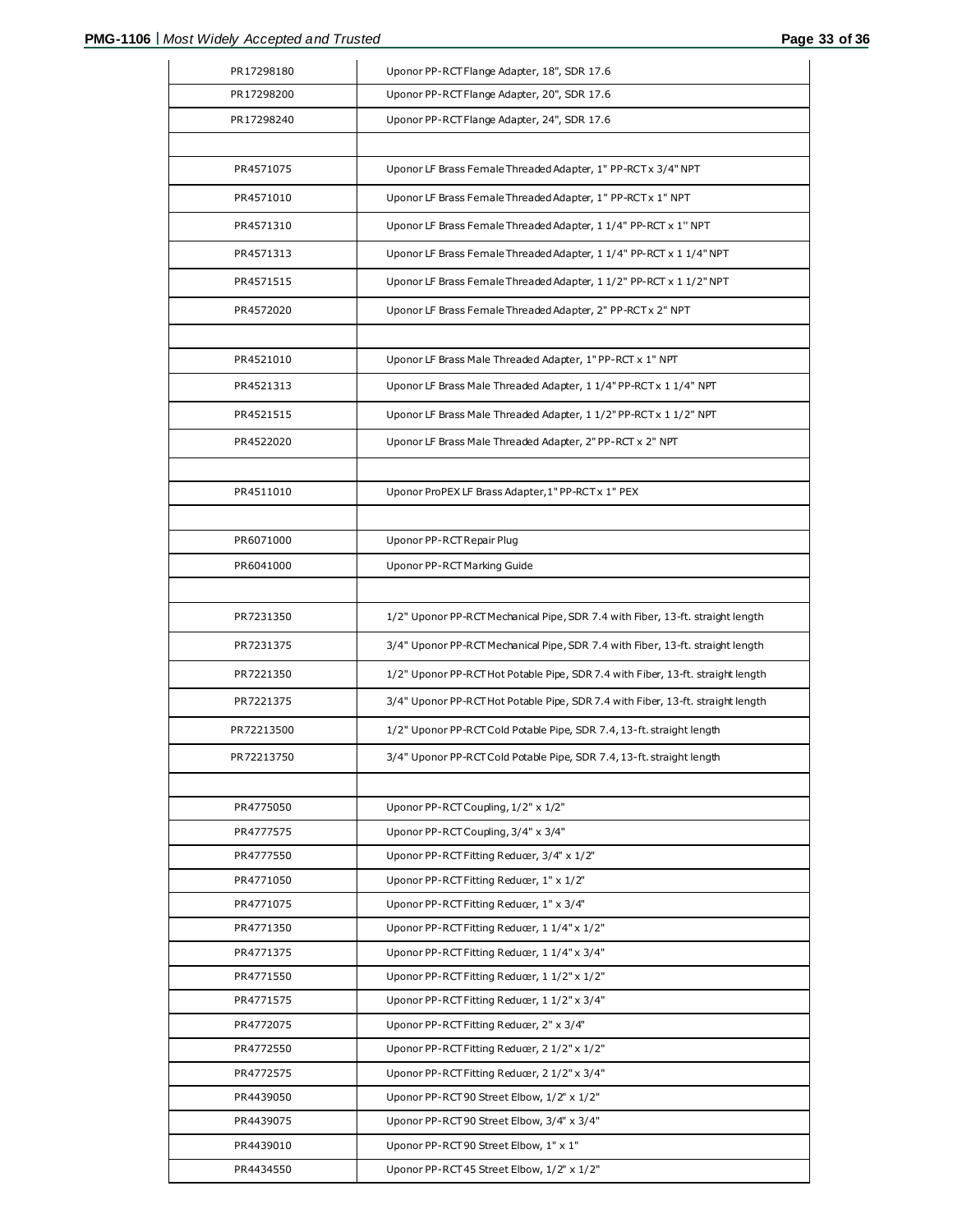| PR4434575 | Uponor PP-RCT45 Street Elbow, 3/4" x 3/4"                       |
|-----------|-----------------------------------------------------------------|
| PR4434510 | Uponor PP-RCT45 Street Elbow, 1" x 1"                           |
| PR4769050 | Uponor PP-RCT90 Elbow, 1/2" x 1/2"                              |
| PR4769075 | Uponor PP-RCT90 Elbow, 3/4" x 3/4"                              |
| PR4764550 | Uponor PP-RCT45 Elbow, 1/2" x 1/2"                              |
| PR4764575 | Uponor PP-RCT45 Elbow, 3/4" x 3/4"                              |
| PR4755050 | Uponor PP-RCTTee, 1/2" x 1/2" x 1/2"                            |
| PR4757575 | Uponor PP-RCTTee, 3/4" x 3/4" x 3/4"                            |
| PR4755075 | Uponor PP-RCT Reducing Tee, 1/2" x 1/2" x 3/4"                  |
| PR4757550 | Uponor PP-RCT Reducing Tee, 3/4" x 3/4" x 1/2"                  |
| PR4751550 | Uponor PP-RCT Reducing Tee, 1" x 1/2" x 1/2"                    |
| PR4751150 | Uponor PP-RCT Reducing Tee, 1" x 1" x 1/2"                      |
| PR4751775 | Uponor PP-RCT Reducing Tee, 1" x 3/4" x 3/4"                    |
| PR4751175 | Uponor PP-RCT Reducing Tee, 1" x 1" x 3/4"                      |
| PR4751350 | Uponor PP-RCT Reducing Tee, 1 1/4" x 1 1/4" x 1/2"              |
| PR4751375 | Uponor PP-RCT Reducing Tee, 1 1/4" x 1 1/4" x 3/4"              |
| PR4751575 | Uponor PP-RCT Reducing Tee, 1 1/2" x 1 1/2" x 3/4"              |
| PR4752575 | Uponor PP-RCT Reducing Tee, 2 1/2" x 2 1/2" x 3/4"              |
| PR4350500 | Uponor PP-RCT End Cap, 1/2"                                     |
| PR4350750 | Uponor PP-RCT End Cap, 3/4"                                     |
| PR4781350 | Uponor PP-RCT Saddle, 1 1/4" x 1/2", for Outlet Fusion          |
| PR4781375 | Uponor PP-RCT Saddle, 1 1/4" x 3/4", for Outlet Fusion          |
| PR4781550 | Uponor PP-RCT Saddle, 1 1/2" x 1/2", for Outlet Fusion          |
| PR4781575 | Uponor PP-RCT Saddle, 1 1/2" x 3/4", for Outlet Fusion          |
| PR4782050 | Uponor PP-RCT Saddle, 2" x 1/2", for Outlet Fusion              |
| PR4782075 | Uponor PP-RCT Saddle, 2" x 3/4", for Outlet Fusion              |
| PR4782550 | Uponor PP-RCT Saddle, 2 1/2" x 1/2", for Outlet Fusion          |
| PR4782575 | Uponor PP-RCT Saddle, 2 1/2" x 3/4", for Outlet Fusion          |
| PR4783050 | Uponor PP-RCT Saddle, 3" x 1/2", for Outlet Fusion              |
| PR4783075 | Uponor PP-RCT Saddle, 3" x 3/4", for Outlet Fusion              |
| PR4784050 | Uponor PP-RCT Saddle, 4" x 1/2", for Outlet Fusion              |
| PR4784075 | Uponor PP-RCT Saddle, 4" x 3/4", for Outlet Fusion              |
| PR4485050 | Uponor PP-RCT Crossover, Molded, 1/2" x 1/2"                    |
| PR4487575 | Uponor PP-RCT Crossover, Molded, 3/4" x 3/4"                    |
| PR4481010 | Uponor PP-RCT Crossover, Molded, 1" x 1"                        |
| PR4720500 | Uponor PP-RCT Brass Union, 1/2"                                 |
| PR4720750 | Uponor PP-RCT Brass Union, 3/4"                                 |
| PR4575050 | Uponor LF Brass Female Threaded Adapter, 1/2" PP-RCT x 1/2" NPT |
| PR4575075 | Uponor LF Brass Female Threaded Adapter, 1/2" PP-RCT x 3/4" NPT |
| PR4577550 | Uponor LF Brass Female Threaded Adapter, 3/4" PP-RCT x 1/2" NPT |
| PR4577575 | Uponor LF Brass Female Threaded Adapter, 3/4" PP-RCT x 3/4" NPT |
| PR4525050 | Uponor LF Brass Male Threaded Adapter, 1/2" PP-RCT x 1/2" NPT   |
| PR4527550 | Uponor LF Brass Male Threaded Adapter, 3/4" PP-RCT x 1/2" NPT   |
| PR4527575 | Uponor LF Brass Male Threaded Adapter, 3/4" PP-RCT x 3/4" NPT   |
| PR4521075 | Uponor LF Brass Male Threaded Adapter, 1" PP-RCT x 3/4" NPT     |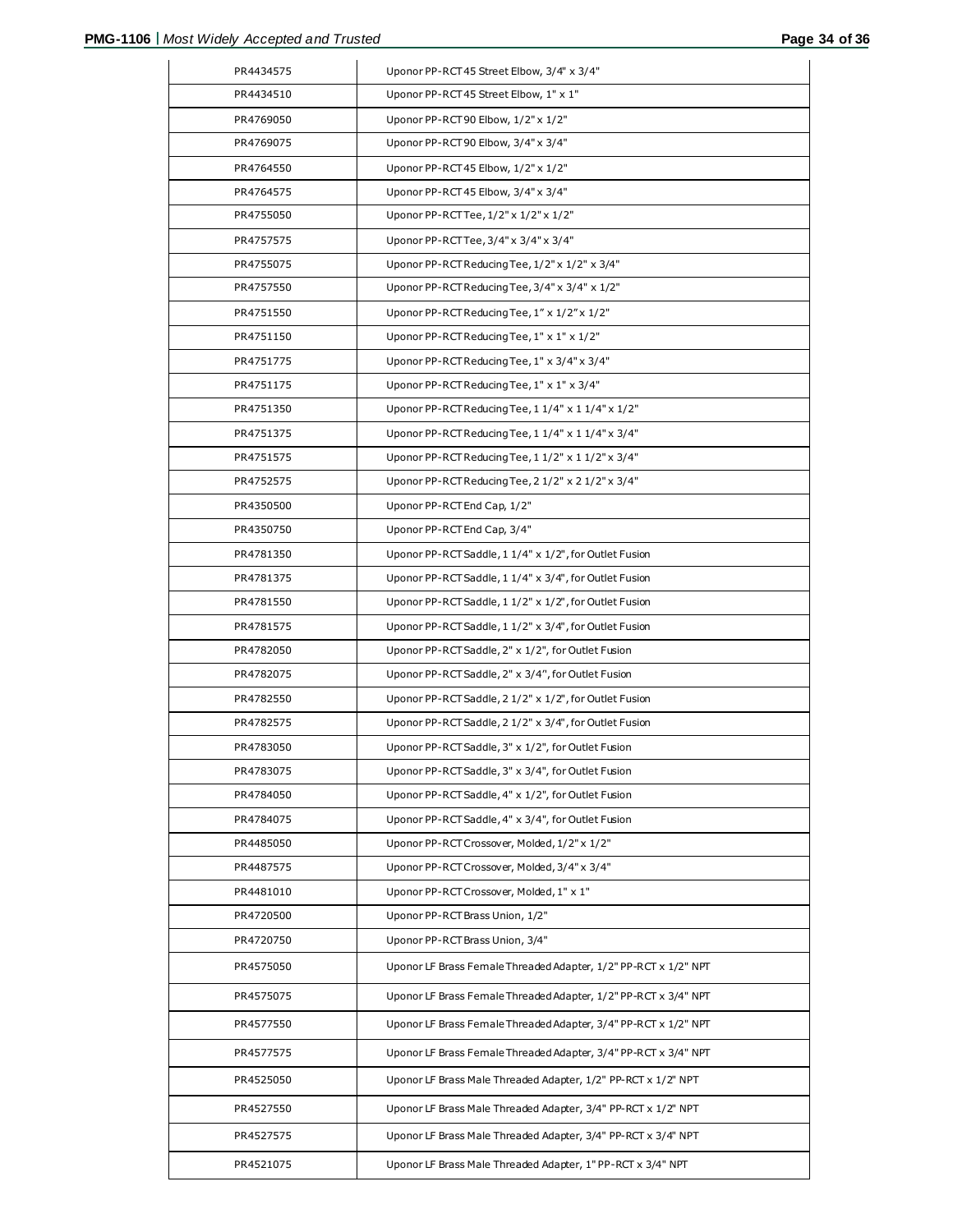| Uponor ProPEX LF Brass Adapter, 3/4" PP-RCT x 3/4" PEX<br>PR4517575<br>Uponor ProPEX LF Brass Saddle Adapter, 1 1/2" / 3/4" PP-RCT x 1/2" PEX, for Outlet<br>PR4511550<br>Fusion<br>Uponor ProPEX LF Brass Saddle Adapter, 2" / 3/4" PP-RCT x 3/4" PEX, for Outlet Fusion<br>PR4512075<br>Uponor Brass Female Threaded Adapter, 1/2" PP-RCT x 1/2" NPT<br>PR5575050<br>Uponor Brass Female Threaded Adapter, 3/4" PP-RCT x 1/2" NPT<br>PR5577550<br>Uponor Brass Female Threaded Adapter, 3/4" PP-RCT x 3/4" NPT<br>PR5577575<br>PR5571075<br>Uponor Brass Female Threaded Adapter, 1" PP-RCT x 3/4" NPT<br>Uponor Brass Female Threaded Adapter, 1" PP-RCT x 1" NPT<br>PR5571010<br>PR5571310<br>Uponor Brass Female Threaded Adapter, 1 1/4" PP-RCT x 1" NPT<br>Uponor Brass Female Threaded Adapter, 1 1/4" PP-RCT x 1 1/4" NPT<br>PR5571313<br>PR5571515<br>Uponor Brass Female Threaded Adapter, 1 1/2" PP-RCT x 1 1/2" NPT<br>Uponor Brass Female Threaded Adapter, 2" PP-RCT x 2" NPT<br>PR5572020<br>PR5525050<br>Uponor Brass Male Threaded Adapter, 1/2" PP-RCT x 1/2" NPT<br>Uponor Brass Male Threaded Adapter, 3/4" PP-RCT x 3/4" NPT<br>PR5527575<br>PR5521010<br>Uponor Brass Male Threaded Adapter, 1" PP-RCT x 1" NPT<br>Uponor Brass Male Threaded Adapter, 1 1/4" PP-RCT x 1 1/4" NPT<br>PR5521313 |
|-----------------------------------------------------------------------------------------------------------------------------------------------------------------------------------------------------------------------------------------------------------------------------------------------------------------------------------------------------------------------------------------------------------------------------------------------------------------------------------------------------------------------------------------------------------------------------------------------------------------------------------------------------------------------------------------------------------------------------------------------------------------------------------------------------------------------------------------------------------------------------------------------------------------------------------------------------------------------------------------------------------------------------------------------------------------------------------------------------------------------------------------------------------------------------------------------------------------------------------------------------------------------------------------------------------------------|
|                                                                                                                                                                                                                                                                                                                                                                                                                                                                                                                                                                                                                                                                                                                                                                                                                                                                                                                                                                                                                                                                                                                                                                                                                                                                                                                       |
|                                                                                                                                                                                                                                                                                                                                                                                                                                                                                                                                                                                                                                                                                                                                                                                                                                                                                                                                                                                                                                                                                                                                                                                                                                                                                                                       |
|                                                                                                                                                                                                                                                                                                                                                                                                                                                                                                                                                                                                                                                                                                                                                                                                                                                                                                                                                                                                                                                                                                                                                                                                                                                                                                                       |
|                                                                                                                                                                                                                                                                                                                                                                                                                                                                                                                                                                                                                                                                                                                                                                                                                                                                                                                                                                                                                                                                                                                                                                                                                                                                                                                       |
|                                                                                                                                                                                                                                                                                                                                                                                                                                                                                                                                                                                                                                                                                                                                                                                                                                                                                                                                                                                                                                                                                                                                                                                                                                                                                                                       |
|                                                                                                                                                                                                                                                                                                                                                                                                                                                                                                                                                                                                                                                                                                                                                                                                                                                                                                                                                                                                                                                                                                                                                                                                                                                                                                                       |
|                                                                                                                                                                                                                                                                                                                                                                                                                                                                                                                                                                                                                                                                                                                                                                                                                                                                                                                                                                                                                                                                                                                                                                                                                                                                                                                       |
|                                                                                                                                                                                                                                                                                                                                                                                                                                                                                                                                                                                                                                                                                                                                                                                                                                                                                                                                                                                                                                                                                                                                                                                                                                                                                                                       |
|                                                                                                                                                                                                                                                                                                                                                                                                                                                                                                                                                                                                                                                                                                                                                                                                                                                                                                                                                                                                                                                                                                                                                                                                                                                                                                                       |
|                                                                                                                                                                                                                                                                                                                                                                                                                                                                                                                                                                                                                                                                                                                                                                                                                                                                                                                                                                                                                                                                                                                                                                                                                                                                                                                       |
|                                                                                                                                                                                                                                                                                                                                                                                                                                                                                                                                                                                                                                                                                                                                                                                                                                                                                                                                                                                                                                                                                                                                                                                                                                                                                                                       |
|                                                                                                                                                                                                                                                                                                                                                                                                                                                                                                                                                                                                                                                                                                                                                                                                                                                                                                                                                                                                                                                                                                                                                                                                                                                                                                                       |
|                                                                                                                                                                                                                                                                                                                                                                                                                                                                                                                                                                                                                                                                                                                                                                                                                                                                                                                                                                                                                                                                                                                                                                                                                                                                                                                       |
|                                                                                                                                                                                                                                                                                                                                                                                                                                                                                                                                                                                                                                                                                                                                                                                                                                                                                                                                                                                                                                                                                                                                                                                                                                                                                                                       |
|                                                                                                                                                                                                                                                                                                                                                                                                                                                                                                                                                                                                                                                                                                                                                                                                                                                                                                                                                                                                                                                                                                                                                                                                                                                                                                                       |
|                                                                                                                                                                                                                                                                                                                                                                                                                                                                                                                                                                                                                                                                                                                                                                                                                                                                                                                                                                                                                                                                                                                                                                                                                                                                                                                       |
|                                                                                                                                                                                                                                                                                                                                                                                                                                                                                                                                                                                                                                                                                                                                                                                                                                                                                                                                                                                                                                                                                                                                                                                                                                                                                                                       |
|                                                                                                                                                                                                                                                                                                                                                                                                                                                                                                                                                                                                                                                                                                                                                                                                                                                                                                                                                                                                                                                                                                                                                                                                                                                                                                                       |
| Uponor Brass Male Threaded Adapter, 1 1/2" PP-RCT x 1 1/2" NPT                                                                                                                                                                                                                                                                                                                                                                                                                                                                                                                                                                                                                                                                                                                                                                                                                                                                                                                                                                                                                                                                                                                                                                                                                                                        |
| PR5521515                                                                                                                                                                                                                                                                                                                                                                                                                                                                                                                                                                                                                                                                                                                                                                                                                                                                                                                                                                                                                                                                                                                                                                                                                                                                                                             |
| Uponor Brass Male Threaded Adapter, 2" PP-RCT x 2" NPT<br>PR5522020                                                                                                                                                                                                                                                                                                                                                                                                                                                                                                                                                                                                                                                                                                                                                                                                                                                                                                                                                                                                                                                                                                                                                                                                                                                   |
| PR1147690600<br>Uponor PP-RCT90 Elbow, Mechanical, 6" x 6", SDR 11                                                                                                                                                                                                                                                                                                                                                                                                                                                                                                                                                                                                                                                                                                                                                                                                                                                                                                                                                                                                                                                                                                                                                                                                                                                    |
| PR947690800<br>Uponor PP-RCT90 Elbow, Mechanical, 8" x 8", SDR 9                                                                                                                                                                                                                                                                                                                                                                                                                                                                                                                                                                                                                                                                                                                                                                                                                                                                                                                                                                                                                                                                                                                                                                                                                                                      |
| Uponor PP-RCT45 Elbow, Mechanical, 6" x 6", SDR 11<br>PR1147645600                                                                                                                                                                                                                                                                                                                                                                                                                                                                                                                                                                                                                                                                                                                                                                                                                                                                                                                                                                                                                                                                                                                                                                                                                                                    |
| Uponor PP-RCTTee, Hot Potable, 6" x 6" x 6", SDR 9<br>PR947560                                                                                                                                                                                                                                                                                                                                                                                                                                                                                                                                                                                                                                                                                                                                                                                                                                                                                                                                                                                                                                                                                                                                                                                                                                                        |
| PR9475600<br>Uponor PP-RCTTee, Mechanical, 6" x 6" x 6", SDR 9                                                                                                                                                                                                                                                                                                                                                                                                                                                                                                                                                                                                                                                                                                                                                                                                                                                                                                                                                                                                                                                                                                                                                                                                                                                        |
| Uponor PP-RCTTee, Cold Potable, 6" x 6" x 6", SDR 11<br>PR1147560                                                                                                                                                                                                                                                                                                                                                                                                                                                                                                                                                                                                                                                                                                                                                                                                                                                                                                                                                                                                                                                                                                                                                                                                                                                     |
| Uponor PP-RCTTee, Mechanical, 6" x 6" x 6", SDR 11<br>PR11475600                                                                                                                                                                                                                                                                                                                                                                                                                                                                                                                                                                                                                                                                                                                                                                                                                                                                                                                                                                                                                                                                                                                                                                                                                                                      |
| PR17475600<br>Uponor PP-RCTTee, Mechanical, 6" x 6" x 6", SDR 17.6                                                                                                                                                                                                                                                                                                                                                                                                                                                                                                                                                                                                                                                                                                                                                                                                                                                                                                                                                                                                                                                                                                                                                                                                                                                    |
| Uponor PP-RCTTee, Cold Potable, 8" x 8" x 8", SDR 11<br>PR1147580                                                                                                                                                                                                                                                                                                                                                                                                                                                                                                                                                                                                                                                                                                                                                                                                                                                                                                                                                                                                                                                                                                                                                                                                                                                     |
| PR9475800<br>Uponor PP-RCTTee, Mechanical, 8" x 8" x 8", SDR 9                                                                                                                                                                                                                                                                                                                                                                                                                                                                                                                                                                                                                                                                                                                                                                                                                                                                                                                                                                                                                                                                                                                                                                                                                                                        |
| PR17475800<br>Uponor PP-RCTTee, Mechanical, 8" x 8" x 8", SDR 17.6                                                                                                                                                                                                                                                                                                                                                                                                                                                                                                                                                                                                                                                                                                                                                                                                                                                                                                                                                                                                                                                                                                                                                                                                                                                    |
| PR17475100<br>Uponor PP-RCTTee, Mechanical, 10" x 10" x 10", SDR 17.6                                                                                                                                                                                                                                                                                                                                                                                                                                                                                                                                                                                                                                                                                                                                                                                                                                                                                                                                                                                                                                                                                                                                                                                                                                                 |
| PR17475120<br>Uponor PP-RCTTee, Mechanical, 12" x 12" x 12", SDR 17.6                                                                                                                                                                                                                                                                                                                                                                                                                                                                                                                                                                                                                                                                                                                                                                                                                                                                                                                                                                                                                                                                                                                                                                                                                                                 |
|                                                                                                                                                                                                                                                                                                                                                                                                                                                                                                                                                                                                                                                                                                                                                                                                                                                                                                                                                                                                                                                                                                                                                                                                                                                                                                                       |
| PR94756640<br>Uponor PP-RCT Reducing Tee, Hot Potable, 6" x 6" x 4", SDR 9                                                                                                                                                                                                                                                                                                                                                                                                                                                                                                                                                                                                                                                                                                                                                                                                                                                                                                                                                                                                                                                                                                                                                                                                                                            |
| Uponor PP-RCT Reducing Tee, Mechanical, 6" x 6" x 4", SDR 9<br>PR947566400                                                                                                                                                                                                                                                                                                                                                                                                                                                                                                                                                                                                                                                                                                                                                                                                                                                                                                                                                                                                                                                                                                                                                                                                                                            |
| Uponor PP-RCT Reducing Tee, Cold Potable, 6" x 6" x 4", SDR 11<br>PR114756640                                                                                                                                                                                                                                                                                                                                                                                                                                                                                                                                                                                                                                                                                                                                                                                                                                                                                                                                                                                                                                                                                                                                                                                                                                         |
| Uponor PP-RCT Reducing Tee, Mechanical, 6" x 6" x 4", SDR 11<br>PR1147566400                                                                                                                                                                                                                                                                                                                                                                                                                                                                                                                                                                                                                                                                                                                                                                                                                                                                                                                                                                                                                                                                                                                                                                                                                                          |
| PR1747566400<br>Uponor PP-RCT Reducing Tee, Mechanical, 6" x 6" x 4", SDR 17.6                                                                                                                                                                                                                                                                                                                                                                                                                                                                                                                                                                                                                                                                                                                                                                                                                                                                                                                                                                                                                                                                                                                                                                                                                                        |
| PR114758840<br>Uponor PP-RCT Reducing Tee, Cold Potable, 8" x 8" x 4", SDR 11                                                                                                                                                                                                                                                                                                                                                                                                                                                                                                                                                                                                                                                                                                                                                                                                                                                                                                                                                                                                                                                                                                                                                                                                                                         |